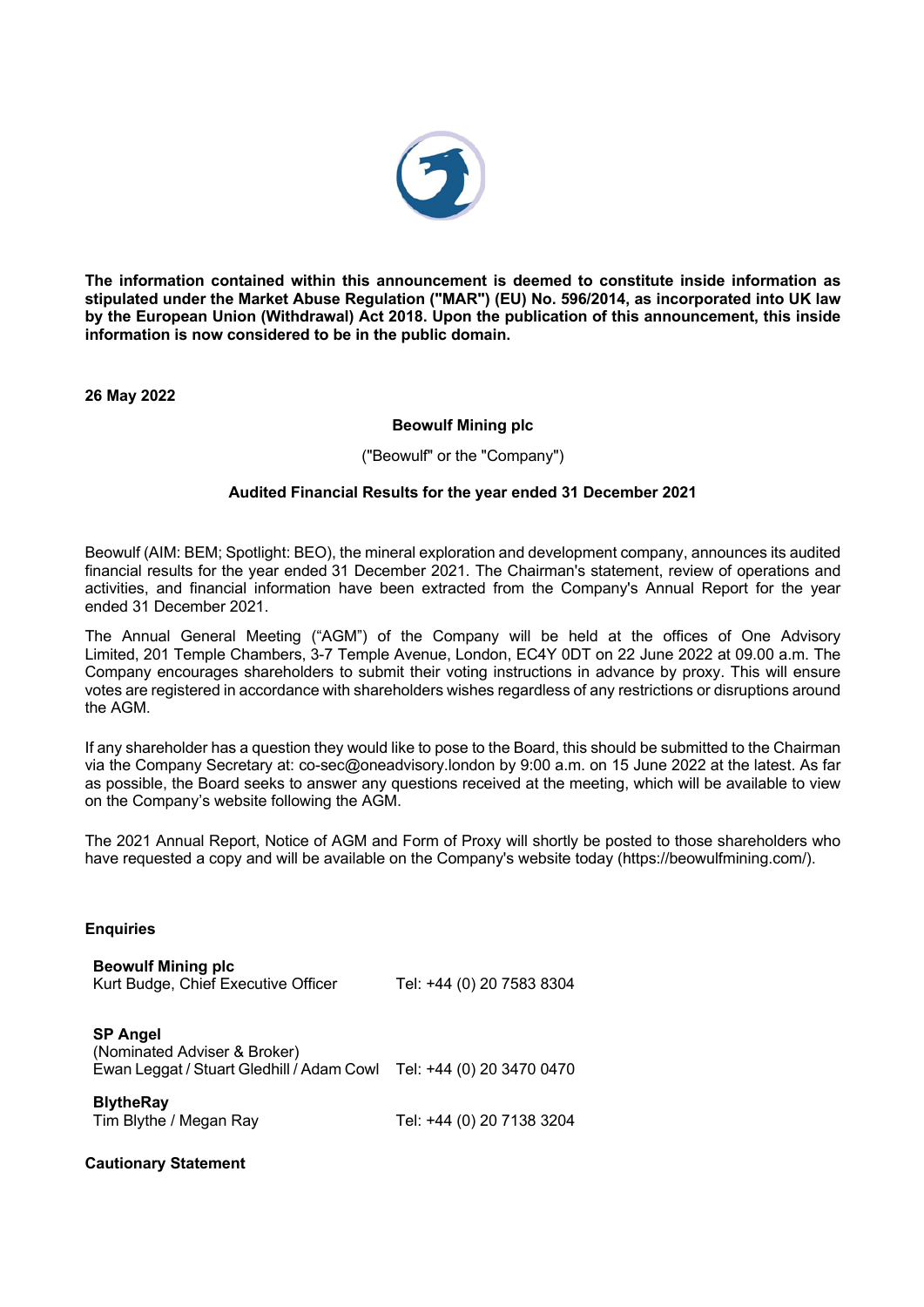Statements and assumptions made in this document with respect to the Company's current plans, estimates, strategies and beliefs, and other statements that are not historical facts, are forward-looking statements about the future performance of Beowulf. Forward-looking statements include, but are not limited to, those using words such as "may", "might", "seeks", "expects", "anticipates", "estimates", "believes", "projects", "plans", strategy", "forecast" and similar expressions. These statements reflect management's expectations and assumptions in light of currently available information. They are subject to a number of risks and uncertainties, including, but not limited to , (i) changes in the economic, regulatory and political environments in the countries where Beowulf operates; (ii) changes relating to the geological information available in respect of the various projects undertaken; (iii) Beowulf's continued ability to secure enough financing to carry on its operations as a going concern; (iv) the success of its potential joint ventures and alliances, if any; (v) metal prices, particularly as regards iron ore. In the light of the many risks and uncertainties surrounding any mineral project at an early stage of its development, the actual results could differ materially from those presented and forecast in this document. Beowulf assumes no unconditional obligation to immediately update any such statements and/or forecast.

# **CHAIRMAN'S STATMENT**

#### Dear Shareholders

#### *Introduction*

Following on from the Capital Raising in late 2020, the Beowulf team was keen to maintain momentum through 2021, despite the ongoing impact of COVID-19 restrictions.

The Company finished the year with strong prospects for 2022 across our three business areas; the future development of an anode materials plant in Vaasa, Finland; the restart of drilling in Kosovo; and a new Minister talking about making a decision on our Kallak application, which finally happened on 22 March 2022.

Sustainability, short and secure supply chains of primary raw materials, and, in this context, the need for mines to supply regional manufacturers and thereby meet society's needs are critical to achieving the transition to a Green Economy.

With Kallak, the Company believes it can demonstrate how mining can take place, in balance with the environment and stakeholder interests, for the benefit of wider society, and thereby validate Sweden's leadership in sustainable mining and responsible business practice.

The Company is focused on the role it plays in society and its contribution and is committed to working constructively - and in good faith - with all stakeholders and engaging in meaningful dialogue.

#### *Kallak*

Beowulf has been listed in Sweden since 2008. At the year end, the Company was almost 75 per cent owned by Swedish shareholders trading on the Spotlight Exchange.

Much has changed since the first Exploration Licence was granted in 2006 and during the nearly nine years since the Company submitted its application for an Exploitation Concession in April 2013. In our daily lives, the Climate Emergency is an ever-present threat. In Norrbotten, fossil-free steel making is in the ascendency and there is increasing demand for high quality iron ore, such as Kallak's market-leading 71.5 per cent iron magnetite concentrate, in both innovative and traditional steel making processes in Sweden and Europe, to eliminate CO<sub>2</sub> emissions from steel production, increase energy efficiency, minimize waste and the impact of waste disposal.

During 2021, the Company responded to Government enquiries, continuing to demonstrate that its application for an Exploitation Concession for Kallak North was comprehensive. In December 2021, changes in the Swedish Government put renewed focus on the importance of primary raw material supply from mines as part of the Green Transition.

The Company's longstanding commitment to Kallak was finally recognised, when, on 22 March 2022, the Minister of Enterprise and Innovation announced the award of the Exploitation Concession for Kallak North. The Company's legal advisers have reviewed the Government's decision and the conditions attached to it and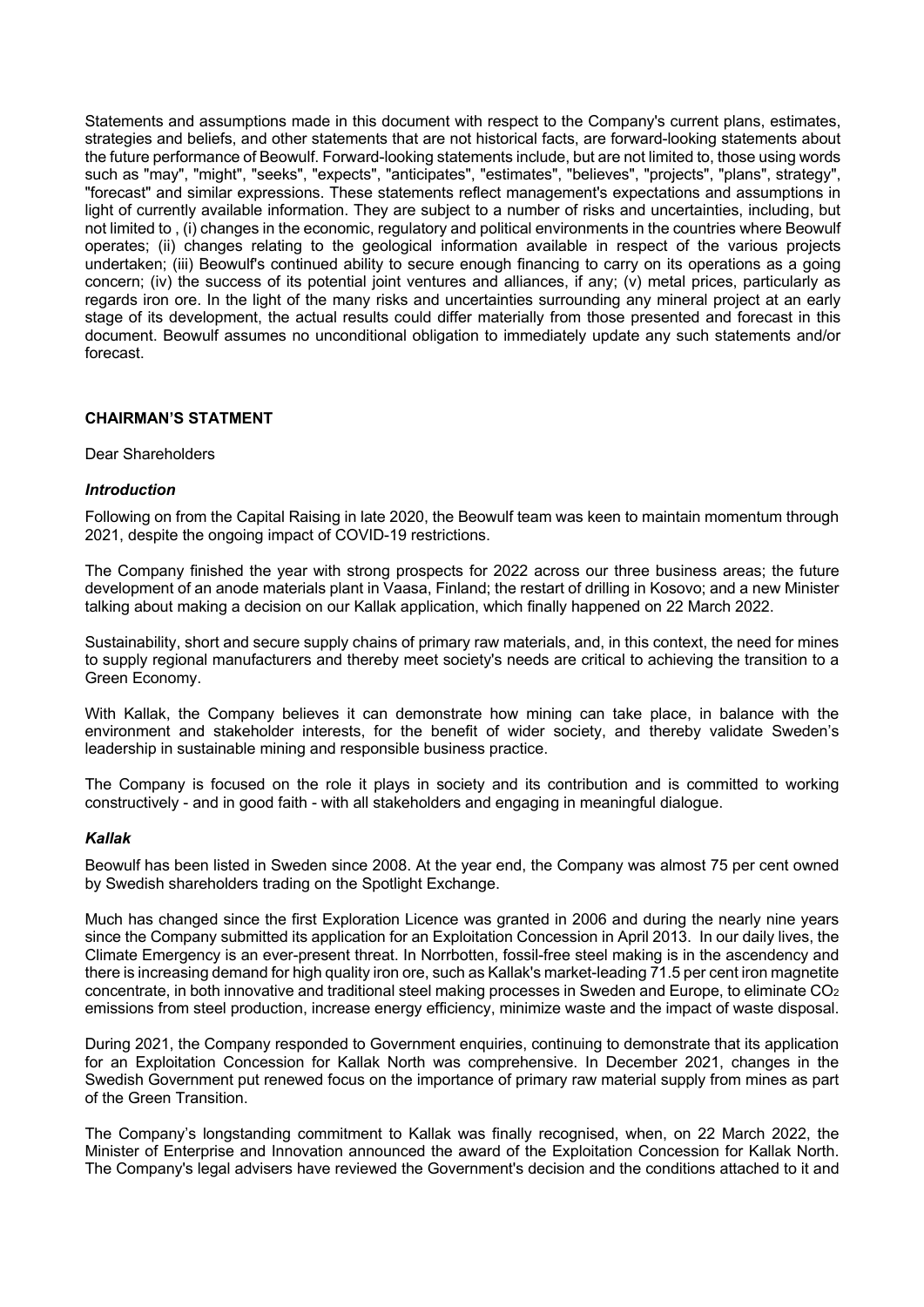are satisfied that, with respect to the conditions, they include matters the Company would naturally expect to address in project development and the Environmental Court process.

Kallak is excellently positioned as a potential secure and sustainable supplier of high-quality iron ore to Sweden's fossil-free steel making sector for decades to come. In the Kallak area, 389 million tonnes of iron mineralisation have been estimated. When it comes to sustainable mining in the north of Sweden, mines can be powered by renewable electricity, with the goal being 'Net Zero' mining operations. There is a tremendous opportunity to create a fossil-free business ecosystem of companies and stakeholders, collaborating and delivering the greater good.

## *Grafintec (formerly Fennoscandian Resources)*

Grafintec had an extremely busy 2021, advancing its collaboration with Epsilon Advanced Materials from a Memorandum of Understanding ("MoU") in March 2021, to the signing of a Joint Venture Head of Terms in December 2021, with plans to build anode materials production, project name GVA10/50, situated in the GigaVaasa Battery Ecosystem in the City of Vaasa, Finland. During the year, Kurt Budge CEO visited Epsilon Carbon in India in September 2021 to further strengthen the partnership.

In January 2022, further progress was made with the signing of an MoU with the City of Vaasa for the establishment of an anode materials production facility to be located in the GigaVaasa area, Plot 18, situated in proximity to Freyr Battery's proposed battery cell development.

In the middle of 2021, Grafintec was granted €791,000 by Business Finland, equivalent to 50 per cent of the 3 year €1.6 million budget for its 'Spheronisation and Purification of Natural Graphite for the European Lithium-Ion Battery Market' project.

Grafintec truly values the support of Business Finland, which has now been evident over several years, as the Company seeks to play a full role in the Finnish Battery Ecosytem, creating a sustainable value chain from high-quality natural flake graphite resources to anode material production, leveraging renewable power, targeting net zero  $CO<sub>2</sub>$  emissions across the supply chain.

In the context of GVA10/50, work continues on aspects of the Aitolampi Scoping Study, as it represents a potential mining asset offering supply chain security to Finnish anode materials production.

# *Vardar Minerals ("Vardar")*

During 2021, the Company invested a further £300,000 with the expectation that licences were going to be renewed. As I write, Vardar has now secured both licence renewals and been awarded the promising Shala licence, and the Company has made further investments of £1.2 million to fund drilling and taking the Company's ownership of Vardar to approximately 59.5 per cent.

Drilling is underway and will cover both the Majdan Peak gold ("Au") prospect and Wolf Mountain zinc-leadsilver ("Zn-Pb-Ag") targets. A total programme of approximately 3,400 metres is planned.

The Majdan Peak prospect, located adjacent to the Stan Terg deposit, is defined by a blanket of advanced argillic alteration typical of high sulphidation epithermal systems. Rock and soil sampling programmes have identified widespread and significant Au anomalies (<11 grammes per tonne ("g/t") in rock samples and <0.36 g/t in soils). Results from 3D IP surveys have delineated prominent IP anomalies which are clearly associated with soil and rock anomalies at shallow depth. Associated resistivity results correlate well with mapped alteration, and likely model a resistive silica-rich cap. Importantly the IP suggests the best target is located at greater depth to the north of the soil anomalies below the modelled silica cap as would be expected in typical high-sulphidation Au deposits. The 2022 drill programme will focus on drilling a selection of the most compelling IP targets on this prospect.

At Wolf Mountain, in 2020, the area was covered by an extensive 3D Induced Polarisation ("IP") campaign which identified a series of exceptionally high IP anomalies located on distinct northwest trends. The anomaly trends are clearly visible in ultra-high resolution drone magnetics collected during the same campaign and link with neighbouring Stan Terg and Zijika deposits as well as being supported by significant soil and rock sample anomalies.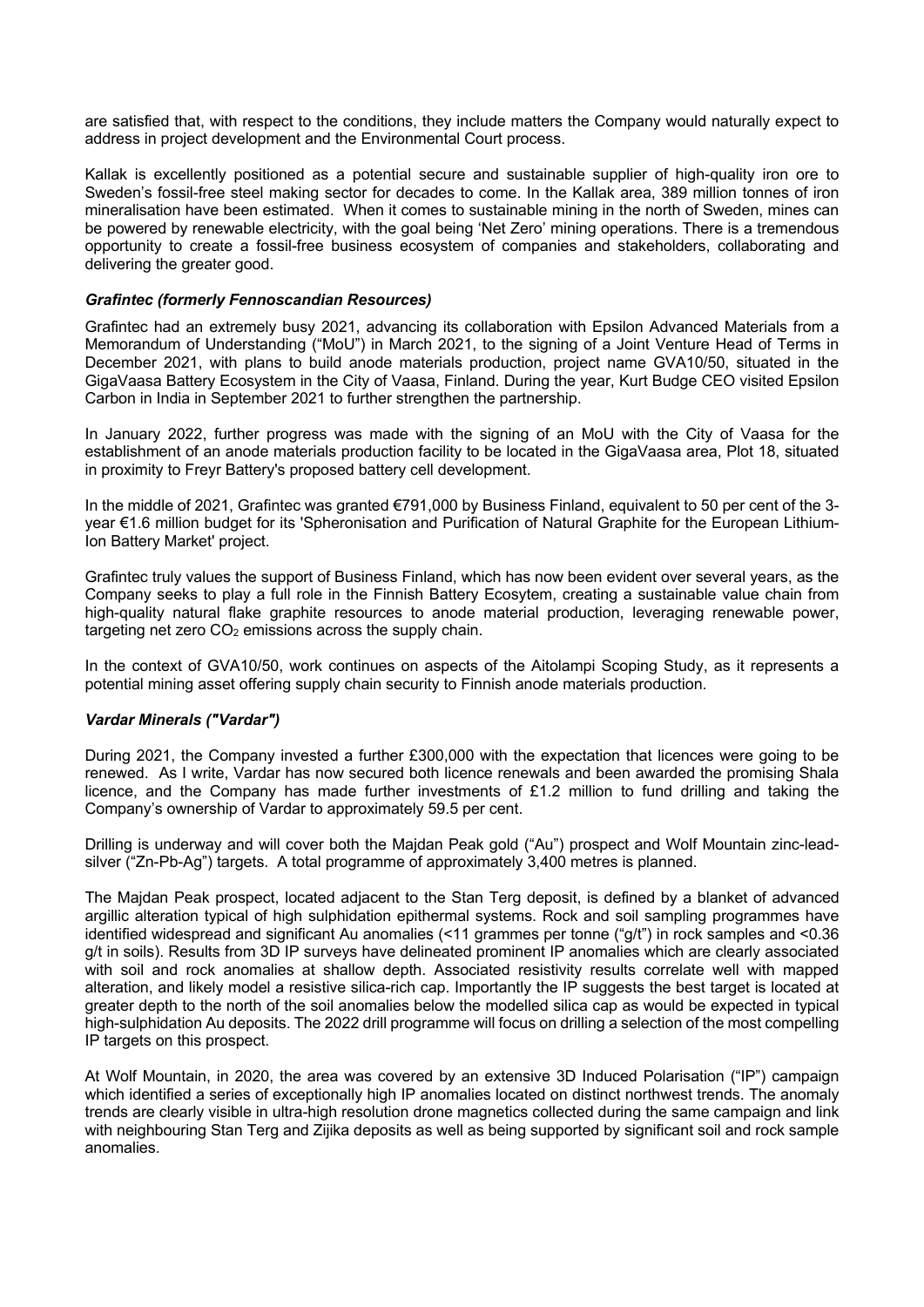The 2022 drill programme will in part focus on testing these anomalies to determine if they represent important feeder structures to the widespread mineralisation identified across Wolf Mountain.

## *Shareholder Base*

At 31 December 2021, there were 621,366,320 Swedish Depository Receipts representing 74.71 per cent of the issued share capital of the Company. The remaining issued share capital of the Company is held in the UK.

### *Raising Finance*

Maintaining sufficient funding to sustain the business is a significant challenge for an exploration and development company in the natural resources sector. The Company raised no additional funds during the year, having completed a fully subscribed Capital Raising of approximately £7.4 million before expenses (approx. SEK 83 million) at the end of 2020.

The Board continues to adopt the going concern basis to the preparation of the financial statements. The Group is dependent on further equity fundraising to operate as a going concern for at least twelve months from the date of approval of the financial statements. Although the Group has had past success in fundraising and continues to attract interest from investors, making the Board confident that such fundraising will be available to provide the required capital, there can be no guarantee that such fundraising will be available and as such this constitutes a material uncertainty over going concern.

## *2021 Financial Performance*

For the year, the consolidated loss increased from £1,294,691 in 2020 to £1,485,611. This increase was largely attributable to an increase in administration expenses.

Administration expenses increased in the year from £1,005,547 to £1,503,049, due mostly to an expense in relation to the net settlement of share options of £103,281, increased foreign currency translation losses of £298,442 (2020: £36,348), and increased consultancy fees of £107,032 (2020: £46,087) for strategic and corporate advisory.

Consolidated basic and diluted loss per share for the 12 months ended 31 December 2021 was 0.16 pence (2020: loss of 0.19 pence).

£3,336,134 in cash was held at the year-end (2020: £4,329,414).

The translation reserve losses attributable to the owners of the parent increased from £457,272 at 31 December 2020 to £1,216,985 at 31 December 2021. Much of the Company's exploration costs are in Swedish Krona which has worsened against the pound since 31 December 2020.

#### *Corporate*

The Company announced, on 8 July 2021, the issue and allotment of 3,535,412 new ordinary shares of 1 pence each in the Company to satisfy an exercise of share options held by Kurt Budge, CEO.

#### *Staff and Employees*

On behalf of the Board, and especially given the pandemic, I would like to express my sincere thanks to our staff, employees and consultants in Sweden and Finland, and also to the staff, employees and consultants of Vardar, for their significant efforts throughout the past 12 months to drive our Company forwards.

#### *Outlook*

Whether it be the ever-present Climate Emergency in our daily lives, the need for a Green Transition, or geopolitical tensions, we are in a crisis, where the convergence of global issues demands real action to secure primary raw materials to enable us to continue to live our lives in a safe, secure and better world. The Board believes that Russia's aggression against Ukraine will not have an impact on the Company, directly or indirectly.

Metals are critical to achieving the Green Transition. As are transparent, secure, and sustainable supply chains.

Sustainability leadership is renewing the role of business in society and its unique ability to solve society's problems and scale-up solutions. When it comes to the Climate Emergency, all of us are in this together, we each need to do things differently, to play our part and not leave it to others to fix the problem.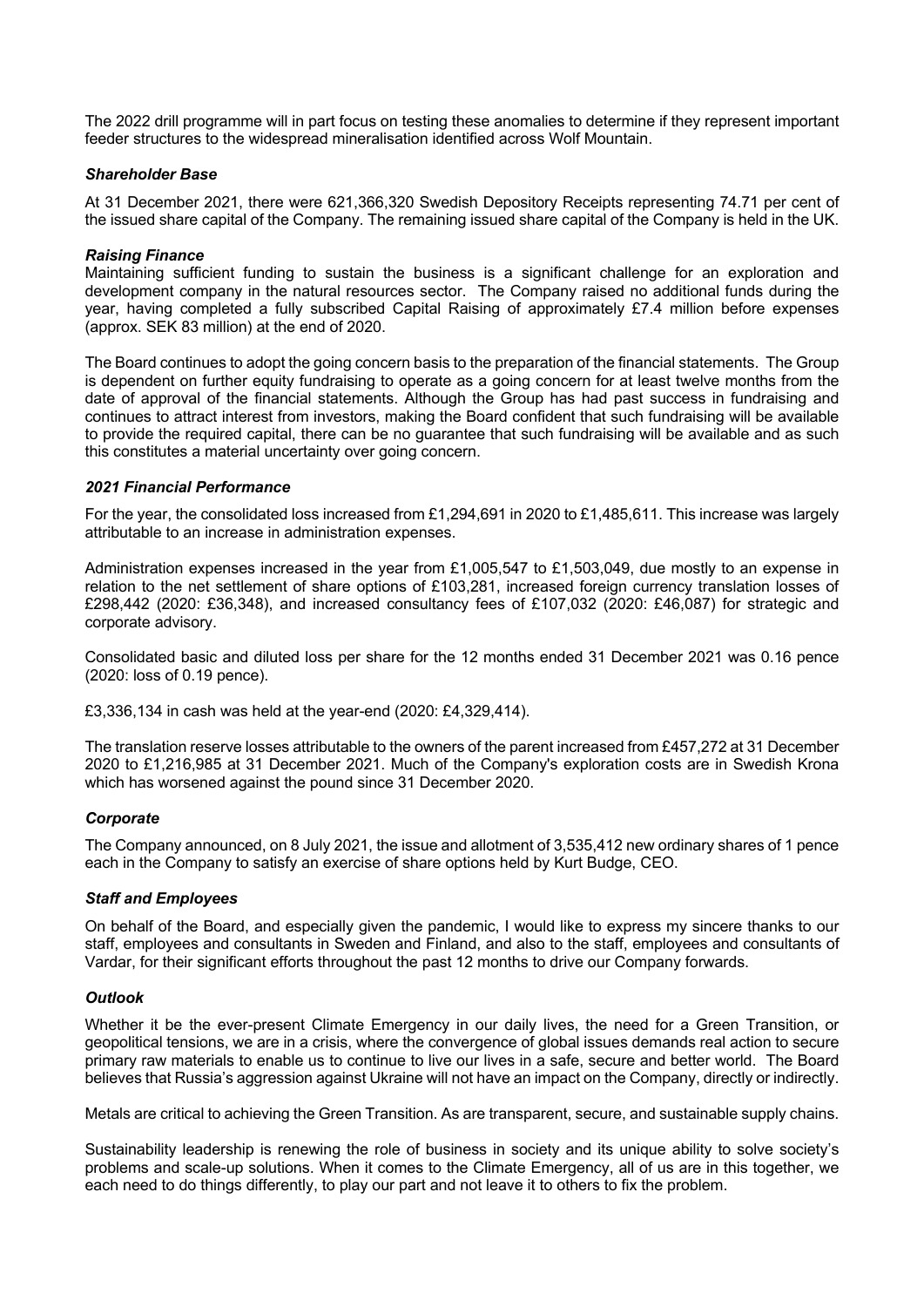Kallak is excellently positioned as a potential secure and sustainable supplier of high-quality iron ore to Sweden's growing fossil-free steel making sector for decades to come and we are excited to finally take the project on to its next stage of development.

The Company's overall objective is to have Kallak in production in 3-4 years, developing the mine alone or with a strategic partner. It seems that authorities and courts dealing with permits are responding to material issues, such as the Climate Emergency and the Green Transition, when considering downstream industrial projects. If Kallak were to be treated equally, and even as a priority case, given the drive for security of supply and selfsufficiency of primary raw materials in Sweden and Europe, then the Company will be doing all it can to make 3-4 years achievable.

We acknowledge the traditional owners of the lands at Kallak, past elders, present and emerging leaders, and now that the Concession decision has been made, we look forward to re-engaging with them and together building a framework for ongoing good-faith dialogue.

Grafintec is creating a sustainable value chain in Finland from high-quality natural flake graphite resources to anode material production, leveraging renewable power, targeting net zero CO<sub>2</sub> emissions across the supply chain, with the GVA10/50 project taking the Company to another level.

Vardar's projects are ideally located, as Europe needs shorter supply chains to reduce the carbon footprint of metals it consumes, for electric vehicles and green infrastructure, and we are excited to find out what this year's drilling can bring.

The Company has an attractive portfolio of business areas and we have big ambitions. We will respond to challenges of what it takes to be a responsible mining company. The Company will remain focused on its role in society, its contribution and its commitment to working constructively - and in good faith - with all stakeholders and engaging in meaningful dialogue.

The Company wants to be recognised for living its values of Respect, Partnership and Responsibility. Our recent ESG work has identified Sustainable Development Goals which the Company will be focusing on, and our plans take into consideration our future compliance with The Equator Principles. The Company has recently published its ESG Policy which can be viewed on the Company's website following the link: https://beowulfmining.com/about-us/esg-policy/.

Sven Otto Littorin Non-Executive Chairman 25 May 2022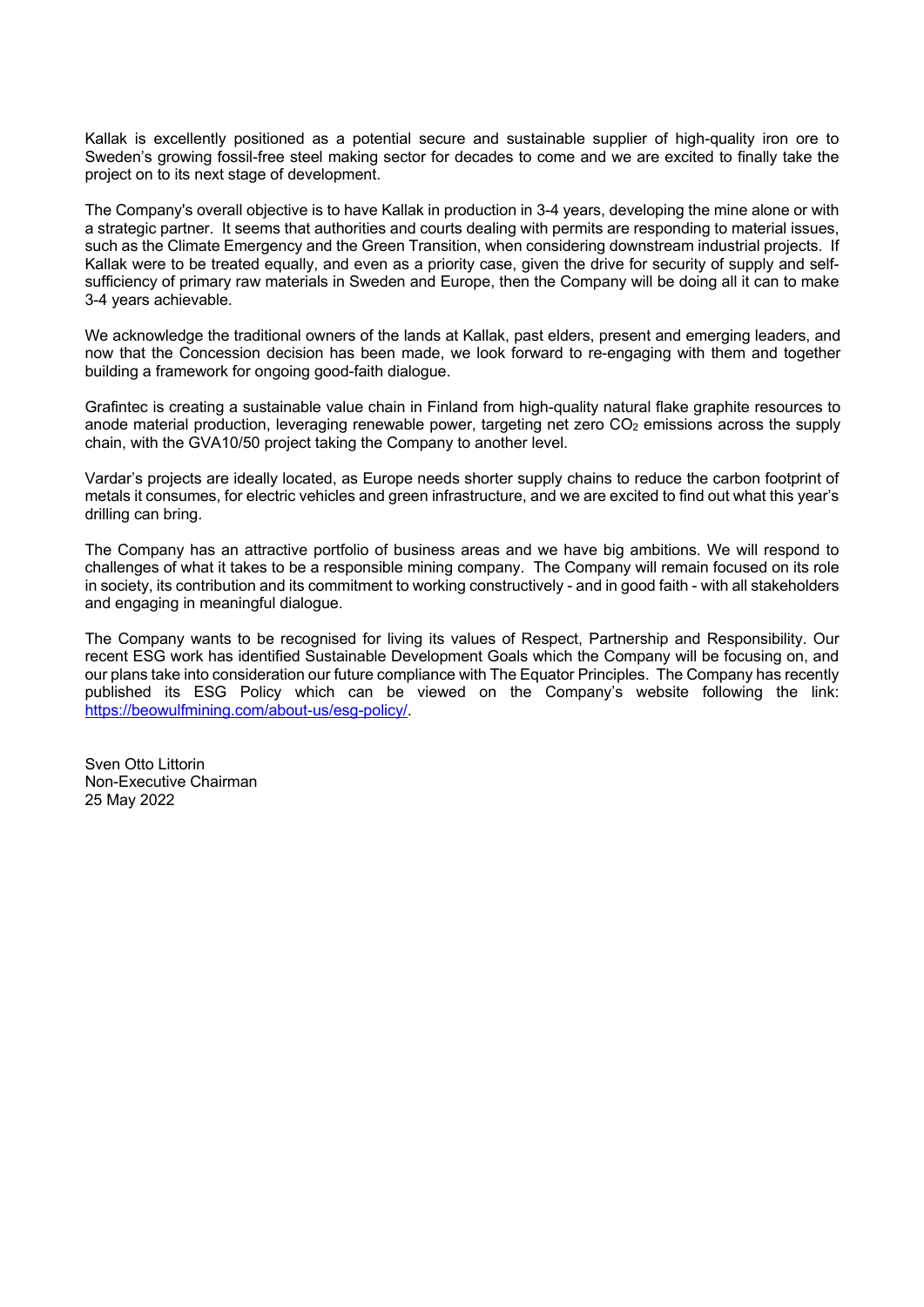# **REVIEW OF OPERATIONS AND ACTIVITIES**

# **SWEDEN**

## *Permits*

Beowulf, via its subsidiaries, currently holds six exploration permits in Sweden, and one Exploitation Concession, as set out in the table below:

| <b>Name</b>                  | Licence  | Area       | <b>Valid from</b> | Valid to   |
|------------------------------|----------|------------|-------------------|------------|
|                              | no.      | (hectares) |                   |            |
| Åtvidaberg nr 1 <sup>2</sup> | 2016:51  | 12,533     | 30/05/16          | 30/05/2023 |
| Kallak nr $1^{13}$           | 2006:197 | 500        | 28/06/06          | 28/06/2022 |
| Parkijaure nr 6 <sup>1</sup> | 2019:81  | 999        | 10/10/19          | 10/10/2022 |
| Parkijaure nr 2 <sup>1</sup> | 2008:20  | 285        | 18/01/08          | 18/01/2023 |
| Parkijaure nr 7 <sup>1</sup> | 2021:47  | 2,212      | 18/01/08          | 18/01/2023 |
| Ågåsjiegge nr 3 <sup>1</sup> | 2021:73  | 2,771      | 27/10/21          | 27/10/2024 |

*Notes:*

*(1) Held by the Company's wholly owned subsidiary, Jokkmokk Iron Mines AB ("JIMAB").* 

*(2) Held by the Company's wholly owned subsidiary, Beowulf Mining Sweden AB.* 

*(3) An application for the Exploitation Concession was lodged on 25 April 2013 (Mines Inspector Official Diary nr 559/2013) and an updated, revised and expanded application was submitted in April 2014. On 21 September 2016, the Company submitted a letter to the Mining Inspectorate of Sweden, revising its application boundary to encompass both the Concession Area, delineated by the Kallak North orebody, and the activities necessary to support a modern and sustainable mining operation. On 22 March 2022, the Minister of Enterprise and Innovation, announced the award of the Concession for Kallak nr 1; attached to the decision were 12 conditions for the Company to comply with. The Company's legal advisers have reviewed the Government's decision and the conditions attached to it and are satisfied that, with respect to the conditions, they include matters the Company would naturally expect to address in project development and the Environmental Court process.*

# *Kallak Introduction*

The Company's most advanced project is the Kallak iron ore deposit located approximately 40 kilometres ("km") west of Jokkmokk in the County of Norrbotten, Northern Sweden, 80 km southwest of the major iron ore mining centre of Malmberget, and approximately 120 km to the southwest of LKAB's Kiruna iron ore mine.

Kallak is benefitted by excellent local infrastructure with all-weather gravel roads passing through the project and forestry tracks allowing for easy access throughout the licence. A major hydroelectric power station, with associated electric power-lines, is located only a few kilometres to the southeast. The nearest railway, the Inlandsbanan, passes approximately 40 km to the east. The Inlandsbanan meets the Malmbanan railway at Gällivare, which provides routes to the Atlantic harbour at Narvik in Norway or to the Bothnian Sea harbour at Luleå in Sweden.

Kallak is excellently positioned as a potential secure and sustainable supplier of high-quality iron ore to Sweden's growing fossil-free steel making sector for decades to come. In the Kallak area, 389 million tonnes of iron mineralisation have been estimated and when it comes to sustainable mining in the north of Sweden, mines can be powered by renewable electricity, with the goal being 'Net Zero' mining operations.

# *Kallak Resource*

Kallak was discovered by The Swedish Geological Survey ("SGU") in the 1940s. The first exploration licence for Kallak was awarded by the Mining Inspectorate of Sweden in 2006. Drilling was conducted at Kallak North and South between 2010-2014, a total of 131 holes and 27,895 metres ("m").

On 25 May 2021, the Company published a 'Mineral Resource Estimate and Exploration Target Upgrade', prepared by Baker Geological Services ("BGS"). For Kallak North, a Measured and Indicated Resource of 111 Mt grading 28 per cent iron content was defined. With an additional Inferred Resource of 25 Mt grading 28.3 per cent iron.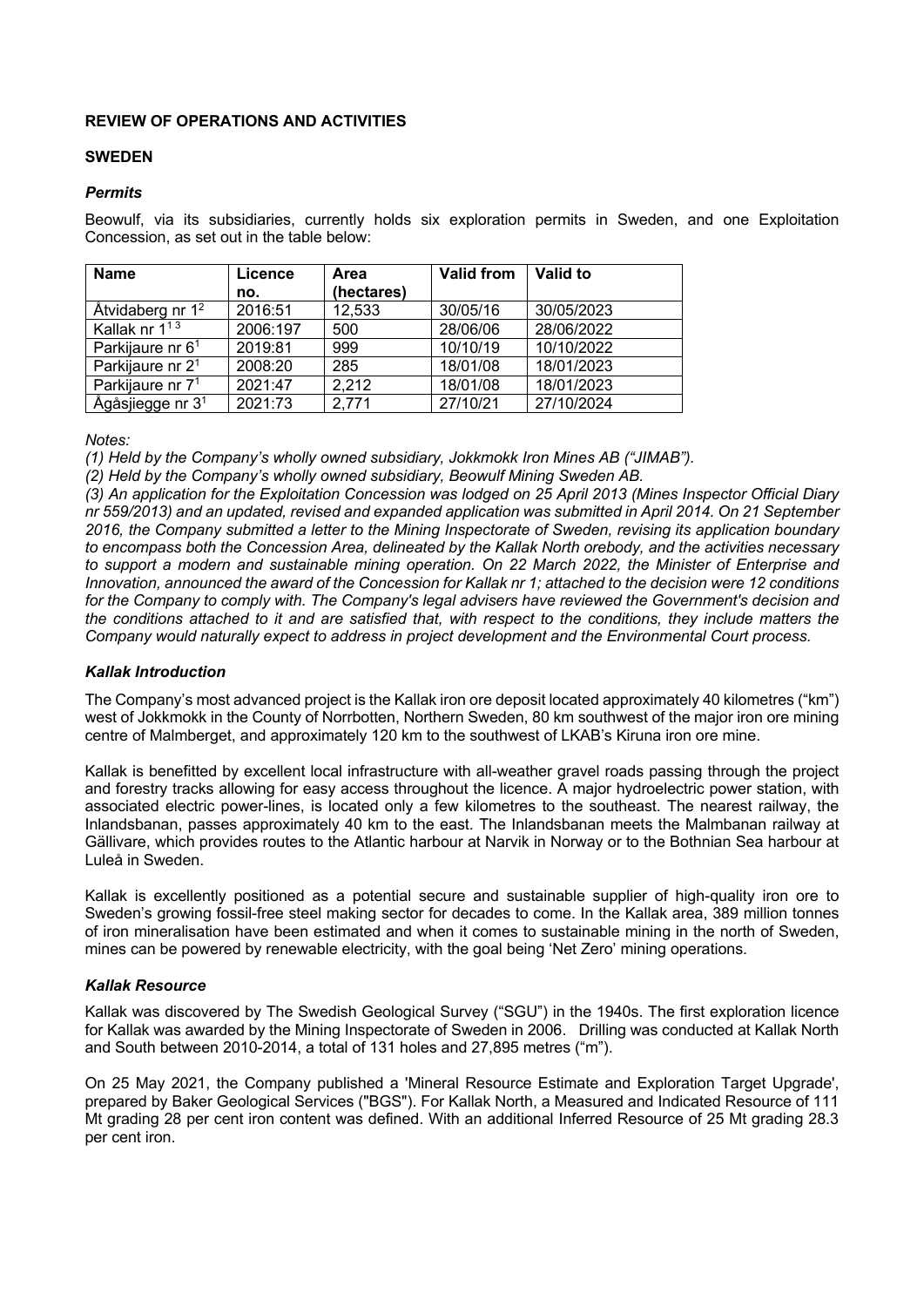For Kallak North and South combined, BGS derived a Measured and Indicated Mineral Resource of 132 Mt grading 27.8 per cent iron and an Inferred Mineral Resource of 39 Mt grading 27.1 per cent iron. In addition to the figures above, exploration targets were reported for Kallak South and the Company's Parkijaure licences.

BGS prepared a Technical Report which serves as an independent report prepared by the Competent Person ("CP") as defined by the Pan-European Reserves and Resources Reporting Committee ("PERC") Standard for Reporting of Exploration Results, Mineral Resources and Mineral Reserves. PERC sets out minimum standards, recommendations and guidelines for Public Reporting of Exploration Results, Mineral Resources and Mineral Reserves in Europe. PERC is a member of CRIRSCO, the Committee for Mineral Reserves International Reporting Standards, and the PERC Reporting Standard is fully aligned with the CRIRSCO Reporting Template.

| <b>Deposit</b>     | <b>Classification</b> | <b>Million</b><br><b>Tonnes</b> | <b>Density</b><br>$(g/cm^3)$ | Fe<br>$(\%)$ | <b>FeO</b><br>(%) | SiO <sub>2</sub><br>(%) | Al <sub>2</sub> O <sub>3</sub><br>$(\%)$ | P<br>$(\%)$ | $\mathbf{s}$<br>$(\%)$ |
|--------------------|-----------------------|---------------------------------|------------------------------|--------------|-------------------|-------------------------|------------------------------------------|-------------|------------------------|
|                    | Measured              | 16                              | 3.5                          | 33.6         | 10.5              | 43.4                    | 2.9                                      | 0.04        | 0.002                  |
| Kallak North       | Indicated             | 95                              | 3.3                          | 27.0         | 7.1               | 49.8                    | 4.5                                      | 0.03        | 0.002                  |
|                    | <b>Sub-Total</b>      | 111                             | 3.3                          | 28.0         | 7.6               | 48.9                    | 4.3                                      | 0.03        | 0.002                  |
|                    | Inferred              | 25                              | 3.4                          | 28.3         | 7.8               | 48.1                    | 4.2                                      | 0.04        | 0.002                  |
|                    | Measured              |                                 |                              |              |                   |                         |                                          |             |                        |
| Kallak South North | Indicated             | 21                              | 3.3                          | 26.9         | 7.2               | 49.3                    | 4.9                                      | 0.04        | 0.003                  |
|                    | <b>Sub-Total</b>      | 21                              | 3.3                          | 26.9         | 7.2               | 49.3                    | 4.9                                      | 0.04        | 0.003                  |
|                    | Inferred              | 6                               | 3.2                          | 23.4         | 6.5               | 50.1                    | 6.6                                      | 0.05        | 0.004                  |
|                    | Measured              |                                 |                              |              |                   |                         |                                          |             |                        |
| Kallak South South | Indicated             |                                 |                              |              |                   |                         |                                          |             |                        |
|                    | <b>Sub-Total</b>      |                                 |                              |              |                   |                         |                                          |             |                        |
|                    | Inferred              | 8                               | 3.3                          | 26.1         | 12.0              | 50.1                    | 5.2                                      | 0.05        | 0.009                  |
| Total              | Measured              | 16                              | 3.5                          | 33.6         | 10.5              | 43.4                    | 2.9                                      | 0.04        | 0.002                  |
|                    | Indicated             | 116                             | 3.3                          | 27.0         | 7.1               | 49.7                    | 4.6                                      | 0.03        | 0.002                  |
|                    | <b>Sub-Total</b>      | 132                             | 3.3                          | 27.8         | 7.5               | 48.9                    | 4.4                                      | 0.03        | 0.002                  |
|                    | Inferred              | 39                              | 3.3                          | 27.1         | 8.5               | 48.8                    | 4.8                                      | 0.04        | 0.004                  |

Below is a table showing the Mineral Resource Statement for the Kallak Project at a 0% Fe cut-off grade:

*Notes:*

*(1) Mineral Resources, which are not Mineral Reserves, have no demonstrated economic viability.*

*(2) The effective date of the Mineral Resource is 9 May 2021.*

*(3) The Open Pit Mineral Resource Estimate was constrained within lithological and grade-based solids and within an optimised pit shell defined by the following assumptions; base case metal price of USD130 / tonne for a 65% Fe concentrate; Fe recovery of 71% at Kallak North, 86% at Kallak South North and 94% at Kallak South South; Fe concentrate grades of 68% at Kallak North, 70% at Kallak South North and 69% at Kallak South South; Processing costs of USD6.8 / t wet; Selling cost of USD21.0 / t wet concentrate; Mining cost of Ore of USD3.3 / t, mining cost of waste of USD3.0 / t and an incremental mining cost per 10 m bench of USD0.05 / t; Wall angles of 30° within the overburden and 47.5° in the fresh rock.*

*(4) Mineral Resources have been classified according to the PERC Standards 2017, by Howard Baker (FAusIMM(CP)), an independent Competent Person as defined in the PERC Standard 2017.*

In September 2020, the Company published the findings of an investigation by Dr. Arvidson MSc Mining/Mineral Processing, PhD Mineral Processing (equivalent), Royal Institute of Technology, Stockholm, as Qualified Person, into the market potential of future products from Kallak, based on the results of laboratory and pilot plant testwork conducted to date, the highlights of which can be summarised as follows:

• Testwork on Kallak ore has produced an exceptionally high-grade magnetite concentrate at 71.5 per cent iron content with minimal detrimental components;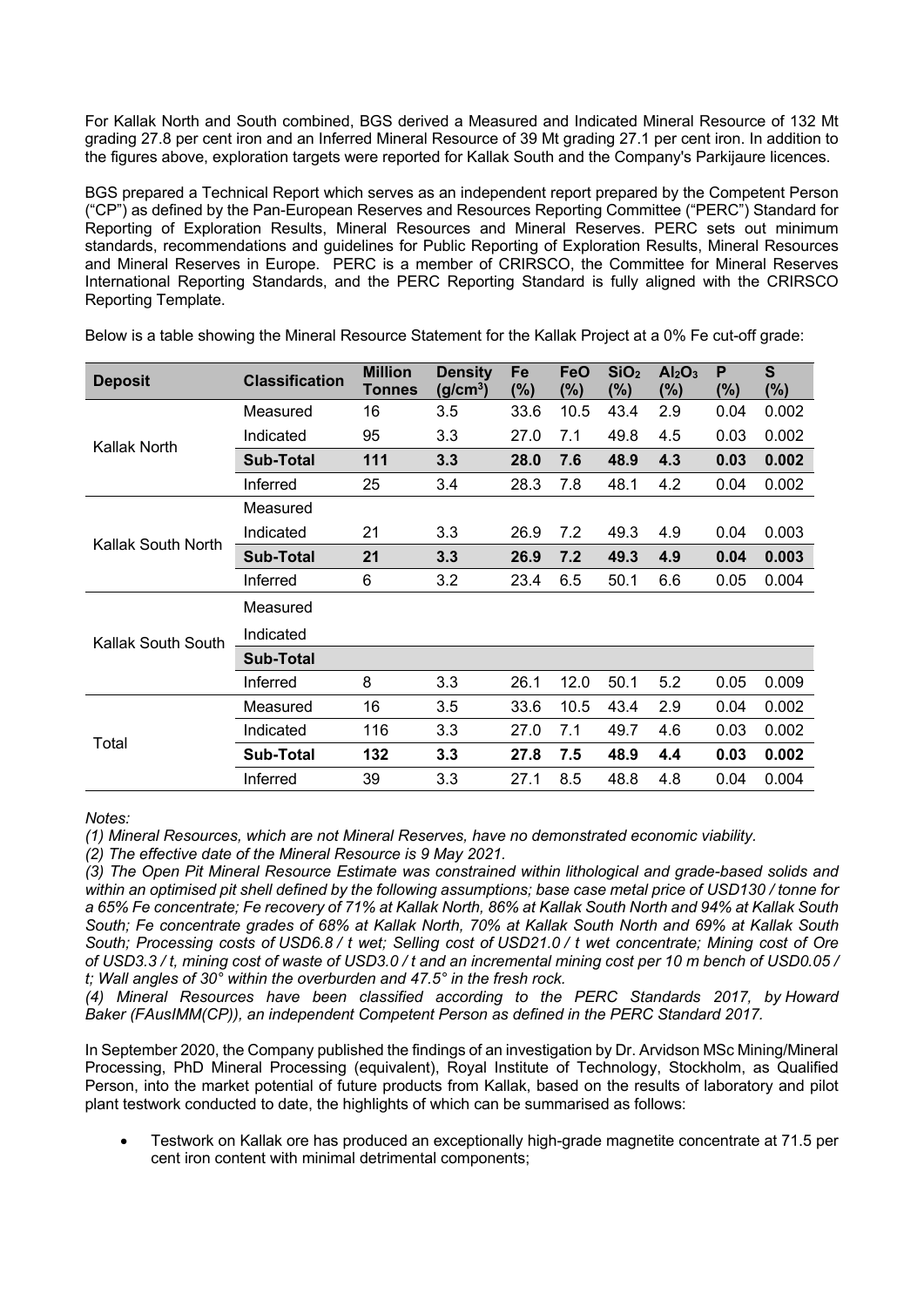- This would make Kallak the market leading high-grade product among known current and planned future producers; and
- The next best magnetite product is LKAB's (the state-owned Swedish iron ore company), which produces magnetite fines ("MAF") with a target specification of 70.7 per cent iron and is regarded as unique, until now, due to its exceptionally high iron content.

# *2021 Update*

This year saw the Company continue to press the Swedish Government to decide on Beowulf's application for an Exploitation Concession for Kallak.

In April, Beowulf announced that a letter had been sent from the Chairman to Sweden's then Minister of Enterprise and Innovation, Mr. Ibrahim Baylan, concerning the status of its Kallak application. The Company received a brief administrative response.

On 8 June 2021, via the Swedish Government, the Company received a copy of a letter written by UNESCO, dated 2 June 2021, with its comments on Beowulf's application.

Comments from UNESCO suggested that:

- the Swedish Government seek a revised and extended In-Depth Assessment in assessing the impact of the proposed development [of the Kallak Iron Ore Project] on a World Heritage Property [Laponia] prior to any decision being taken to approve the mining exploitation;
- that the role of the Sami Parliament is relevant to the assessment of the impact of the proposed development on the World Heritage property; and
- that the Swedish Government should also consider how the practice of reindeer husbandry outside the property and directly related to reindeer husbandry within the property will be protected.

On 14 June 2021, the CEO wrote to Minister Baylan regarding the UNESCO letter. Selected extracts from the letter are provided below:

*'On 8 June 2021, Beowulf Mining was notified by the Finansinspektionen, Sweden's financial supervisory authority, whose role is to promote stability and efficiency in Sweden's financial system as well as to ensure sustainability and an effective consumer protection, of UNESCO's letter regarding our Kallak Iron Ore Project ("Kallak") dated 2 June 2021.*

*Finansinspektionen wrote that UNESCO's letter had been in the hands of members of the Swedish public (including elected Sami officials) for several days, with associated posts on social media.*

*At the time, Beowulf had not received a copy of UNESCO's letter, but as the information was already in the public domain, with no explanation of its significance the market reacted strongly, left to draw its own conclusions.'*

Beowulf also announced that further to the UNESCO letter dated 2 June 2021 and the CEO's letter to Minister Baylan dated 14 June 2021, on 18 June 2021 the Ministry of Enterprise and Innovation (the "Ministry") invited the Company to submit any comments regarding the UNESCO letter to the Ministry by 6 September 2021. Beowulf submitted comments to the Ministry regarding the UNESCO letter which, in summary, included:

- The Company's application is comprehensive for this stage of permitting, and the assessment of it. by relevant authorities, is complete;
- There are no direct effects of Kallak on the Laponian Area ("Laponia");
- The potential indirect effects are limited and will be dealt with later in the permitting process, of which ICOMOS (International Council on Monuments and Sites) is seemingly unaware;
- The fact that operating mines are situated closer to Laponia than Kallak proves that mining does exist without harming Laponia's Outstanding Universal Values;
- The fact that UNESCO has not, at any time, indicated the requirement for a 'buffer zone' around the boundary of Laponia proves that a 'buffer zone' has not been deemed necessary;
- The fact that the Company has already committed to take precautionary measures that will minimise the impact on reindeer husbandry and commits to fully compensate Sami villages; and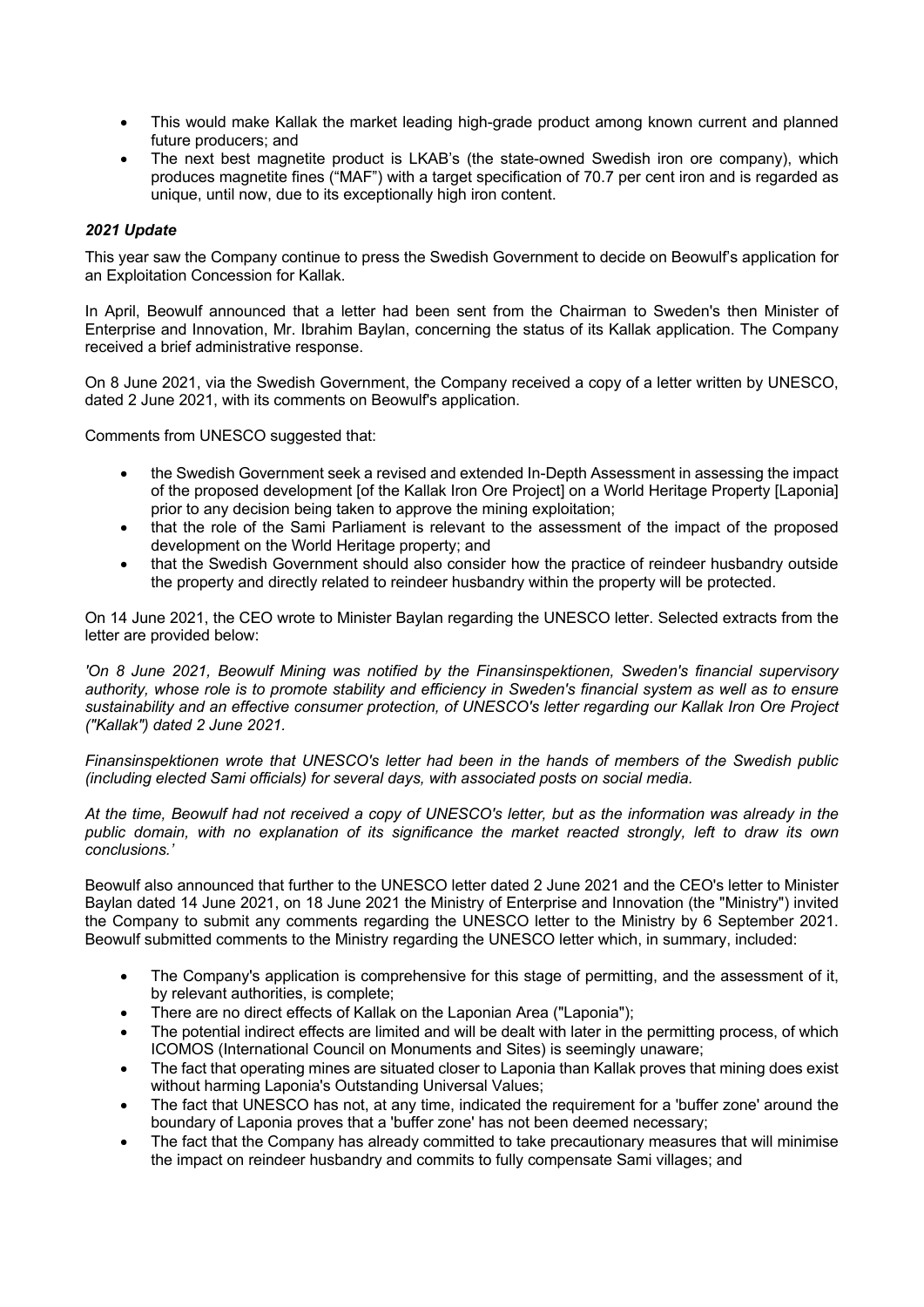• The possibility for the Government to ascertain that this commitment becomes a precondition for the granting of the Exploitation Concession.

In July, Beowulf announced that it had awarded Carci Mining Consultant's ("Carci") a contract to develop an open pit design and mining schedule based on the upgraded MRE for Kallak North. Carci completed its study on Kallak North in October and presented a production case of approximately 2.7 Mt per annum of concentrate, based on the Kallak North resource only and modelled over an initial 15-year period.

Carci's production rate is one scenario; given the forecast demand for high quality iron ore being created by projects such as HYBRIT and H2 Green Steel in Norrbotten, options for higher production rates will be considered.

On 2 December 2021, the CEO wrote a letter to Sweden's new Minister of Enterprise and Innovation, Mr. Karl-Petter Thorwaldsson, concerning the status of Beowulf's Kallak application following the Minister's immediate attention and positive public statements. Beowulf pressed for the Minister to give timely consideration and arrive at a decision on Kallak so that the Company can commence with playing its part in Sweden's sustainable mining future.

On 21 December 2021, Beowulf provided comments to the Ministry regarding a letter, dated 10 December 2021, written on behalf of Jåhkågasska and Sirges samebyar ("Sami villages") and addressed to Bergsstaten. Highlights as follows:

*"The conditions for granting processing concessions have not changed from April 2013 when the application was submitted. The ore proofing requirement under Chapter 4 Section 2 of the Minerals Act has been fulfilled.*

*In a letter, the Sami National Association points to an analysis commissioned by JIMAB. This analysis shows one scenario for how mining operations can be conducted. Other initial studies conducted by the Company also*  indicate that there are approximately 389 million tonnes of iron mineralisation in the area, which shows that *there are also good future conditions for mining in addition to the current application.*

*The iron ore in the current deposit is a purity that, compared to other iron ore, provides the best conditions for low environmental impact and low climate footprint throughout the production chain until finished steel. SGU*  has stated in the decision on the designation of national interest that the deposit is important from a material *supply point of view and important for the mining industry from a national perspective."*

# *2022 Update*

On 11 February 2022, the Company announced that it had provided a final statement to the Government in respect of its application. The Company directed the Government to previous correspondence and submitted investigation documentation, which demonstrate that the conditions for granting an Exploitation Concession according to Chapter 4 Section 2 of the Minerals Act are fulfilled.

On 22 March 2022, Minister Thorwaldsson announced the award of the Concession for Kallak; attached to the decision were 12 conditions for the Company to comply with. The Company's legal advisers have reviewed the Government's decision and the conditions attached to it and are satisfied that, with respect to the conditions, they include matters the Company would naturally expect to address in project development and the Environmental Court process.

The award of the Concession is a long-awaited milestone on the development timeline. Beowulf's ambition is to build the most sustainable mine possible. The Company believes that there is no better country than Sweden in which to make this vision a reality, where mining can take place in balance with the environment and stakeholder interests for the benefit of wider society.

Following our guiding principles, Beowulf seeks to build mutually respectful relations and productive partnerships with Jokkmokks Kommun, local entrepreneurs, landowners and reindeer herders. The Beowulf team is looking forward to establishing our proposed 'Task Force' with the municipality, local agencies and enterprises, to help build local capacities and to maximise local economic opportunities during Kallak's development, construction and when the mine is in operation.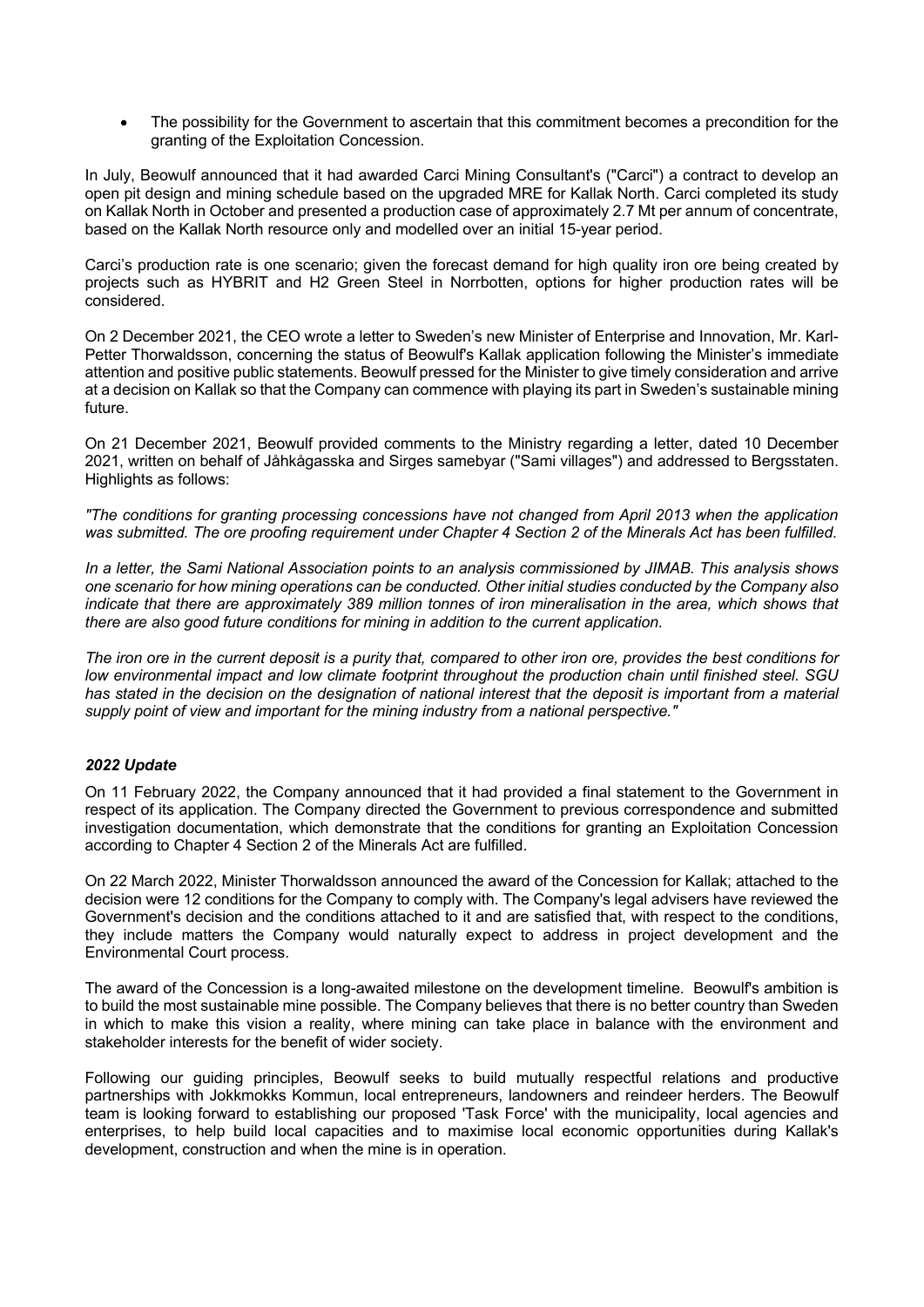# **FINLAND**

## *Grafintec*

Grafintec, previously Fennoscandian Resources, is developing a resource footprint of natural flake graphite and anode materials production capability, offering sustainable and secure supply to Europe's rapidly expanding lithium-ion battery market. Grafintec seeks to contribute to Finland's ambitions of achieving battery manufacturing self-sufficiency, focusing on both natural flake graphite production and a Circular Economy/recycling strategy to produce high-value graphite products, focusing on anode materials for lithiumion batteries.

Aitolampi remains Grafintec's most advanced graphite project, and the Company has invested approximately £1.5 million in exploration, mineral resource development, metallurgical testwork and the assessment of market applications for graphite, including lithium-ion battery applications.

In 2021, the Company made significant progress through its collaboration with Epsilon Advanced Materials, signing a Heads of Terms ("HoT") for a Joint Venture ("JV") with EAMPL, for the establishment of an anode materials production facility in Finland and then, in January 2022, an Memorandum of Understanding ("MoU") with the City of Vaasa for the establishment of an anode materials production facility to be located in the GigaVaasa area, Plot 18, situated in proximity to Freyr Battery's proposed battery cell development .

## *Finnish Exploration Permits*

Grafintec has a rolling programme of exploration permit applications and renewals.

Tukes (the permitting authority) processes the Company's exploration permit applications, which if deemed satisfactory, are published as a 'Hearing' for one month, during which time appeals can be submitted.

With the prevalence of 'not in my backyard' or NIMBYism, the right of appeal is often exercised, and an Administrative Court takes over the case.

In the case of Rääpysjärvi 1, Tukes granted an Exploration Permit on 25 April 2019. On 27 April 2020, the Administrative Court of Eastern Finland rejected an appeal, a further appeal was then made to the Supreme Administrative Court of Finland. The permit eventually gained legal force on 21 June 2021.

| <b>Permit Name</b> | Licence no. | Area       | <b>Notes</b>                                                                                                                                                                                                                                                                                                                                                                                                                                                                                                                                                                            |
|--------------------|-------------|------------|-----------------------------------------------------------------------------------------------------------------------------------------------------------------------------------------------------------------------------------------------------------------------------------------------------------------------------------------------------------------------------------------------------------------------------------------------------------------------------------------------------------------------------------------------------------------------------------------|
|                    |             | (hectares) |                                                                                                                                                                                                                                                                                                                                                                                                                                                                                                                                                                                         |
| Pitkäjärvi 1       | ML2016:0040 | 407        | Exploration permit granted by TUKES<br>27.4.2021. Decision appealed. On 3.3.22, the<br>Administrative Court dismissed all the<br>appellants' claims, both the ones concerning the<br>substance matter and also as to the litigation<br>costs. The extension permit decision issued by<br>TUKES thus remains unchanged and is now<br>enforceable unless the Supreme Administrative<br>Court would handle the case based on a leave<br>to appeal by the appellants, and the Supreme<br>Administrative Court would explicitly decide to<br>cancel the enforceability, which is not likely. |
| Rääpysjärvi 1      | ML2017:0104 | 716        | Exploration permit granted. The permit gained<br>legal force 21.6.2021 and is valid to 20.6.2025.                                                                                                                                                                                                                                                                                                                                                                                                                                                                                       |
| Karhunmäki         | ML2019:0113 | 889        | Exploration permit granted by TUKES<br>29.9.2021. The decision has been appealed to<br>the Vaasa Administrative Court by Lapua<br>Municipality and MiningWatch Finland ry.                                                                                                                                                                                                                                                                                                                                                                                                              |
| Merivaara 1        | ML2020:0059 | 957        | Exploration permit application submitted<br>1.12.2020.                                                                                                                                                                                                                                                                                                                                                                                                                                                                                                                                  |
| Luopioinen 1       | ML2022:0004 | 218        | Application submitted 28.1.2022. Previous<br>applicant: GTK.                                                                                                                                                                                                                                                                                                                                                                                                                                                                                                                            |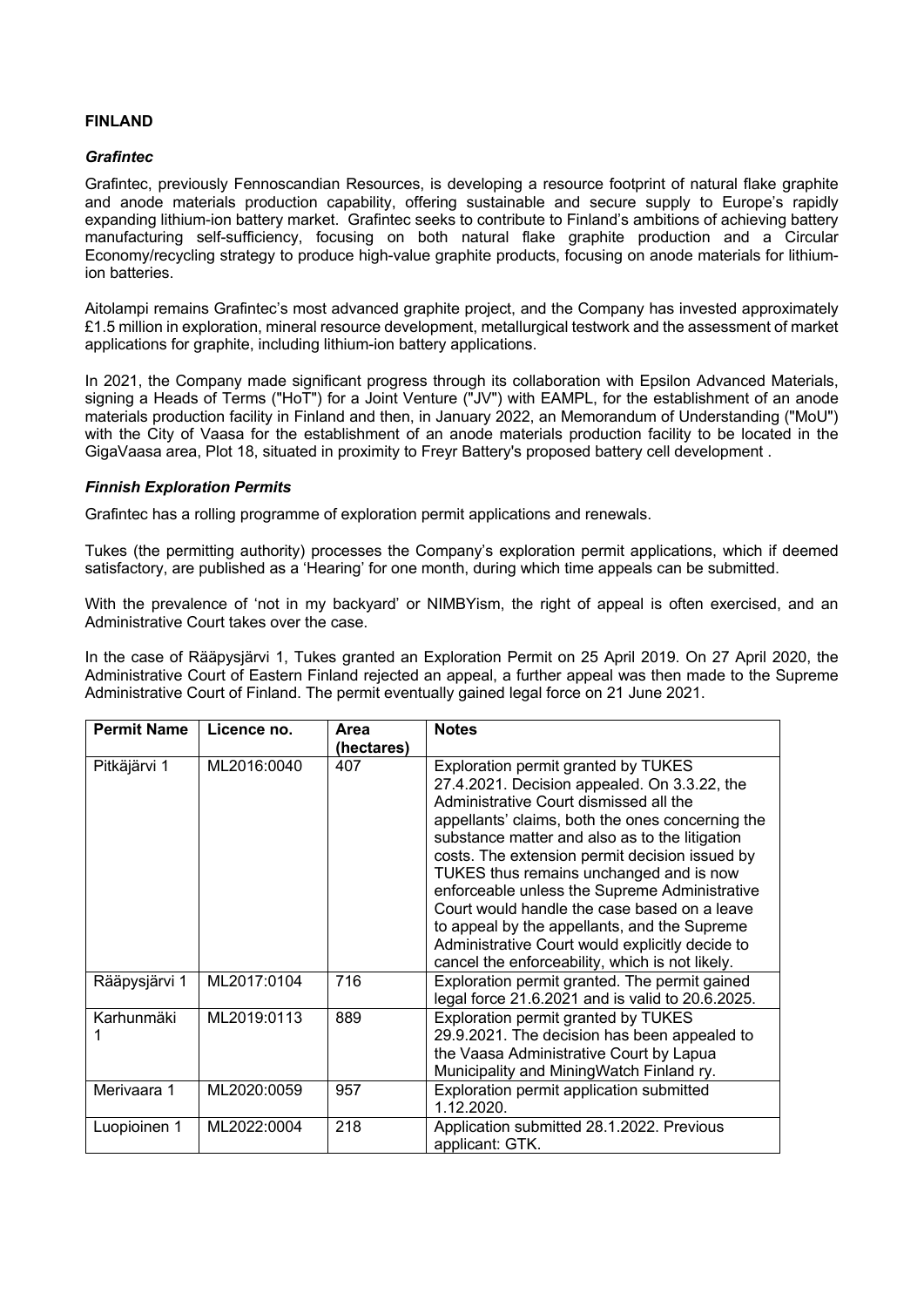# **Aitolampi (Pitkäjärvi 1 Exploration Permit) – Graphite**

## *Introduction*

The Aitolampi graphite project sits within the Pitkäjärvi 1 licence and is located in eastern Finland, approximately 40 km southwest of the well-established mining town of Outokumpu, and an eastern extension of known old graphite workings from when graphite prospecting was undertaken many years ago. Infrastructure in the area is excellent, with road access and good availability of high voltage power.

Discovered in 2016, the licence covers an area of graphitic schists on a fold limb, coincidental with an extensive electro-magnetic ("EM") anomaly. Many of the EM zones are obscured by glacial till, but graphite observations in road cuttings and outcrops are also associated with abundant EM anomalies.

The resource contains graphite of almost perfect crystallinity, and high proportion of fine and medium flake, which is an important prerequisite for high tech applications, such as lithium-ion batteries. Purification results indicate that concentrates meet the purity specification of 99.95 per cent C(t) for lithium-ion batteries.

## *Mineral Resource Estimate ("MRE")*

In 2019, Grafintec, then Fennoscandian, delivered an upgraded MRE for Aitolampi, with an 81 per cent increase in contained graphite (compared to the 2018 MRE) for the higher-grade western zone with an Indicated and Inferred Mineral Resource of 17.2 Mt at 5.2 per cent Total Graphitic Carbon ("TGC") containing 887,000 tonnes of contained graphite.

An unchanged Indicated and Inferred Mineral Resource of 9.5 Mt at 4.1 per cent TGC for 388,000 tonnes of contained graphite for the eastern lens.

In total, an Indicated and Inferred Mineral Resource of 26.7 Mt at 4.8 per cent TGC for 1,275,000 tonnes of contained graphite. All material is contained within two graphite mineralised zones, the eastern and western lenses, interpreted above a nominal three per cent TGC cut-off grade.

An augmented global Indicated and Inferred Mineral Resource of 11.1 Mt at 5.7 per cent TGC for 630,000 tonnes of contained graphite, reporting above a five per cent TGC cut-off, based on the grade-tonnage curve for the resource.

| Zone         | <b>Classification</b> | Mt   | TGC % | <b>S</b> % | Density $(t/m3)$ | <b>Contained</b><br>graphite (kt) |
|--------------|-----------------------|------|-------|------------|------------------|-----------------------------------|
|              | Indicated             | 9.2  | 5.1   | 5.0        | 2.80             | 468                               |
| Western lens | Inferred              | 8.0  | 5.2   | 4.7        | 2.80             | 419                               |
|              | Indicated + Inferred  | 17.2 | 5.2   | 4.8        | 2.80             | 887                               |
|              | Indicated             | 1.8  | 4.1   | 4.4        | 2.82             | 74                                |
| Eastern lens | Inferred              | 7.7  | 4.1   | 4.5        | 2.82             | 314                               |
|              | Indicated + Inferred  | 9.5  | 4.1   | 4.5        | 2.82             | 388                               |

The Mineral Resource was estimated by CSA Global of Australia in accordance with the JORC Code, 2012 Edition. See table below: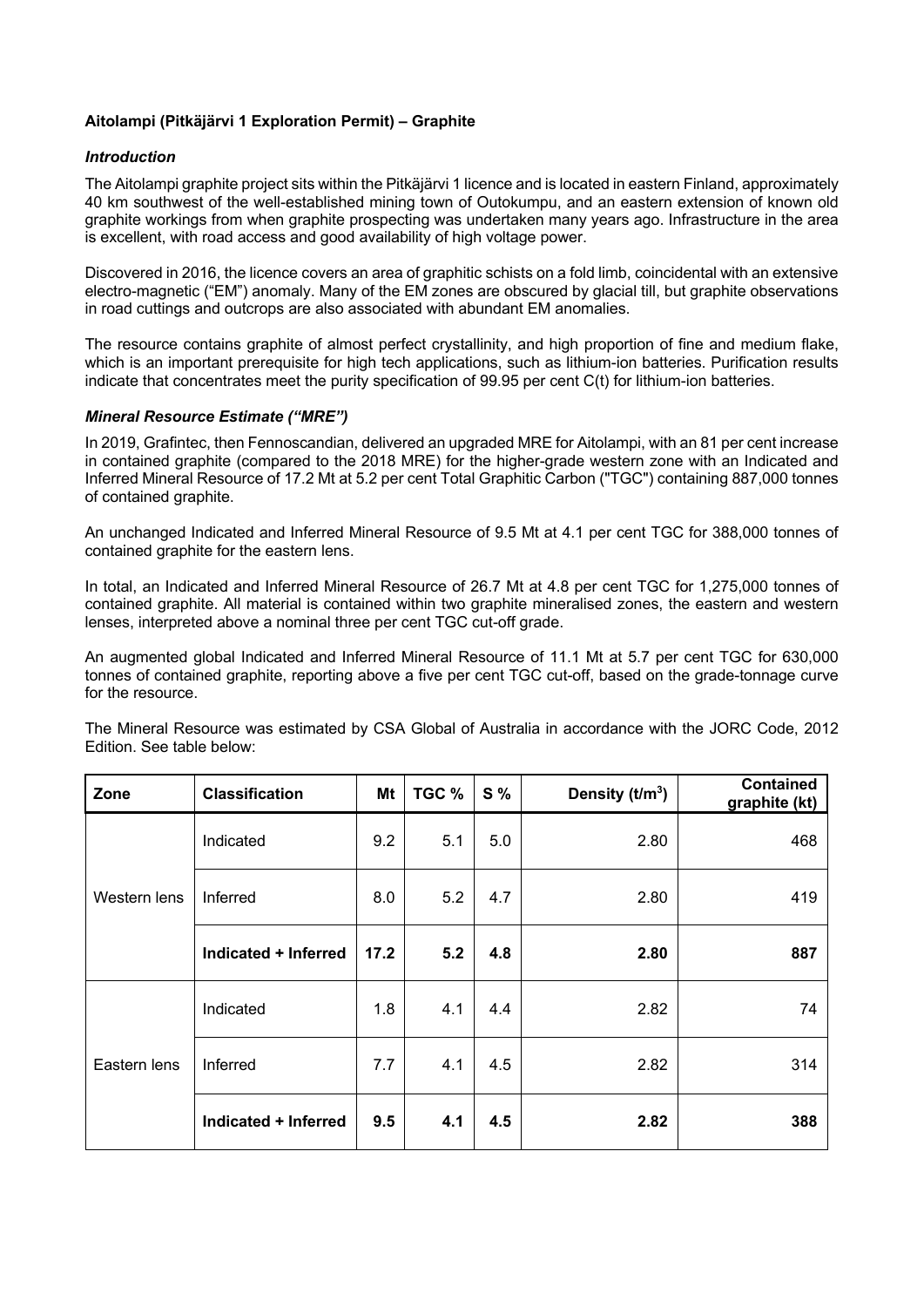| <b>TOTAL</b><br>Indicated + Inferred $\vert$ 26.7<br>$\mathbf{A}$ $\mathbf{z}$<br>2.81<br>. LO<br>. . <i>.</i> | つフト<br>. |
|----------------------------------------------------------------------------------------------------------------|----------|
|----------------------------------------------------------------------------------------------------------------|----------|

## *2021 Summary*

In March, Grafintec signed a MoU with Epsilon Advanced Materials. The MoU was intended to enable Grafintec to build its downstream capability, collaborating with a strong and innovative technology/processing partner, and for Epsilon Advanced Materials to firmly establish itself in Finland, as a market-entry point for supplying anode materials into Europe.

A Scoping Study contract for the Aitolampi graphite project was awarded to AFRY Finland Oy later in March. The purpose of the Scoping Study was to verify the robustness of the work completed by Grafintec, and to provide a roadmap for the next project development stage, most likely a Pre-feasibility Study. The output of the Scoping Study will be used by Grafintec to better explain the Aitolampi project to the local community and other important stakeholders.

In June, Grafintec was granted €791,000 by Business Finland. The grant funding is equivalent to 50 per cent of the 3-year €1.6 million budget for Grafintec's 'Spheronisation and Purification of Natural Graphite for the European Lithium-Ion Battery Market' project. The remainder of the project's budget will be funded by Beowulf.

This work is part of the BATCircle2.0 (Finland-based Circular Ecosystem of Battery Metals) consortium which has been granted €10.8 million by Business Finland as part of a total funding budget of €19.3 million. BATCircle2.0 is a key project in Business Finland`s Smart Mobility and Batteries from Finland programmes.

Finland has high-quality natural flake graphite resources and the opportunity exists to create a sustainable value chain for anode material markets in Finland and Europe. Currently, China is the dominant producer of spheronised graphite, utilising chemical purification and using hazardous hydrofluoric acid.

The objectives of Grafintec's project are to develop a chemical free technological solution, utilising renewable energy, to spheronise and purify graphite within a Finnish industrial ecosystem, for use in the manufacture of lithium-ion battery anodes.

The project has three main objectives, which are to:

- Validate a process to support progress to a Bankable Feasibility Study for construction of a commercial scale unit within three to five years.
- Secure and protect any arising intellectual property.
- Deliver a detailed strategic marketing and commercialisation plan.

On 6 December 2021, Grafintec signed Heads of Terms ("HoT") for a Joint Venture ("JV") with Epsilon Advanced Materials ("EAMPL"), for the establishment of an anode materials production facility to be located in Finland. Grafintec will own 49 per cent of the JV, with Epsilon Advanced Materials owning 51 per cent.

The proposed plant will supply battery/cell manufacturing companies in Europe. The plant will be built in two phases: Phase 1 "GVA10" with a production capacity of 10,000 tonnes per annum and Phase 2 "GVA50" adding a further 40,000 tonnes per annum. The funding from Business Finland will be used by Grafintec to develop a Bankable Feasibility Study for the plant, including strategic marketing and a commercialisation plan based on a comparable plant being developed in India.

The project will work towards creating a sustainable value chain in Finland from high-quality natural flake graphite resources to anode material production, leveraging renewable power, targeting net zero CO<sub>2</sub> emissions across the supply chain.

In the context of GVA10/50, work continues on aspects of the Aitolampi Scoping Study, as it represents a potential mining asset offering supply chain security to Finnish anode materials production.

#### *2022 Update*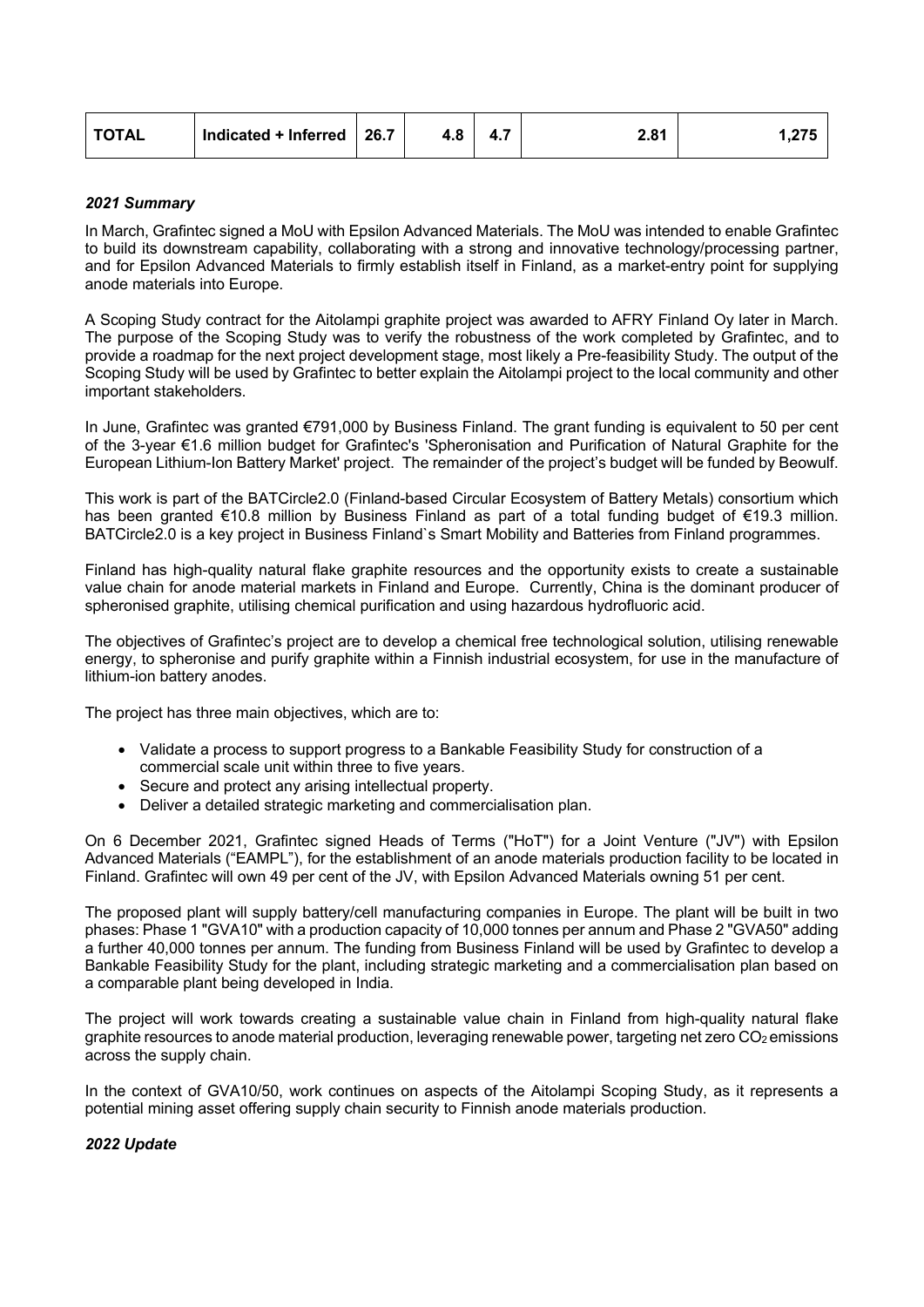We were pleased to start 2022 with the announcement that Grafintec and Epsilon Advanced Materials had signed a MoU with the City of Vaasa for the establishment of an anode materials production facility to be located in the GigaVaasa area, Plot 18, situated in proximity to Freyr Battery's proposed battery cell development.

The MoU gives the JV partners six months exclusivity to Plot 18, with an option to extend by a further six months, to develop GVA10, which will have a production capacity of 10,000 tonnes per annum of high-quality anode materials, as well as conduct technical and environmental studies, and initiate permitting discussions with Finnish authorities.

Under the JV, Grafintec and Epsilon Advanced Materials will work together on building GVA10 with the ambition of creating a sustainable value chain in anode materials production, leveraging renewable power, targeting net zero  $CO<sub>2</sub>$  emissions across the supply chain, benefiting from the significant support of Business Finland and collaboration within the Finnish Battery Cluster.

# **KOSOVO**

## *Vardar Minerals Limited*

Vardar provides Beowulf with investment exposure to the highly prospective Tethyan Belt. In February and August 2021, the Company invested £200,000 and £100,000 respectively, to fund preparatory works in advance of its planned drilling campaign. The Company invested a further £1.2 million in March 2022 and at the date of sign-off of this report, the Company owns approximately 59.5 per cent of Vardar.

Vardar was unable to drill in 2021, as it awaited approval of its licence renewal applications. It has, since March 2022, secured both licence renewals and been awarded a permit for the promising Shala licence, which covers 87 square kilometres, extends to the north and northeast of the Mitrovica Project, and includes several areas with significant alteration associated with Oligo-Miocene magmatics along with associated gossans and evidence of historical artisanal workings.

Beowulf's investments and increasing ownership in Vardar are testament to the Company's confidence in the progress being made by the Vardar team, exploration results and the potential shown for a mineral deposit(s) discovery at Mitrovica and Viti.

At Mitrovica, located near to the world class Stan Terg lead-zinc-silver mine, potential not only exists for the discovery of additional lead-zinc-silver deposits, but also for the discovery of high-level epithermal gold deposits and for copper-zinc deposits.

It is simplistic to think of the targets at Mitrovica, which occur along a seven kilometres trend, in isolation. However, Vardar believes the targets are all related to a potentially much larger porphyry style mineralised system, based on meticulous geological mapping of hydrothermal alteration and interpretation of trench, drill and soil geochemical and geophysical exploration data.

At Viti, stratigraphic holes in 2019 intersected the correct alteration type, returning gold and visible copper mineralisation, that indicates potential for the discovery of a mineralised copper-gold porphyry in a hitherto unexplored area.

#### *Exploration Permits*

Vardar has a rolling programme of exploration permit applications and renewals.

As original permits were awarded around the same time, all renewals were due around the same time. Vardar's renewal applications coincided a changeover in personnel on the board of The Independent Commission for Mines and Minerals ("ICMM"), the permitting authority in Kosovo. The selection of a new board was delayed, firstly, by COVID related disruptions, and secondly, by Kosovo's parliamentary elections which took place in February 2021 and concluded in December 2021.

In March 2022, Vardar finally secured both licence renewals and was awarded a permit for the Shala licence.

| License No.   Term   Project |                 | Date issued   Expiry Date   Area |                   | (km <sup>2</sup> ) |
|------------------------------|-----------------|----------------------------------|-------------------|--------------------|
| 2879                         | 2 <sub>nd</sub> | Mitrovica   2022-03-11           | $12024 - 01 - 27$ | 27.1               |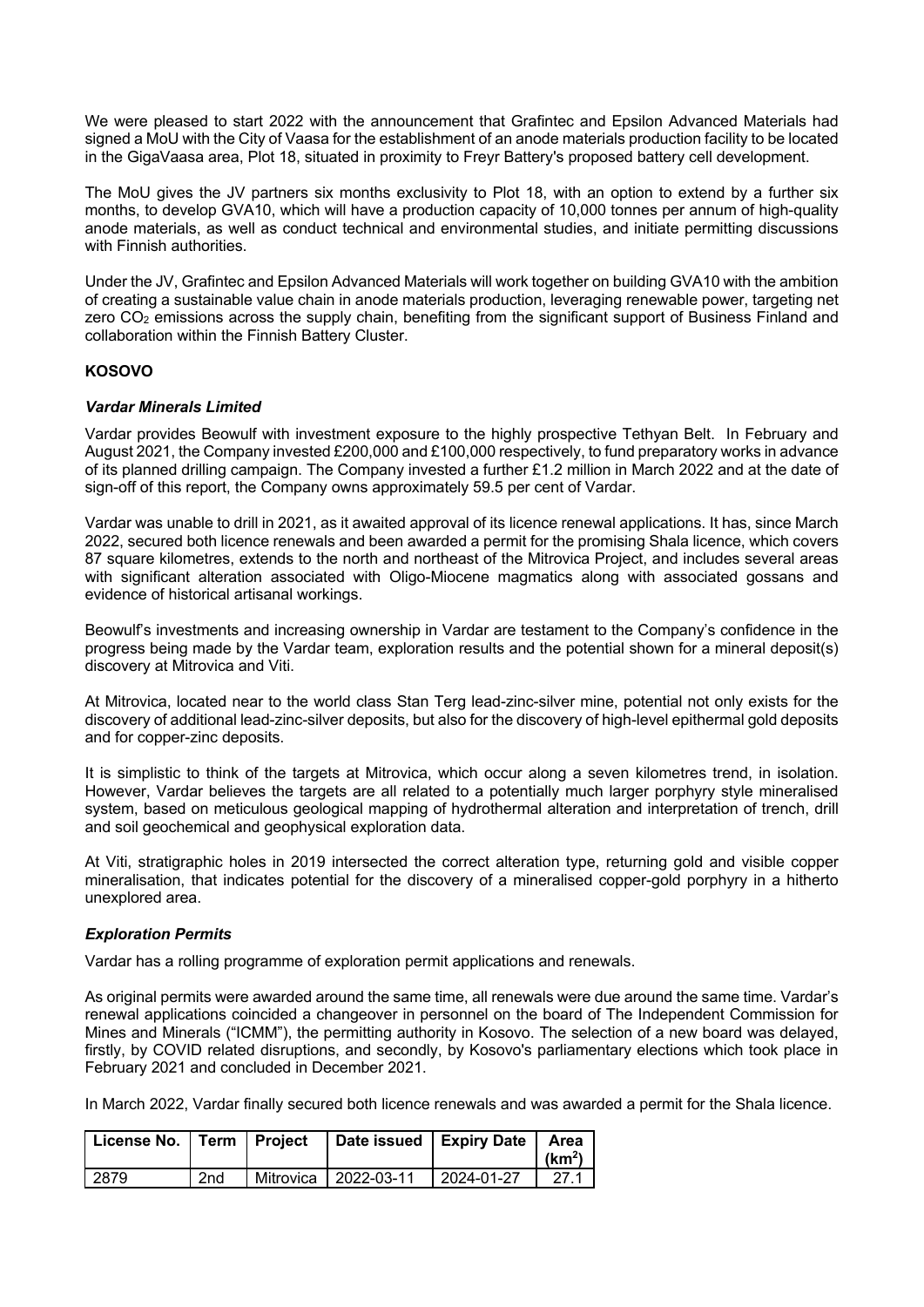| 2878 | 2nd             | Viti N  | 2022-03-22 | 2024-01-27 | 35.5 |
|------|-----------------|---------|------------|------------|------|
| 2912 | 2 <sub>nd</sub> | Viti SE | 2022-03-11 | 2024-01-27 | 44 1 |
| 2935 | 1st             | Shala   | 2022-03-11 | 2025-02-25 |      |

#### *Exploration Overview*

The Mitrovica and Viti projects are located within the Tethyan Belt, a major orogenic metallogenic province for gold and base metals which extends from the Alps (Carpathians/Balkans) to Turkey, Iran and Indochina, and contains several world class discoveries.

The Tethyan Belt of south-east Europe can be regarded as Europe's chief copper-gold (lead-zinc-silver) province. Mitrovica and Viti occur within calc-alkaline magmatic arc(s) which developed during the closure of the Neotethys Ocean, primarily targeting epithermal gold, lead-zinc-silver replacement deposits and porphyry related copper-gold mineralisation.

The lack of modern-day exploration in the Balkans presents a real opportunity for new mineral deposit discoveries.

## *Mitrovica*

The Mitrovica licence is located immediately to the west and north west of the world class Stan Terg former lead-zinc-silver mine, which dates back to the 1930s; with current reserves of 29 Mt of ore at 3.45 per cent lead, 2.30 per cent zinc, and 80 g/t silver (ITT/UNMIK 2001 report), together with the past production of approximately 34 Mt of ore, the deposit represents an important source of metals in the south eastern part of Europe (Source: Strmić Palinkaš S., Palinkaš L.A et al, 2013. Metallogenic Model of the Trepča Pb-Zn-Ag Skarn Deposit, Kosovo: Evidence from Fluid Inclusions, Rare Earth Elements, and Stable Isotope Data. Economic Geology, 108, 135-162).

The licence is showing its potential for a range of porphyry related mineralisation types, including the Majdan Peak high-sulphidation epithermal gold target, the Wolf Mountain low-sulphidation lead-zinc-silver target and the Mitrovica South base and precious metal target in the southern part of the licence area. Vardar believes all the targets are related to a potentially much larger porphyry style mineralised system.

# *Wolf Mountain*

The Wolf Mountain target forms a prominent outcropping feature, with strike length of more than four kilometres and width ranging from almost 20 m to greater than 300 m. It represents a hydrothermal breccia zone with stockworks, which outcrop as a gossan, with iron-manganese oxides and hydroxides. The peripheral parts of the zone are characterised by intense silicification corresponding to fold structures which control the development of the hydrothermal breccia.

The mineralisation is structurally controlled, and, for most of the target, mineralisation is developed in the basement, broadly following a tectonic contact between ultramafic rocks and phyllite, and mainly within ultramafic units. Mineralisation is likely vein/replacement-type related to Oligocene magmatic activity responsible for the hydrothermal systems mapped in the southern portion of the licence area.

Vardar has reported highly anomalous Induced Polarisation ("IP") chargeability zones in the area, considered high priority targets for drill testing, defined beneath areas of laterally extensive lead-zinc gossans and hydrothermal alteration.

The IP anomalies are located below, often straddling, the contact between younger Oligocene volcanoclastic rocks and ultramafic basement, in agreement with mapped and drill tested mineralisation, adding further support for a source of the observed mineralisation.

Importantly, anomalies follow established regional structural trends suggesting they may be representative of high-grade lead-zinc-silver feeder structures, often a characteristic of the deposit type. Resistivity results correlate very well with geological mapping, drilling and trenching, delineating the lateral and vertical extent of the low resistivity volcanoclastic units over the higher resistivity ultramafic basement. In 2020, the Company announced that an exceptional high chargeability anomaly had been identified to the east of the main Wolf Mountain prospect, correlating with anomalous soil samples (up to 1.0 per cent zinc and 0.5 per cent lead) and rock samples from gossans (including 3.5 per cent zinc, 1.8 per cent lead, 93 g/t silver).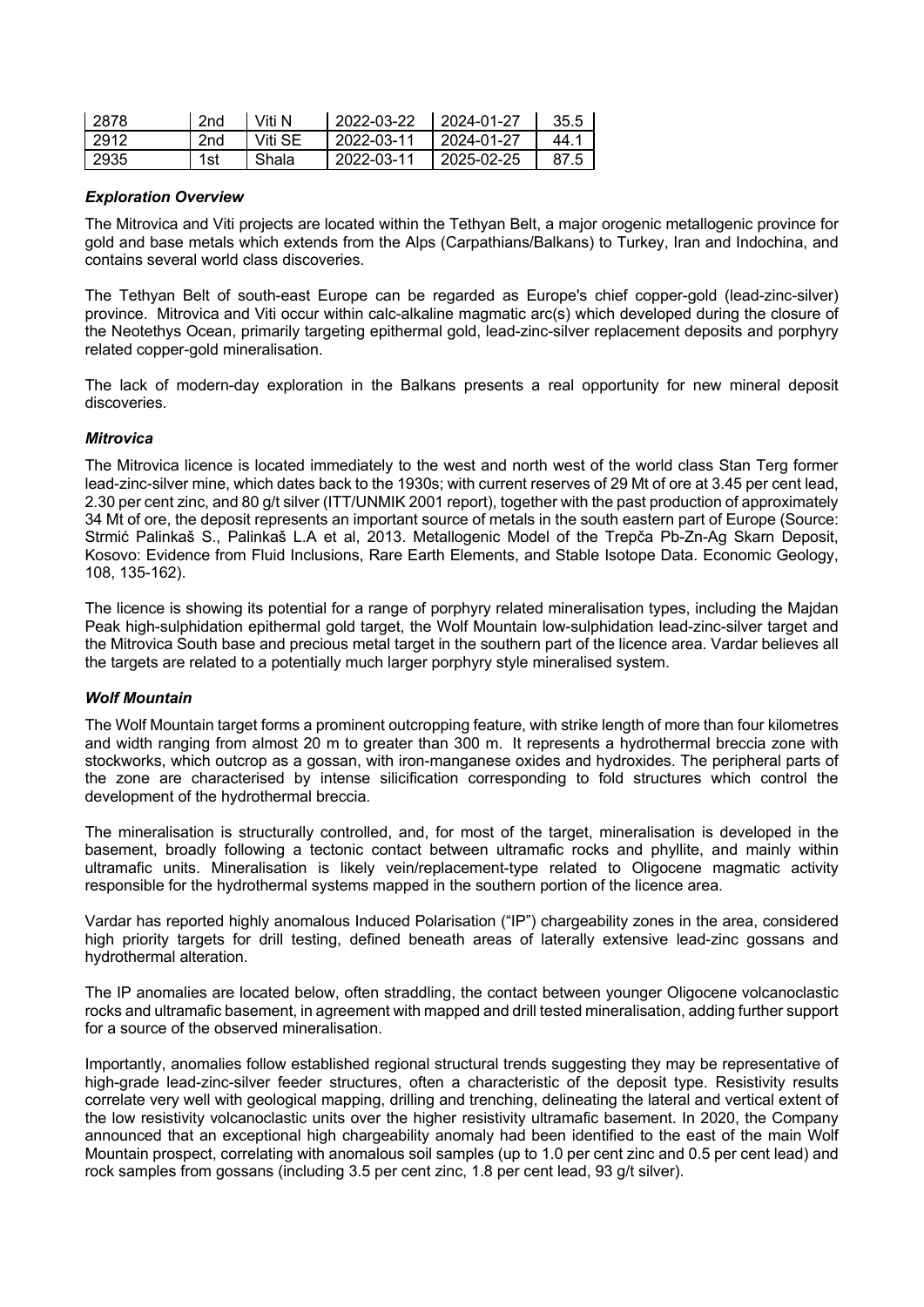The chargeable source follows a prominent northwest trending structure which connects to the Zijaca deposit (non-JORC compliant 5.2 Mt containing 2.83 per cent zinc, 2.83 per cent lead and 16 g/t silver) located just two kilometres to the southeast and it remains open ended to the northwest. Results to date suggest that the Wolf Mountain prospect covers a much larger area than previously considered.

# *Majdan Peak*

Majdan Peak is situated in the central portion of the Mitrovica licence area. Results to date have identified the main Majdan Peak gold target and a second target to the south, Majdan Peak South.

In June 2020, the Company reported results from soil sampling which highlighted epithermal gold potential. An extensive gold anomaly was identified over an area approximately 1400 m x 700 m, with individual soil samples returning up to 0.36 g/t gold. The scale and size of the anomaly, together with coincidental multi-element anomalies and extensive hydrothermal alteration, are comparable to significant high-sulphidation epithermal gold deposits within the region. The gold anomaly correlates well with anomalous arsenic, copper, lead, mercury, strontium and antimony and geological mapping has shown the presence of advanced argillic alteration.

Vardar then conducted a grab sampling programme, collecting 96 samples from outcrop and subcrop, 42 of which assayed in excess of 0.1 g/t gold. The anomalous results from this correlate well with gold in soils and alteration intensity and again confirmed the significant scale of the Majdan Peak gold anomaly, which remains open to the east.

Sample results over 1 g/t gold include:

• 7.2 g/t; 4.6 g/t; 2.8 g/t; 2.0 g/t; 1.5 g/t; 1.3 g/t; 1.3 g/t; and 1.1 g/t.

In addition to the primary gold target at Majdan Peak, a new multi-element anomaly delineated to the south of the main peak correlating well with anomalous rock grab samples, including samples with up to 0.79 g/t gold. Galena (lead sulphide) veins are also apparent in some of the outcropping gossans.

In late 2020, the Company announced results from an IP and resistivity survey, where highly anomalous chargeability targets were mapped for both Majdan Peak and Majdan Peak South. These chargeability targets correlated well with anomalous rock and soil samples, mapped alteration and zones of demagnetisation identified by a high-resolution drone magnetic survey. The IP anomalies demonstrate depth extent and suggest that the mapped surficial gold mineralisation is related to a potentially large underlying source which is over 700 m in strike length with significant width and thickness.

The zones of high resistivity correlate well with mapped silicification and advanced argillic alteration which appear to overlay the main IP chargeability target, as would be expected in a typical high-sulphidation gold deposit. Shallow IP anomalies follow structural trends mapped in the magnetic data suggesting a structural control to the distribution of mineralisation which may link up to the carbonate replacement lead-zinc ore bodies of the neighbouring Stan Terg deposit.

#### *Mitrovica South*

A lead-zinc-copper-gold target has been identified in the southern part of the licence, particularly significant given its proximity, approximately four kilometres, to the Stan Terg mine.

The Vardar team has mapped zinc mineralisation associated with trachyte dykes and soil sampling results, identifying distinctive zinc, copper, lead, silver, and gold anomalies extending laterally from known mineralisation, suggest that the mineralised system may be larger than initially indicated by geological mapping.

#### *Shala*

In March 2022, the approval of a new exploration licence, Shala, was announced. The application covers an area of 87 square kilometres, extends to the north and northeast of the Mitrovica Project, and includes several areas with significant alteration associated with Oligo-Miocene magmatics along with associated gossans and evidence of historical artisanal workings. The licence encompasses the extension of a distinct northwest trending zone of lead-zinc-silver mineralisation from the Stan Terg deposit through the Wolf Mountain target.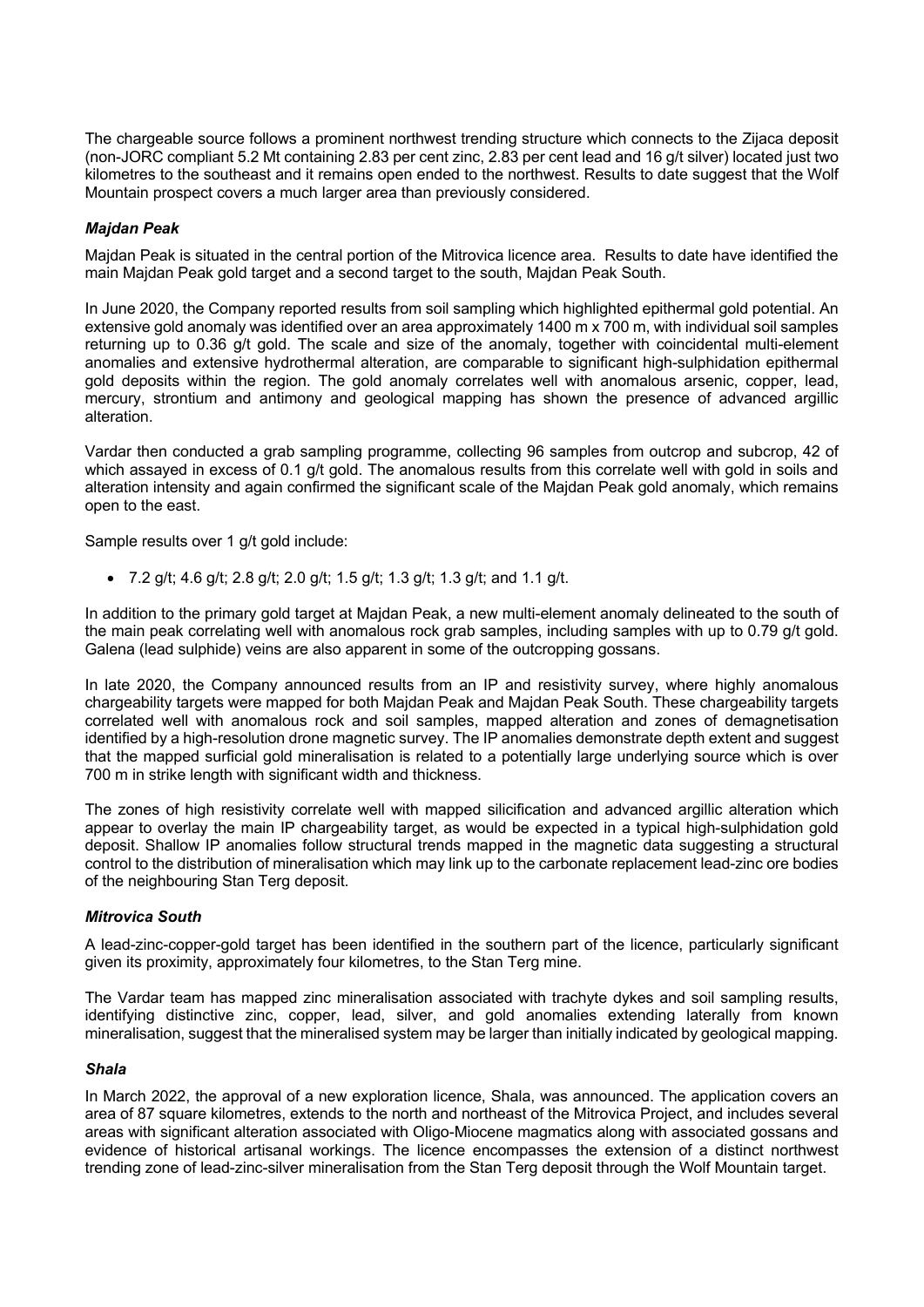# *Viti*

The Viti project is located in south-eastern Kosovo and encompasses an interpreted circular intrusive, indicated by regional airborne magnetic data. There is evidence of intense alteration typically associated with porphyry systems, with several copper occurrences and stream sample anomalies in proximity to, and within the project area.

In 2019, two stratigraphic holes, totalling 439 metres, were drilled to test for alteration type and potential associated mineralisation in the gossanous zone, and identified highly altered trachyte porphyry dykes with associated copper and gold mineralisation, with down the hole intersections of 1 m at 0.5 g/t and 10 m at 0.12 g/t.

In 2020, the Company reported results from detailed 3D IP and resistivity surveys undertaken over the Metal Creek prospect, which forms part of the Viti project. High chargeability anomalies associated with an extensive north-northwest trending zone of alteration and anomalous multi-element soil sample and rock grab sample results were delineated. The newly defined high chargeability anomalies sit near gold and copper mineralisation, associated with altered porphyritic trachyte dykes, intersected by previous stratigraphic drilling. These anomalies could represent higher grade mineralised zones.

# *2022 Outlook*

In March 2022, Beowulf invested a further £1.2 million in Vardar to fund drilling. The investment increases the Company's ownership in Vardar from 51.4 per cent to 59.5 per cent approximately.

Drilling has started and will cover both Wolf Mountain zinc-lead-silver ("Zn-Pb-Ag") targets, and Majdan Peak gold ("Au") prospect. A total programme of approximately 3,400m is planned.

The Majdan Peak prospect, located adjacent to the Stan Terg deposit, is defined by a blanket of advanced argillic alteration typical of high sulphidation epithermal systems. Rock and soil sampling programmes have identified widespread and significant Au anomalies (<11 g/t in rock samples and <0.36 g/t in soils). Results from 3D IP surveys have delineated prominent IP anomalies which are clearly associated with soil and rock anomalies at shallow depth. Associated resistivity results correlate well with mapped alteration, and likely model a resistive silica-rich cap. Importantly the IP suggests the best target is located at greater depth to the north of the soil anomalies below the modelled silica cap as would be expected in typical high-sulphidation Au deposits. The 2022 drill programme will focus on drilling a selection of the most compelling IP targets on this prospect.

Previous drilling and trenching at Wolf Mountain, completed in 2019, focussed on testing the depth extension and lateral continuity of mineralisation associated with widespread gossanous hydrothermal breccias. While results were able to prove the lateral continuity of mineralisation with several sub-economic intersections, further work was required to target potential higher-grade feeder structures which could produce economic results.

In 2020, the area was covered with extensive 3D IP campaign which identified a series of exceptionally high IP anomalies located on distinct northwest trends. The anomaly trends are clearly visible in ultra-high resolution drone magnetics collected during the same campaign and link with neighbouring Stan Terg and Zijika deposits as well as being supported by significant soil and rock sample anomalies.

The 2022 drill programme will in part focus on testing these anomalies to determine if they represent important feeder structures to the widespread mineralisation identified across Wolf Mountain.

# **ESG**

Beowulf is a strong supporter of the Sustainable Development Goals ("SDGs"). The Company has identified which SDGs to focus on and is incorporating them into project planning, to best ensure their implementation in the Company's areas of influence, while being proactive with respect to the Company's future compliance with The Equator Principles.

In addition, the Company has adopted the following Disclosure Topics listed by the Sustainability Accounting Standards Board for the Metals and Mining sector (https://www.sasb.org/standards/) as material to the Company's stakeholders: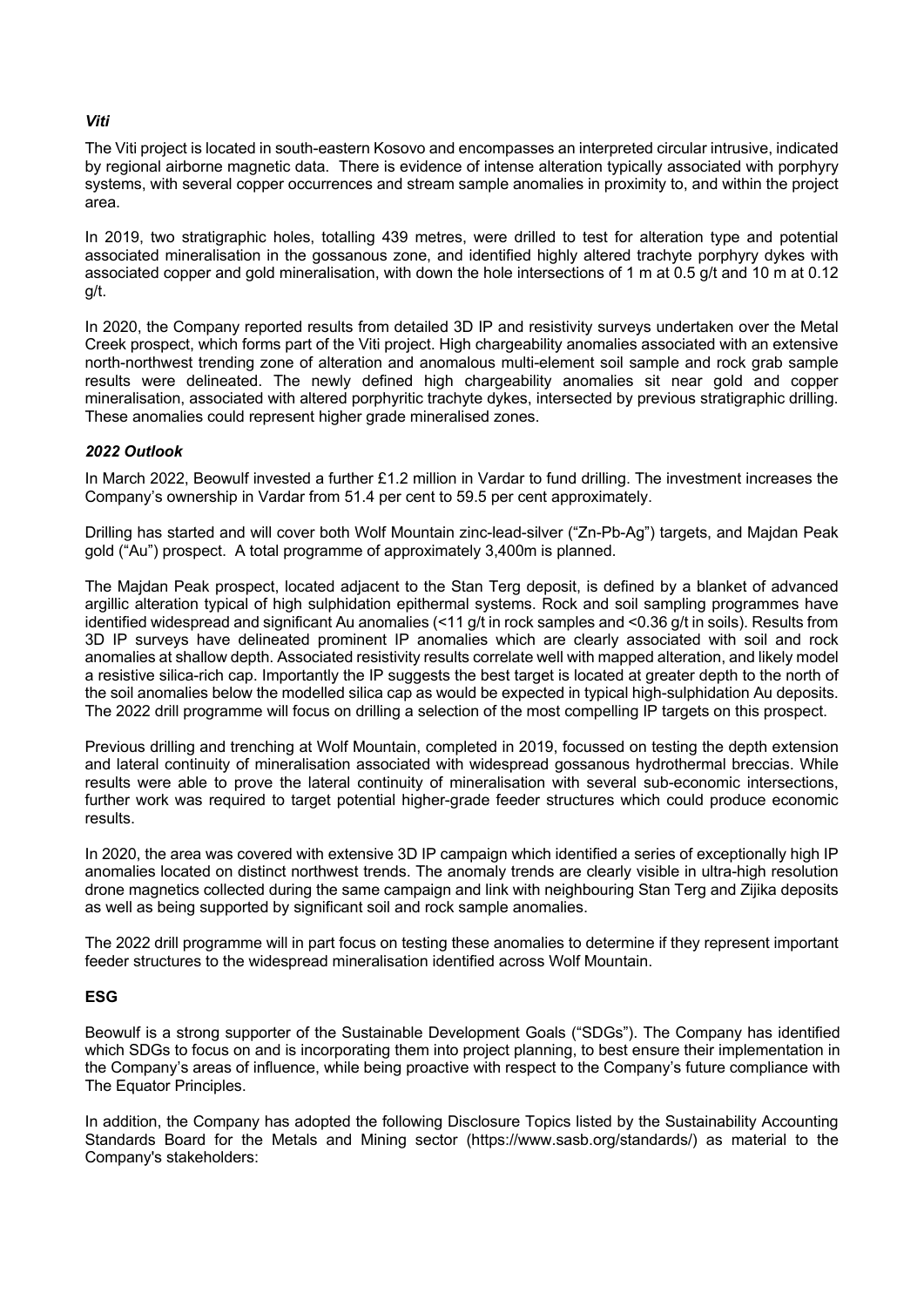- o Energy Management including Green House Gas Emissions;
- o Water Management;
- o Biodiversity Impacts;
- o Rights of Indigenous Peoples;
- o Community Relations; and
- o Business Ethics and Transparency.

As currently Beowulf has no active mining operations, these Disclosure Topics will be integrated into the Company's policies, corporate strategy, project development plans and management systems.

As the Company moves forward with its ESG agenda, it will be transparent in its communications, the progress it is making, and sustainability results.

The Company has recently published its ESG Policy which can be viewed on the Company's website following the link: https://beowulfmining.com/about-us/esg-policy/.

## **REMUNERATION REPORT**

The Directors have chosen to voluntarily present an unaudited remuneration report although it is not required by the Companies Act 2006. Details of the Remuneration Committee's composition and responsibilities are set out in the Corporate Governance Report and its terms of reference can be found on the Group's website: https://beowulfmining.com

#### **Executive Directors' terms of engagement**

Mr Budge is the sole Executive Director and Chief Executive Officer. His annual salary is £180,000. Mr Budge has a notice period of 12 months.

#### **Non-Executive Directors' terms of engagement**

The Non-Executive Directors have specific terms of engagement under a letter of appointment. Their remuneration is determined by the Board. In the event that a Non-Executive Director undertakes additional assignments or work for the Company, this is covered under a separate consultancy agreement.

Mr Davies annual fee is £33,000 per annum. Mr Davies has a consultancy agreement with the Company for the provision of exploration advice over and above his Non-Executive duties. Mr Davies has a one month notice period under his letter of appointment.

Mr Littorin was appointed as Non-Executive Director on 10 November 2020. Under Mr Littorin's letter of appointment, he is paid a fee in Swedish Krona of 450,000 per annum. Mr Littorin has a notice period of one month under his letter of appointment.

#### **Indemnity Agreements**

Pursuant to the Companies Act 2006 and the Company's articles of association, the Board may exercise the powers of the Company to indemnify its Directors against certain liabilities, and to provide its Directors with funds to meet expenditure incurred, or to be incurred, in defending certain legal proceedings or in connection with certain applications to the court. In exercise of that power, and by resolution of the Board on 26 July 2016, the Company has agreed to enter into this Deed of Indemnity with each Director.

# **Aggregate Directors' Remuneration**

The remuneration paid to the Directors in accordance with their agreements, during the years ended 31 December 2021 and 31 December 2020, was as follows:

| Name | Position | Salary &<br>Fees <sup>1</sup> | Benefits <sup>2</sup> Pension <sup>3</sup> | 2021<br>Total | 2020<br>Total |
|------|----------|-------------------------------|--------------------------------------------|---------------|---------------|
|      |          |                               | ~                                          |               | ~             |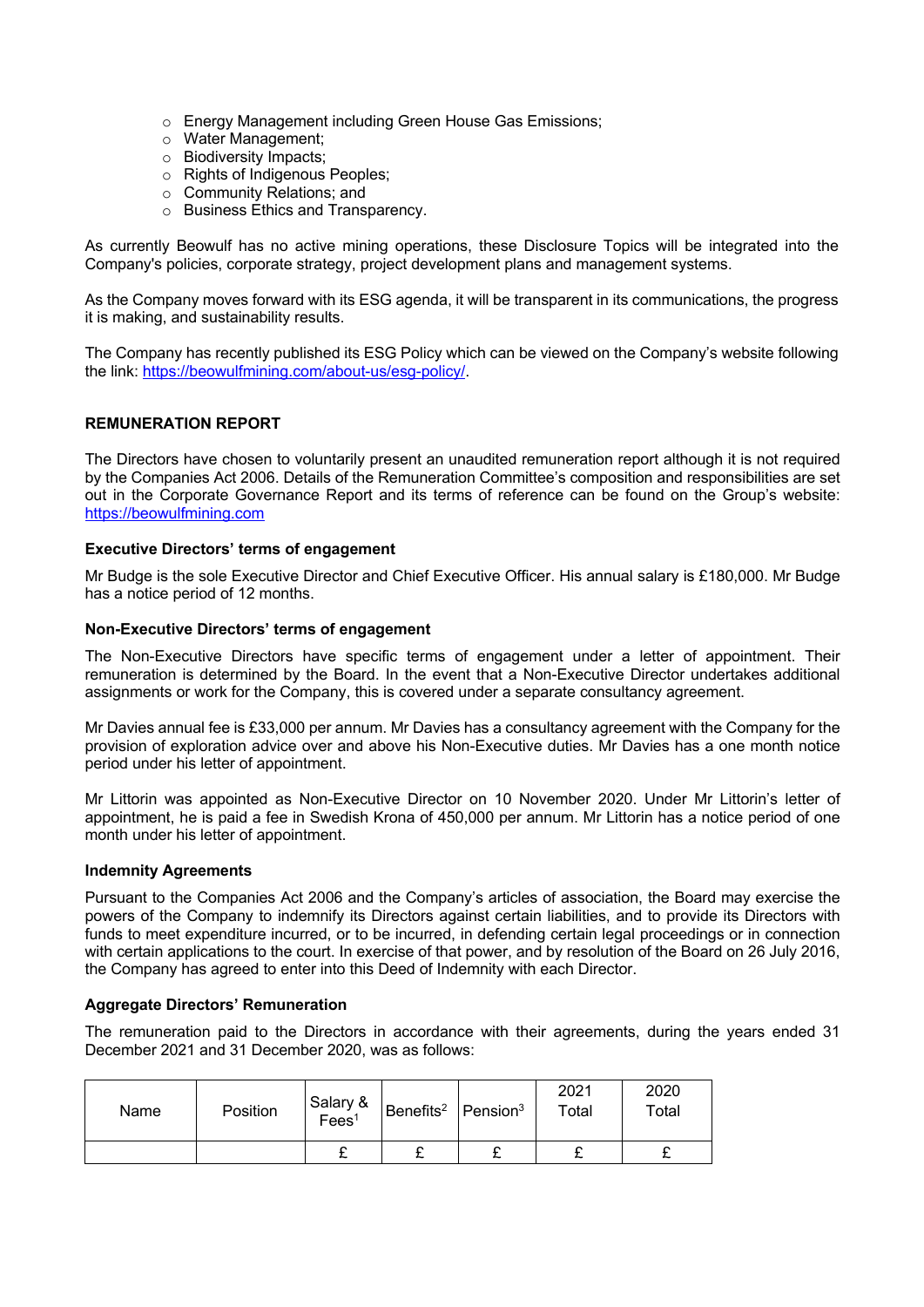| Mr K R Budge   | Chief<br>Executive<br>Officer        | 172,500 | 877 | 13,000 | 186,377 | 163,874 |
|----------------|--------------------------------------|---------|-----|--------|---------|---------|
| Mr C Davies    | Non-<br>Executive<br><b>Director</b> | 33,000  |     |        | 33,000  | 31,000  |
| Mr G Färm      | Non-<br>Executive<br>Chairman        |         |     |        |         | 25,193  |
| Mr SO Littorin | Non-<br>Executive<br><b>Director</b> | 38,041  |     |        | 38,041  | 6,654   |
| Total          |                                      | 243,541 | 877 | 13,000 | 257,418 | 226,721 |

Notes:

(1) Does not include expenses reimbursed to the Directors.

(2) Personal life insurance policy.

(3) Employer contributions to personal pension.

Each Director is also paid all reasonable expenses incurred wholly, necessarily, and exclusively in the proper performance of his duties.

The beneficial and other interests of the Directors holding office on 31 December 2021 in the issued share capital of the Company were as follows:

| <b>ORDINARY SHARES</b> | 31 December | 31 December |
|------------------------|-------------|-------------|
|                        | 2021        | 2020        |
| Mr K R Budge           | 5.957.997   | 3.322.585   |
| Mr C Davies            | 88,800      | 88,800      |

As at 31 December 2021, all options have vested.

| <b>ORDINARY SHARES UNDER</b><br><b>OPTION</b> | <b>NUMBER</b> | <b>EXERCISE</b><br><b>PRICE</b> | <b>EXPIRY DATE</b> |
|-----------------------------------------------|---------------|---------------------------------|--------------------|
| Mr K R Budge                                  | 3,500,000     | 7.35 pence                      | 14 January 2024    |
| Mr C Davies                                   | 2,500,000     | 12 pence                        | 26 January 2022    |
| Mr C Davies                                   | 2,500,000     | 7.35 pence                      | 14 January 2024    |

As at 31 December 2020, all options have vested.

| <b>ORDINARY SHARES UNDER</b><br><b>OPTION</b> | <b>NUMBER</b> | <b>EXERCISE</b><br><b>PRICE</b> | <b>EXPIRY DATE</b> |
|-----------------------------------------------|---------------|---------------------------------|--------------------|
| Mr K R Budge                                  | 9,000,000     | 1.66 pence                      | 17 July 2021       |
| Mr K R Budge                                  | 3,500,000     | 7.35 pence                      | 14 January 2024    |
| Mr C Davies                                   | 2,500,000     | 12 pence                        | 26 January 2022    |
| Mr C Davies                                   | 2,500,000     | 7.35 pence                      | 14 January 2024    |

# **ON BEHALF OF THE REMUNERATION COMMITTEE**

Sven Otto Littorin Non-Executive Chairman 25 May 2022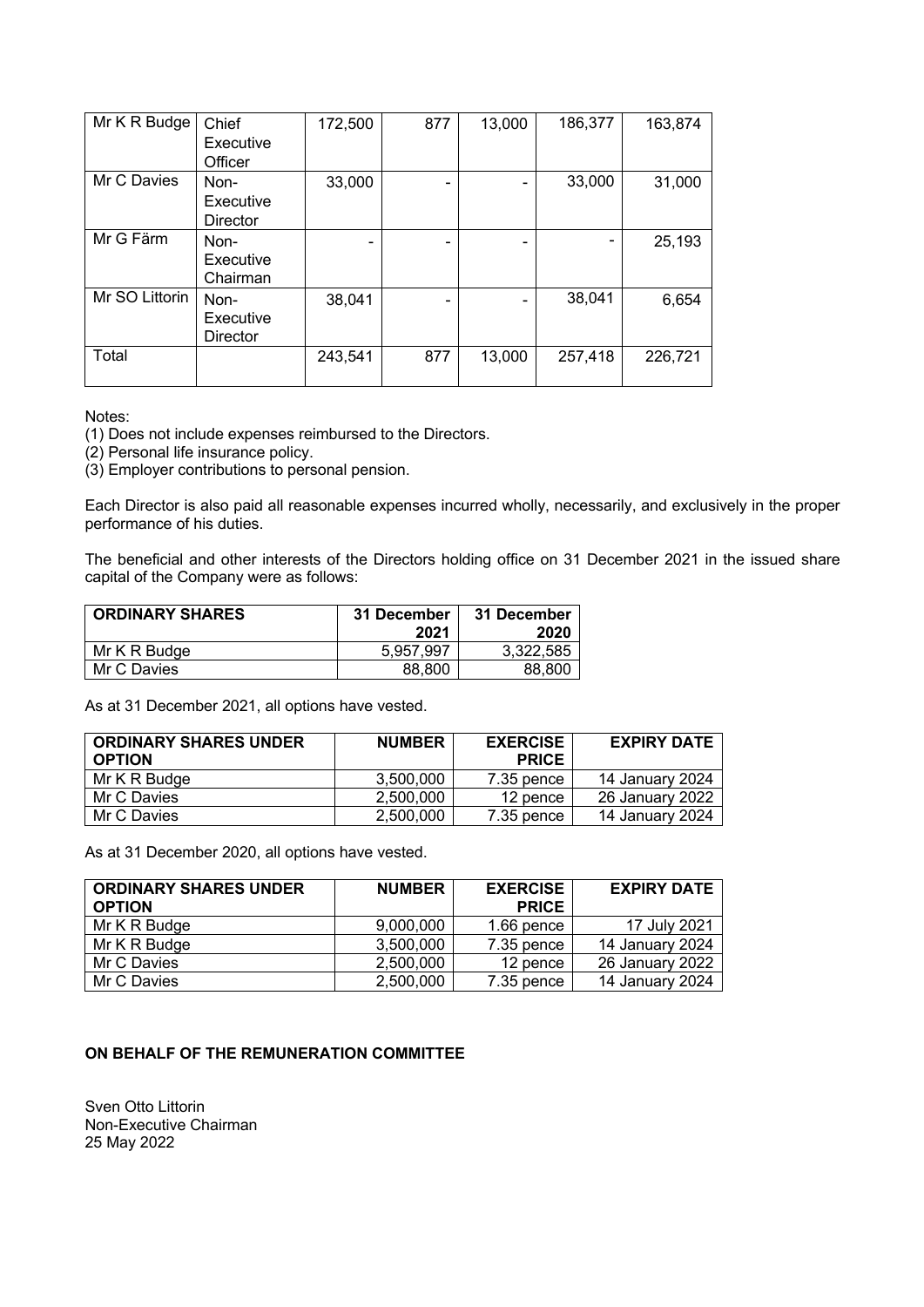## **CONSOLIDATED INCOME STATEMENT FOR THE YEAR ENDED 31 DECEMBER 2021**

|                                                                                                                                                                           | <b>Note</b> | 2021<br>£                                  | 2020<br>£                                    |
|---------------------------------------------------------------------------------------------------------------------------------------------------------------------------|-------------|--------------------------------------------|----------------------------------------------|
| <b>CONTINUING OPERATIONS</b><br>Administrative expenses<br>Impairment of exploration costs<br>Impairment of property, plant and equipment                                 |             | (1,503,049)<br>(48,966)                    | (1,005,547)<br>(98, 799)                     |
| <b>OPERATING LOSS</b>                                                                                                                                                     |             | (1,552,015)                                | (1, 104, 346)                                |
| Finance costs<br>Finance income<br>Grant income                                                                                                                           | 3<br>3      | (256)<br>71<br>66,589                      | (203, 576)<br>594<br>12,637                  |
| <b>LOSS BEFORE TAX</b>                                                                                                                                                    |             | (1,485,611)                                | (1,294,691)                                  |
| Tax expense                                                                                                                                                               | 5           |                                            |                                              |
| <b>LOSS FOR THE YEAR</b>                                                                                                                                                  |             | (1,485,611)                                | (1, 294, 691)                                |
| Loss attributable to:<br>Owners of the parent<br>Non-controlling interests                                                                                                | 14          | (1, 351, 179)<br>(134, 432)<br>(1,485,611) | (1, 128, 512)<br>(166, 179)<br>(1, 294, 691) |
| Loss per share attributable to the ordinary equity holder of<br>the parent:<br>Basic and diluted (pence)                                                                  | 6           | (0.16)                                     | (0.19)                                       |
| <b>CONSOLIDATED STATEMENT OF COMPREHENSIVE INCOME</b><br>FOR THE YEAR ENDED 31 DECEMBER 2021                                                                              |             |                                            |                                              |
|                                                                                                                                                                           | <b>Note</b> | 2021<br>£                                  | 2020<br>£                                    |
| <b>LOSS FOR THE YEAR</b>                                                                                                                                                  |             | (1,485,611)                                | (1, 294, 691)                                |
| <b>OTHER COMPREHENSIVE INCOME</b><br>Items that may be reclassified subsequently to<br>profit or loss:<br>Exchange losses arising on translation of foreign<br>operations |             | (794, 368)                                 | 854,020                                      |

 $(794,368)$  854,020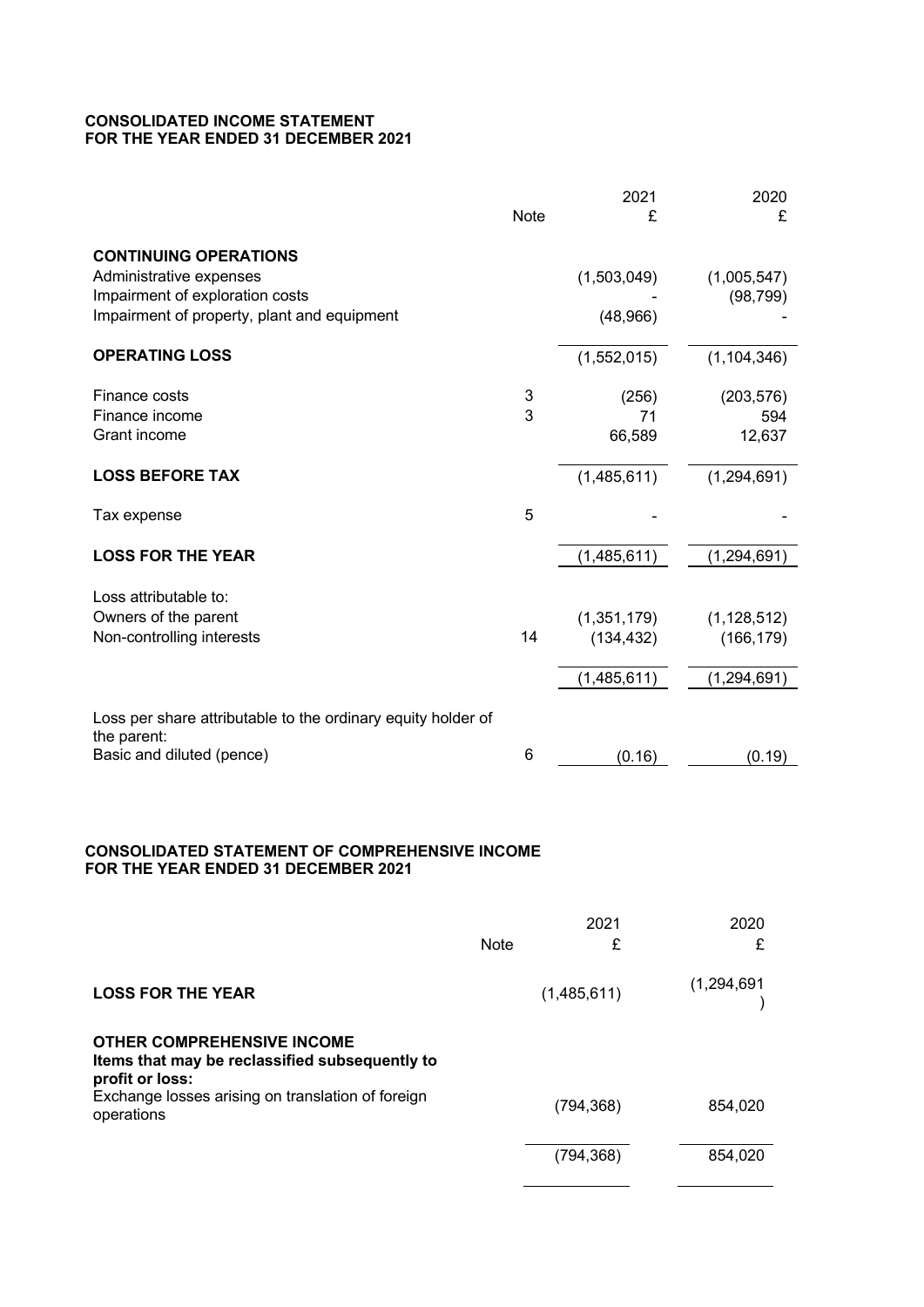| <b>TOTAL COMPREHENSIVE LOSS</b>           |    | (2,279,979)   | (440,671)  |
|-------------------------------------------|----|---------------|------------|
| Total comprehensive loss attributable to: |    |               |            |
| Owners of the parent                      |    | (2, 110, 892) | (294, 716) |
| Non-controlling interests                 | 14 | (169,087)     | (145, 955) |
|                                           |    | (2,279,979)   | (440,671)  |

# **CONSOLIDATED STATEMENT OF FINANCIAL POSITION AS AT 31 DECEMBER 2021**

|                                                  | <b>Note</b>    | 2021           | 2020         |
|--------------------------------------------------|----------------|----------------|--------------|
| <b>ASSETS</b>                                    |                | £              | £            |
| <b>NON-CURRENT ASSETS</b>                        |                |                |              |
| Intangible assets                                | $\overline{7}$ | 11,235,656     | 11,371,916   |
| Property, plant and equipment                    | 8              | 133,428        | 145,094      |
| Loans and other financial assets                 | 10             | 5,247          | 5,468        |
| Right-of-use asset                               | 11             | 7,401          | 1,937        |
|                                                  |                | 11,381,732     | 11,524,415   |
| <b>CURRENT ASSETS</b>                            |                |                |              |
| Trade and other receivables                      | 12             | 183,139        | 1,566,848    |
| Cash and cash equivalents                        | 13             | 3,336,134      | 4,329,414    |
|                                                  |                | 3,519,273      | 5,896,262    |
| <b>TOTAL ASSETS</b>                              |                | 14,901,005     | 17,420,677   |
|                                                  |                |                |              |
| <b>EQUITY</b>                                    |                |                |              |
| <b>SHAREHOLDERS' EQUITY</b>                      |                |                |              |
| Share capital                                    | 15             | 8,317,105      | 8,281,751    |
| Share premium                                    | 17             | 24,689,311     | 24,684,737   |
| Capital contribution reserve                     | 17             | 46,451         | 46,451       |
| Share based payment reserve                      | 17             | 668,482        | 732,185      |
| Merger reserve                                   | 17             | 137,700        | 137,700      |
| <b>Translation reserve</b>                       | 17             | (1, 216, 985)  | (457, 272)   |
| <b>Accumulated losses</b>                        | 17             | (18, 470, 674) | (17,083,185) |
|                                                  |                | 14,171,390     | 16,342,367   |
| Non-controlling interests                        | 14             | 325,039        | 394,113      |
| <b>TOTAL EQUITY</b>                              |                | 14,496,429     | 16,736,480   |
|                                                  |                |                |              |
| <b>LIABILITIES</b><br><b>CURRENT LIABILITIES</b> |                |                |              |
| Trade and other payables                         | 18             | 357,236        | 538,772      |
| <b>Grant Income</b>                              | 19             | 39,849         | 143,399      |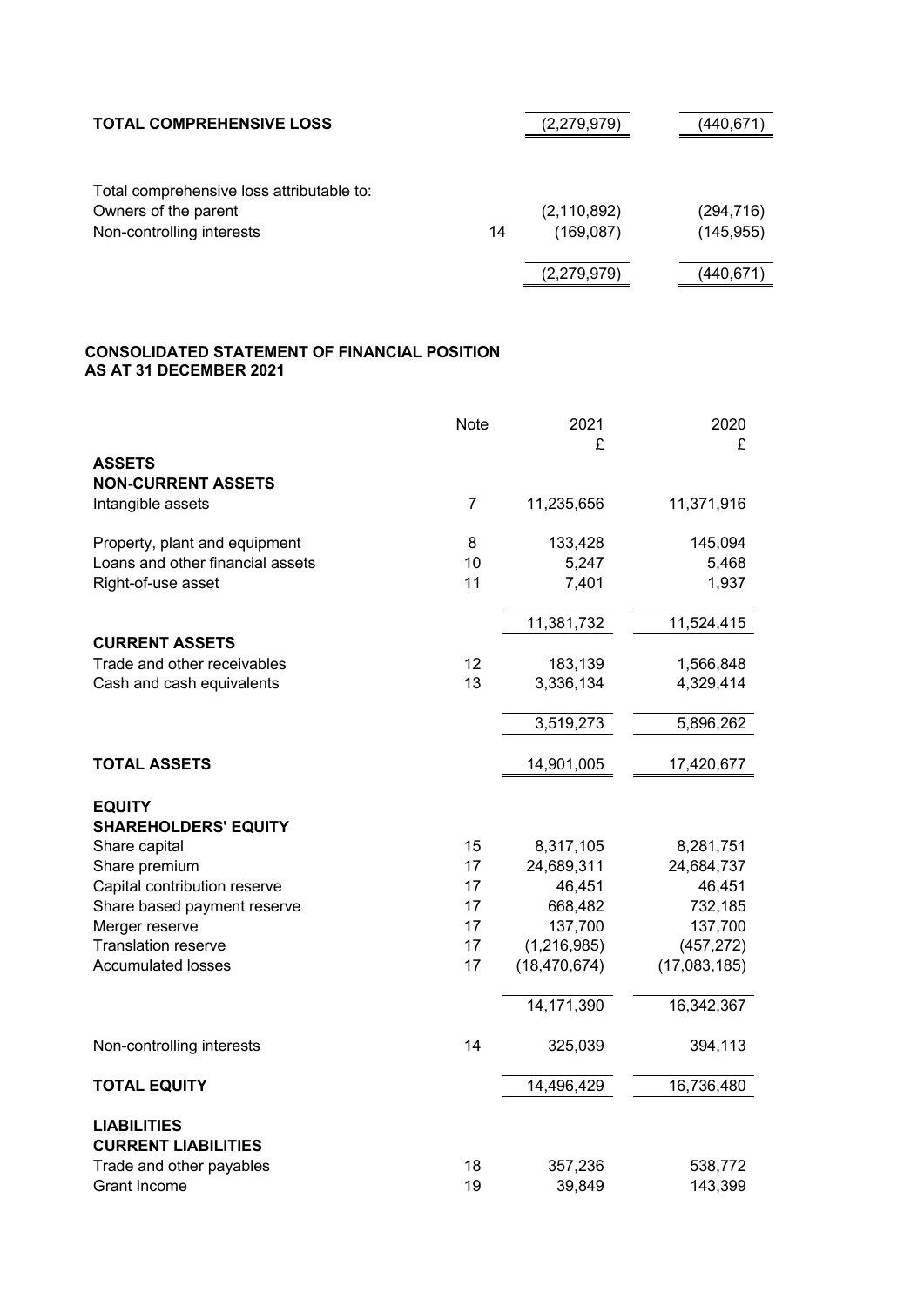| Lease liability                     | 20 | 7.491      | 2.026      |
|-------------------------------------|----|------------|------------|
| <b>TOTAL LIABILITIES</b>            |    | 404,576    | 684,197    |
| <b>TOTAL EQUITY AND LIABILITIES</b> |    | 14,901,005 | 17,420,677 |

The financial statements were approved and authorised for issue by the Board of Directors on [•] 2022 and were signed on its behalf by:

Mr K Budge - Director Company Number 02330496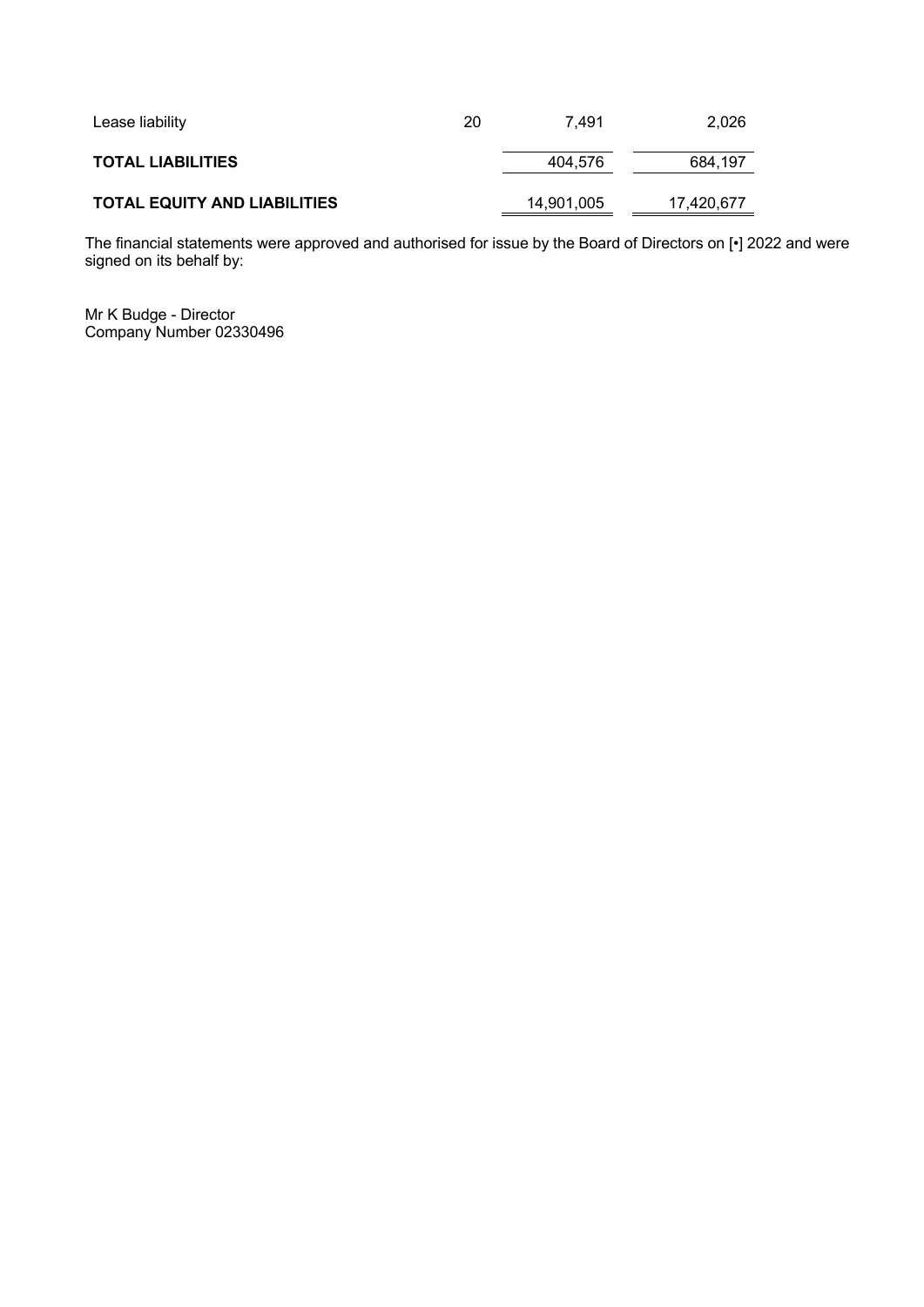# **CONSOLIDATED STATEMENT OF CHANGES IN EQUITY FOR THE YEAR ENDED 31 DECEMBER 2021**

|                                         | Not<br>e         | <b>Share</b><br>capital<br>£ | <b>Share</b><br>premium<br>£ | <b>Merger</b><br>reserve<br>£ | Capital<br>contributio<br>n reserve<br>£ | <b>Share</b><br>based<br>payments<br>reserve<br>£ | <b>Translation</b><br>reserve<br>£ | <b>Accumulate</b><br>d<br>losses<br>£ | <b>Totals</b><br>£        | $Non -$<br>controlling<br>interest<br>£ | <b>Totals</b><br>£    |
|-----------------------------------------|------------------|------------------------------|------------------------------|-------------------------------|------------------------------------------|---------------------------------------------------|------------------------------------|---------------------------------------|---------------------------|-----------------------------------------|-----------------------|
|                                         |                  |                              |                              |                               |                                          |                                                   |                                    |                                       |                           |                                         |                       |
| At 1 January 2020                       |                  | 6,022,446                    | 20,824,009                   | 137,700                       | 46,451                                   | 732,185                                           | (1, 291, 068)                      | (15,781,161)                          | 10,690,562                | 326,555                                 | 11,017,117            |
| Loss for the year                       |                  |                              |                              |                               |                                          |                                                   |                                    | (1, 128, 512)                         | (1, 128, 512)             | (166, 179)                              | (1, 294, 691)         |
| Foreign exchange<br>translation         |                  |                              |                              |                               |                                          |                                                   | 833,796                            |                                       | 833,796                   | 20,224                                  | 854,020               |
| Total comprehensive<br>income           |                  |                              |                              |                               |                                          |                                                   | 833,796                            | (1, 128, 512)                         | (294, 716)                | (145, 955)                              | (440, 671)            |
| <b>Transactions with</b>                |                  |                              |                              |                               |                                          |                                                   |                                    |                                       |                           |                                         |                       |
| owners                                  |                  |                              |                              |                               |                                          |                                                   |                                    |                                       |                           |                                         |                       |
| Issue of share capital<br>Cost of issue |                  | 2,259,305                    | 5,165,060                    |                               |                                          |                                                   |                                    |                                       | 7,424,365                 |                                         | 7,424,365             |
| <b>Issues of shares</b>                 |                  | $\overline{\phantom{a}}$     | (1,304,332)                  |                               |                                          |                                                   |                                    | (173, 512)                            | (1,304,332)<br>(173, 512) | 213,513                                 | (1,304,332)<br>40,001 |
| At 31 December 2020                     |                  |                              |                              | 137,700                       |                                          |                                                   |                                    | (17,083,185)                          | 16,342,367                |                                         |                       |
|                                         |                  | 8,281,751                    | 24,684,737                   |                               | 46,451                                   | 732,185                                           | (457, 272)                         |                                       |                           | 394,113                                 | 16,736,480            |
| Loss for the year                       |                  |                              |                              |                               |                                          |                                                   | $\blacksquare$                     | (1, 351, 179)                         | (1, 351, 179)             | (134, 432)                              | (1,485,611)           |
| Foreign exchange<br>translation         |                  |                              |                              |                               |                                          |                                                   | (759, 713)                         |                                       | (759, 713)                | (34, 655)                               | (794, 368)            |
| Total comprehensive<br>income           |                  |                              |                              |                               |                                          |                                                   | (759, 713)                         | (1,351,179)                           | (2, 110, 892)             | (169, 087)                              | (2, 279, 979)         |
| <b>Transactions with</b>                |                  |                              |                              |                               |                                          |                                                   |                                    |                                       |                           |                                         |                       |
| owners                                  |                  |                              |                              |                               |                                          |                                                   |                                    |                                       |                           |                                         |                       |
| Issue of share capital<br>Cost of issue | 15               | 35,354                       | 23,334                       |                               |                                          |                                                   |                                    |                                       | 58,688                    |                                         | 58,688                |
| Step up interest in                     | 15               | $\overline{\phantom{a}}$     | (18, 760)                    |                               |                                          |                                                   |                                    |                                       | (18, 760)                 |                                         | (18, 760)             |
| subsidiary<br>Transfer of reserve on    | $\boldsymbol{9}$ |                              |                              |                               |                                          |                                                   |                                    | (100, 013)                            | (100, 013)                | 100,013                                 |                       |
| option exercised                        |                  |                              |                              |                               |                                          | (63, 703)                                         |                                    | 63,703                                |                           |                                         |                       |
| At 31 December 2021                     |                  | 8,317,105                    | 24,689,311                   | 137,700                       | 46,451                                   | 668,482                                           | (1, 216, 985)                      | (18, 470, 674)                        | 14,171,390                | 325,039                                 | 14,496,429            |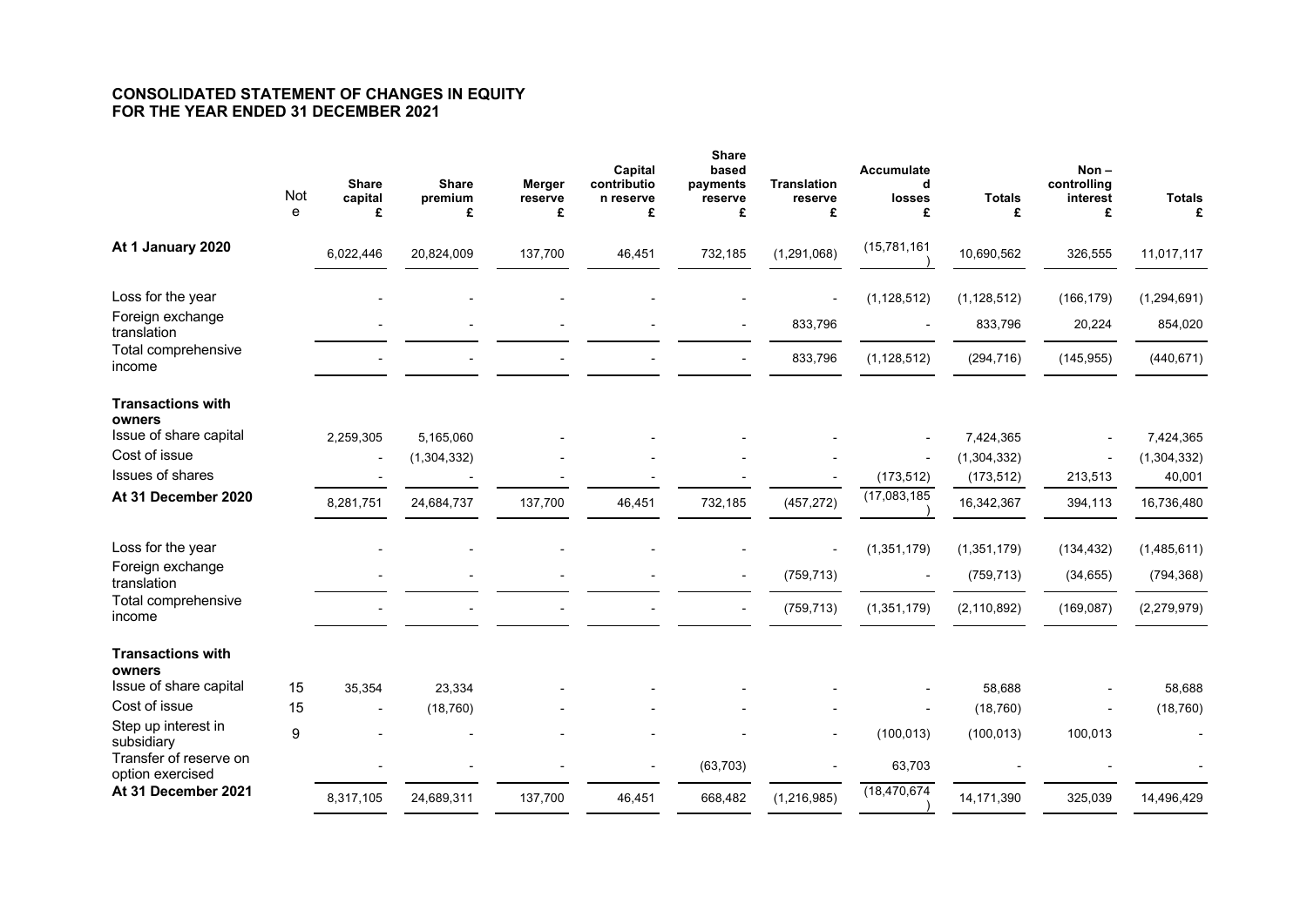# **CONSOLIDATED STATEMENT OF CASH FLOWS FOR THE YEAR ENDED 31 DECEMBER 2020**

|                                                     |      | 2021          | 2020          |
|-----------------------------------------------------|------|---------------|---------------|
|                                                     | Note | £             | £             |
| <b>Cash flows from operating activities</b>         |      |               |               |
| Loss before income tax                              |      | (1,485,611)   | (1,294,691)   |
| Depreciation of property, plant and equipment       | 4    | 36,790        | 35,608        |
| Equity-settled share-based transactions             |      | 23,334        |               |
| Impairment of exploration costs                     | 4    |               | 98,799        |
| Impairment of property, plant and equipment         | 8    | 48,966        |               |
| Finance income                                      | 3    | (71)          | (594)         |
| Finance cost                                        | 3    | 256           | 203,576       |
| Grant income                                        |      | (66, 589)     | (12, 637)     |
| Shares in lieu                                      |      |               | 2,806         |
| Gain on sale of property, plant and equipment       |      | (17, 414)     |               |
| Amortisation of right-of-use asset                  |      | 5,630         | 5,777         |
| Unrealised foreign exchange losses/(gains)          |      | 292,452       | (12, 590)     |
|                                                     |      | (1, 162, 257) | (973, 946)    |
| Increase in trade and other receivables             |      | (12,796)      | (2,203)       |
| (Decrease)/increase in trade and other payables     |      | (174, 732)    | 97,623        |
|                                                     |      |               |               |
| Net cash used in operating activities               |      | (1, 349, 785) | (878, 526)    |
| <b>Cash flows from investing activities</b>         |      |               |               |
| Purchase of intangible assets                       | 7    | (735, 847)    | (622, 501)    |
| Purchase of property, plant and equipment           | 8    | (86, 219)     | (89, 436)     |
| Proceeds from sale of property, plant and equipment |      | 24,806        |               |
| Grant receipt                                       |      | 24,031        | 25,796        |
| Interest received                                   |      | 71            | 594           |
| Net cash used in investing activities               |      | (773, 158)    | (685, 547)    |
|                                                     |      |               |               |
| <b>Cash flows from financing activities</b>         |      |               |               |
| Proceeds from issue of shares in prior year         |      | 1,392,081     |               |
| Proceeds from issue of shares                       | 15   | 35,354        | 4,941,065     |
| Payment of share issue costs                        | 15   | (18, 760)     | (1, 113, 348) |
| Lease principal                                     | 20   | (5,594)       | (5,840)       |
| Lease interest paid                                 | 20   | (256)         | (255)         |
| Proceeds from borrowings                            | 21   |               | 932,309       |
| Interest paid on loan and borrowings                | 21   |               | (93, 935)     |
| Investment by minority interest                     | 9    |               | 40,000        |
| Net cash from financing activities                  |      | 1,402,825     | 4,699,996     |
|                                                     |      |               |               |
| (Decrease)/increase in cash and cash equivalents    |      | (720, 119)    | 3,135,923     |
| Cash and cash equivalents at beginning of year      |      | 4,329,414     | 1,124,062     |
| Effect of foreign exchange rate changes             |      | (273, 161)    | 69,429        |
| Cash and cash equivalents at end of year            |      | 3,336,134     | 4,329,414     |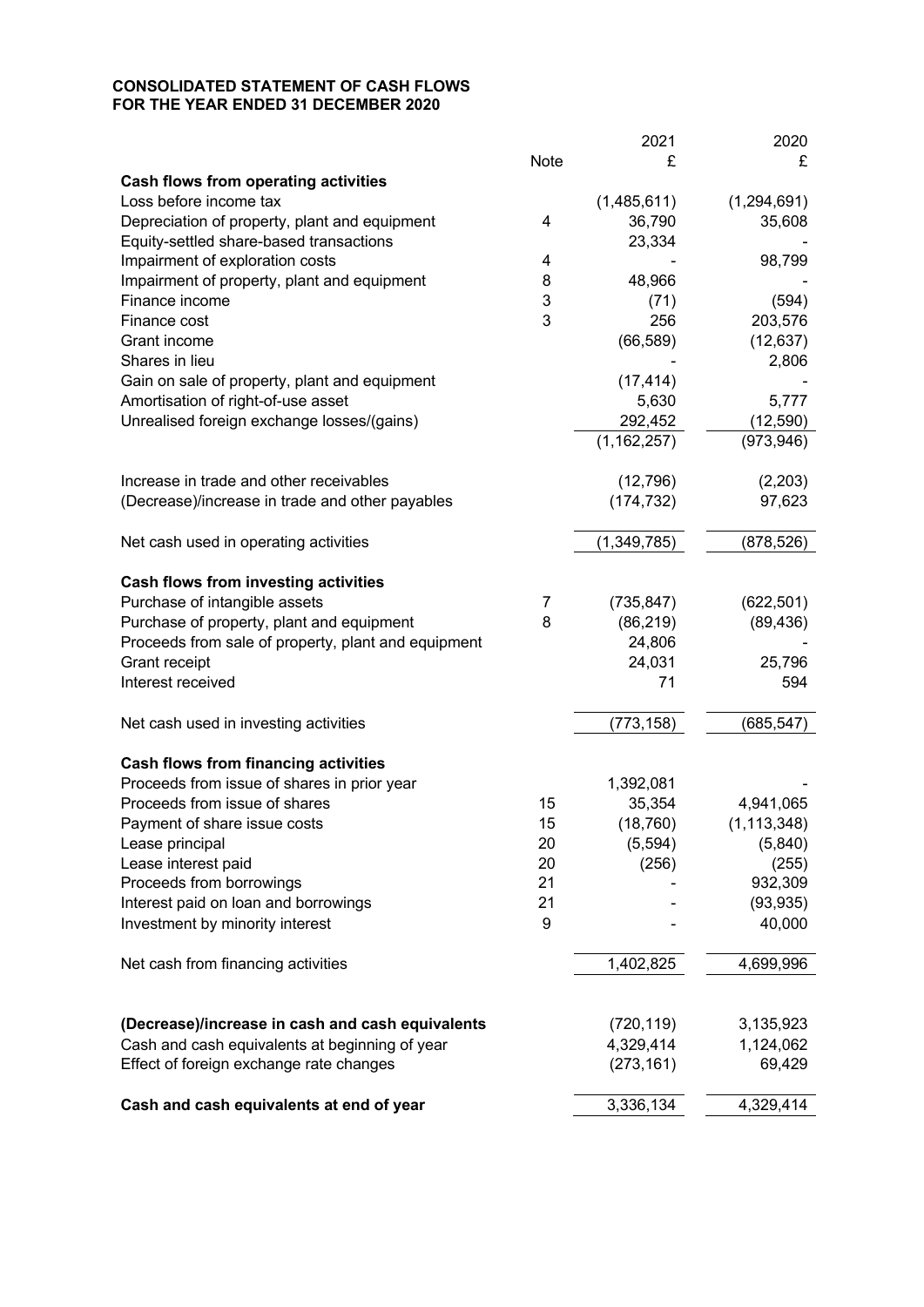# **1. ACCOUNTING POLICIES**

## **Nature of operations**

Beowulf Mining plc (the "Company") is domiciled in England. The Company's registered office is 201 Temple Chambers, 3-7 Temple Avenue, London, EC4Y 0DT. These consolidated financial statements comprise the Company and its subsidiaries (collectively the 'Group' and individually 'Group companies'). The Group is engaged in the acquisition, exploration and evaluation of natural resources assets and has not yet generated revenues.

The principal accounting policies applied in the preparation of these consolidated financial statements are set out below:

## **Going concern**

At 31 December 2021, the Group had a cash balance of £3.34 million and the Company had a cash balance of £3.08 million.

Management have prepared cash flow forecasts which indicate that although there is no immediate funding requirement, the Group will need to raise further funds in the next 12 months for corporate overheads and to advance its key projects and investments.

The Directors are confident they are taking all necessary steps to ensure that the required finance will be available, and they have successfully raised equity finance in the past. They have therefore concluded that it is appropriate to prepare the financial statements on a going concern basis. However, while they are confident of being able to raise the new funds as they are required, there are currently no agreements in place, and there can be no certainty that they will be successful in raising the required funds within the appropriate timeframe.

These conditions indicate the existence of a material uncertainty which may cast significant doubt over the Group's and the Company's ability to continue as a going concern and that it may be unable to realise its assets and discharge its liabilities in the normal course of business. The financial statements do not include any adjustments that would result if the Company was unable to continue as a going concern.

#### **Basis of preparation**

The consolidated financial statements have been prepared in accordance with UK adopted international accounting standards and as applied in accordance with the provisions of the Companies Act 2006. The policies have been consistently applied to both the parent Company and Group. The financial statements are presented in GB Pounds Sterling rounded to the. They are prepared on the historical cost basis or the fair value basis where the fair valuing of relevant assets and liabilities has been applied.

Merger relief under s612 of the Companies Act 2006 removes the requirement to credit the share premium account and where the conditions are met, the relief must be applied. However, it allows the investment to be accounted for at the nominal value of the shares issued or the fair value of the consideration. Where the investment is to be recorded at fair value, then the credit will be to the merger relief reserve.

The conditions to qualify for merger relief are:

- the consideration for shares in another company includes issued shares;
- on completion of the transaction, the company issuing the shares will have secured at least a 90% equity holding in the other company.

Merger relief was required to be applied in acquisition of Fennoscandian Resources (now Grafintec), in which the Company obtained 100% of the share capital of Fennoscandian for shares issued by the Company. Further details of this acquisition are outlined in note 9.

#### **New standards, amendments and interpretations**

*Standards and interpretations adopted during the year*

Information on new standards, amendments and interpretations that are relevant to the Group's annual report and accounts is provided below: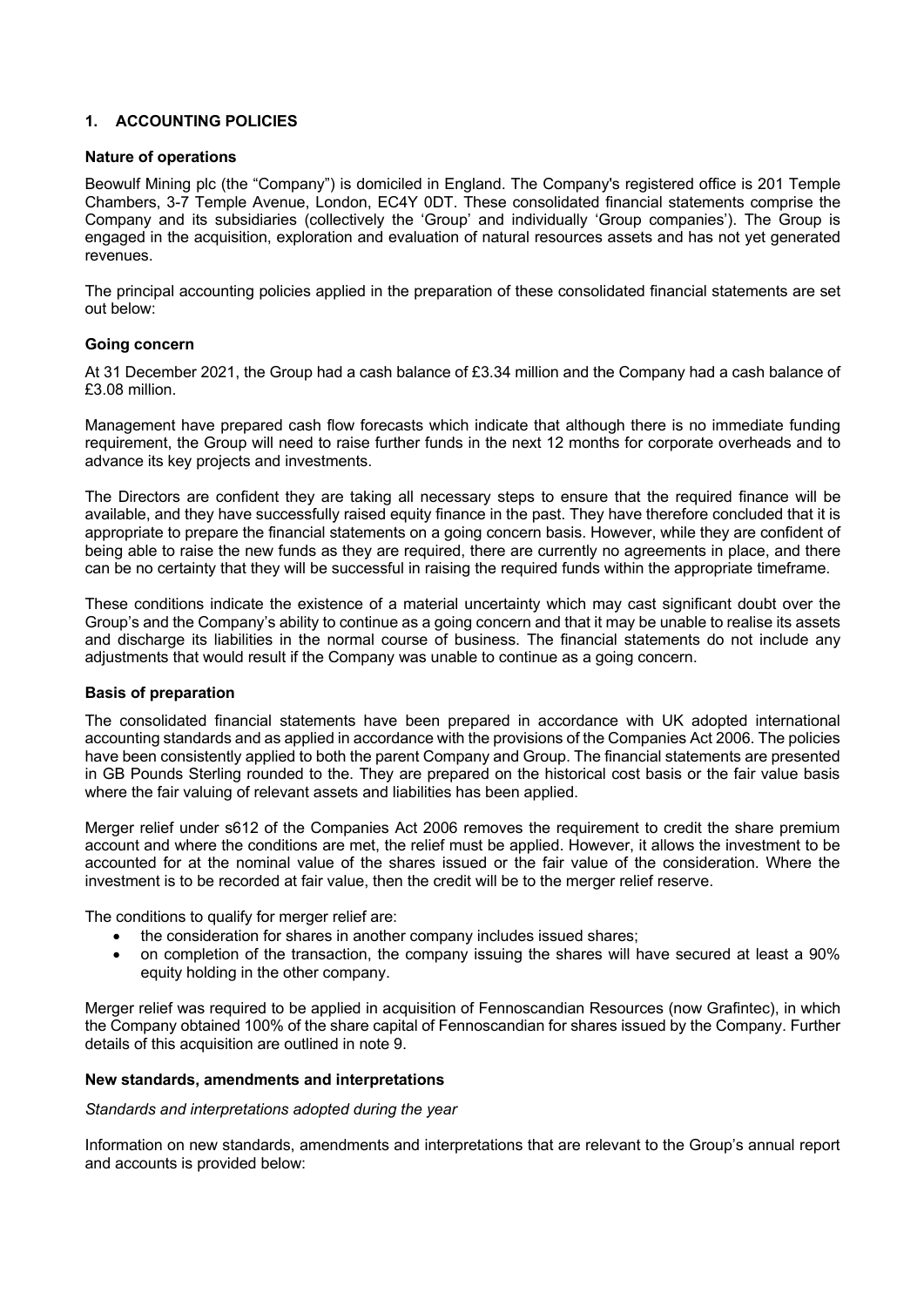- Interest Rate Benchmark Reform (IBOR) reform Phase 2 (Amendments to IFRS 9, IAS 39 and IFRS 7); and
- COVID-19-Related Rent Concessions beyond 30 June 2021 (Amendments to IFRS 16).

These standards have no material impact on the Group.

### *Standards, amendments and interpretations that are not yet effective*

There are several standards, amendments to standards, and interpretations which have been issued by the IASB that are effective in future accounting periods that the group has decided not to adopt early. The most significant of these are as follows, which are all effective for the period beginning 1 January 2022:

- Onerous Contracts Cost of Fulfilling a Contract (Amendments to IAS 37);
- Property, Plant and Equipment: Proceeds before Intended Use (Amendments to IAS 16):
- Annual Improvements to IFRS Standards 2018-2020 (Amendments to IFRS 1, IFRS 9, IFRS 16 and IAS 41); and
- References to Conceptual Framework (Amendments to IFRS 3).

The following amendments are effective for the period beginning 1 January 2023:

- Disclosure of Accounting Policies (Amendments to IAS 1 and IFRS Practice Statement 2);
- Definition of Accounting Estimates (Amendments to IAS 8); and
- Deferred Tax Related to Assets and Liabilities arising from a Single Transaction (Amendments to IAS 12).

The Directors have assessed there to be no material impact of these new accounting standards on the Group financial statements.

#### **Significant accounting judgements, estimates and assumptions**

The preparation of the financial statements requires management to make judgements, estimates and assumptions that affect the amounts reported for income and expenses during the year and the amounts reported for assets and liabilities at the balance sheet date. However, the nature of estimation means that the actual outcomes could differ from those estimates.

#### *Exploitation Concession for Kallak North*

A principal source of risk and judgement is that the Exploitation Concession (the "Concession") for Kallak North will not be awarded. At the year end, management maintained that its application for the Concession has satisfied the requirements of the Swedish Minerals Act and Environmental Code. In October 2015, the Mining Inspectorate recommended to the Swedish Government that the Concession be awarded.

The Company's application for the Concession remained with the Government through 2020, and as such, Swedish authorities other than the Government were not actively engaged in the permitting process.

The Constitutional Committee ("KU"), which has been reviewing the Swedish Government's handling of the Company's application for an Exploitation Concession for Kallak North met 26 November 2020 and disclosed in a statement that no viable administrative measures were implemented by the Government for almost three years, resulting in an unacceptable delay.

A month prior to the KU's statement, the Government consulted with United Nations Educational, Scientific and Cultural Organization UNESCO on the Company's application. While the KU's statement will have no bearing on the final decision, the Company believes that once comments are received back from UNESCO a decision will be 'forthcoming', language used by the Minister in September 2019. The Company has been in communication with UNESCO regarding its review of Kallak.

Since the KU statement last November, political parties outside of Government are taking a greater interest in the case and, with the support of our advisers, we continue to inform and educate on the facts about Kallak and dispel the perceptions that exist. It is management's judgement that it is appropriate to remain optimistic about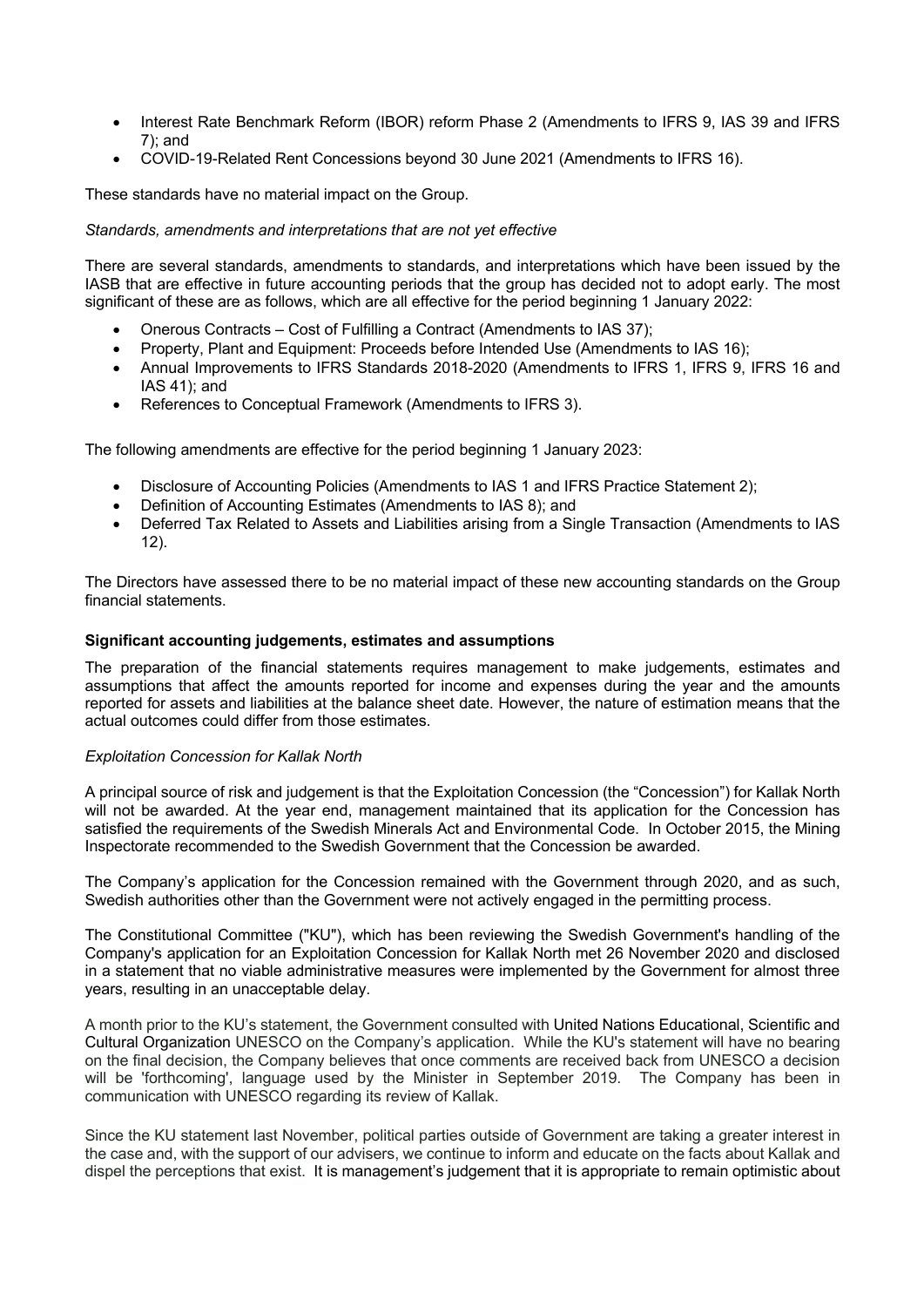the Government, the decision maker in the application process, awarding a Concession, and therefore Kallak has not been impaired.

Management's judgement is based on several factors: Kallak is ideally situated as a secure and sustainable supply of high-quality iron ore to the growing fossil-free steel making sector powered by renewables in Sweden; it can produce a market leading concentrate of 71.5 per cent iron content; if the Government were to say 'no' they would have said 'no' before now; the Minister for Business, Industry and Innovation, Mr. Ibrahim Baylan is under pressure to take decisions from politicians in his own and other political parties; Sweden's reputation as a mining investment destination is being significantly damaged. Managements judgement that the asset is not impaired at the year end as a result of a concession being denied is further reinforced by the exploitation concession being awarded subsequent to year end.

## *Åtvidaberg licence*

The Åtvidaberg licence is located in the Bergslagen area, southern Sweden. It was renewed during 2019 and now expires on 30 May 2023. Due to COVID-19, the exploration permit is likely to be awarded an additional year to the existing term. The Mining Inspectorate is yet to complete updating its registers and will directly inform each permit holder of the change that applies to their respective permits. As such the extension year, which should extend the term of these licence to 2023, has not been added to the licence 'Valid To' date shown in the Annual Report.

#### **Significant accounting judgements, estimates and assumptions (continued)**

Bergslagen is one of Europe's oldest mining districts and yielded a substantial portion of Sweden's mineral wealth in the 1800-1900s, with several large mines and hundreds of smaller mines producing copper, zinc, lead, gold, silver, and iron ore. Current operating mines in the area include Boliden's Garpenberg and Lundin Mining's Zinkgruvan. Most of southern Bergslagen has seen little modern exploration, yet it hosts Bersbo, one of Sweden's largest early copper mines, and Zinkgruvan, Sweden's most important zinc mine. During the year, no fieldwork was undertaken, due to COVID-19 restrictions and as the Company's exploration focus moved to Kosovo. However, the Company is now in discussions with potential partners to continue with the next stage of work on the licence. At the date of this report the Company will have two years remaining on the term of the licence.

#### *Mitrovica and Viti licences*

Another source of risk and judgement is that the renewal applications for exploration licences at Mitrovica and Viti have been accepted but are yet to receive final approval.

As original permits were awarded around the same time, all renewals have become due around the same time. Vardar's renewal applications have also coincided with a changeover in personnel on the board of The Independent Commission for Mines and Minerals ("ICMM"), the permitting authority in Kosovo. The ratification of a new board has been delayed because of parliamentary elections, which took place in February 2021. It is hoped that the new board will soon be confirmed.

Management considers that in each case licence conditions have been met and applications or renewals have been accepted by receiving authorities. Management have included this in the principal risks and estimates due to material nature of these licences.

The Board has considered the impairment indicators as outlined in the Company's accounting policies and having done so is of the opinion that no impairment provisions are required for Company's main assets, Kallak, Aitolampi, Mitrovica, Viti and Åtvidaberg (see note 7).

The other key areas of judgement and sources of estimation uncertainty that have a significant risk of causing material adjustment to the carrying amounts of assets and liabilities within the next financial year is the judgment exercised in assessing the control of the Vardar Group and in respect of the Parent Company the recoverability of the loans made to subsidiary undertakings.

The Company was assessed to have control on the 1 April 2019 as the Company was able to exercise power over Vardar through the appointment of Kurt Budge as Investor Director. The investment agreement conveyed substantive rights to the Investor Director and through the combination of the increased shareholding and these rights the Company was able to affect the overall returns of the investee. This judgement has continued to be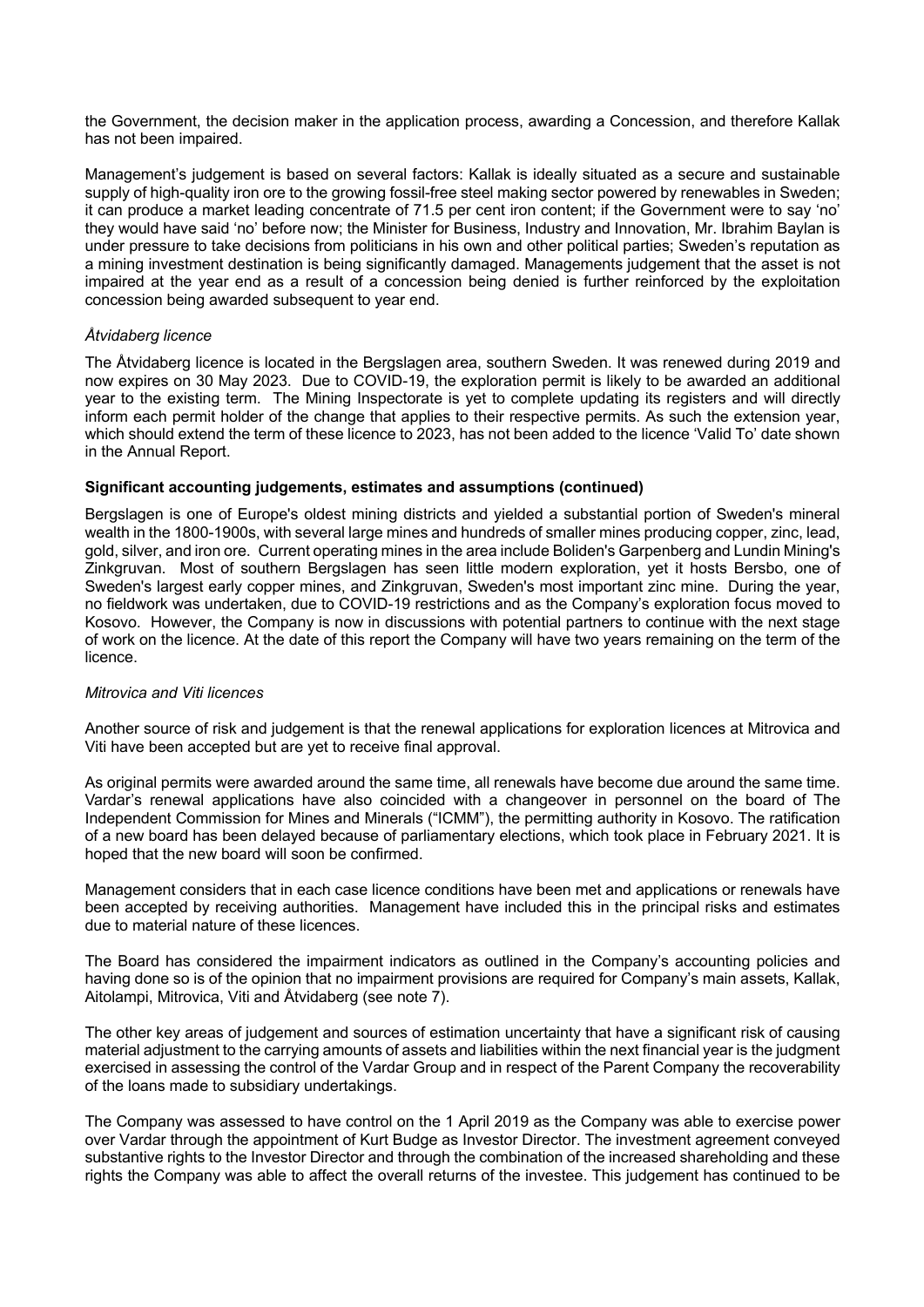applied consistently throughout the year ended 31 December 2021.

The Parent Company, in applying the ECL model under IFRS 9, must make assumptions when implementing the forward-looking ECL model. This model is required to be used to assess the intercompany loans receivable from subsidiaries for impairment.

Estimations were made regarding the credit risk of the counterparty and the underlying probability of default in each of the credit loss scenarios. The scenarios identified by management included Production, Divestment, Fire-sale and Failure. These scenarios considered technical data, necessary licences to be awarded, the Company's ability to raise finance, and ability to sell the project. A reasonable change in the probability weightings of 3% would result in further impairment of £624,464 (2020: £573,813).

## **Basis of consolidation**

(i) Subsidiaries and acquisitions

The consolidated financial statements incorporate the financial statements of the Company and entities controlled by the Company (and its subsidiaries) made up to 31 December each year. Control is recognised where an investor is exposed, or has rights, to variable returns from its investment with the investee, and has the ability to affect these returns through its power over the investee.

The results of subsidiaries acquired or disposed of during the year are included in the statement of comprehensive income from the effective date of acquisition, or up to the effective date of disposal, as appropriate.

Non-controlling interests in subsidiaries are presented separately from the equity attributable to equity owners of the parent Company. When changes in ownership in a subsidiary do not result in a loss of control, the noncontrolling shareholders' interests are initially measured at the non-controlling interests' proportionate share of the subsidiaries net assets. Subsequent to this, the carrying amount of non-controlling interests is the amount of those interests at initial recognition plus the non-controlling interests' share of subsequent changes in equity. Total comprehensive income is attributed to non-controlling interests even if this results in the non-controlling interests having a deficit balance.

(ii) Transactions eliminated on consolidation

Intra-Group balances and any unrealised gains and losses or income and expenses arising from intra-Group transactions are eliminated in preparing the consolidated financial statements.

# **Business combinations**

On acquisition, the assets, liabilities, and contingent liabilities of a subsidiary are measured at their fair value at the date of acquisition. Any excess of the cost of the acquisition over the fair values of the identifiable net assets acquired is recognised as goodwill. If the aggregate of the acquisition-date fair value of the consideration transferred and the amount recognised for the non-controlling interest (and where the business combination is achieved in stages, the acquisition-date fair value of the acquirer's previously held equity interest in the acquiree) is lower than the fair value of the assets, liabilities and contingent liabilities and the fair value of any pre-existing interest held in the business acquired, the difference is recognised in profit and loss.

#### **Intangible assets – deferred exploration costs**

All costs incurred prior to the application for the legal right to undertake exploration and evaluation activities on a project are expensed as incurred. Each asset is evaluated annually at 31 December, to determine whether there are any indications that impairment exists.

Exploration and evaluation costs arising following the application for the legal right, are capitalised on a projectby-project basis, pending determination of the technical feasibility and commercial viability of the project. Costs incurred include appropriate employee costs and costs pertaining to technical and administrative overheads.

Exploration and evaluation activity include:

- researching and analysing historical exploration data;
- gathering exploration data through topographical, geochemical and geophysical studies;
- exploratory drilling, trenching and sampling: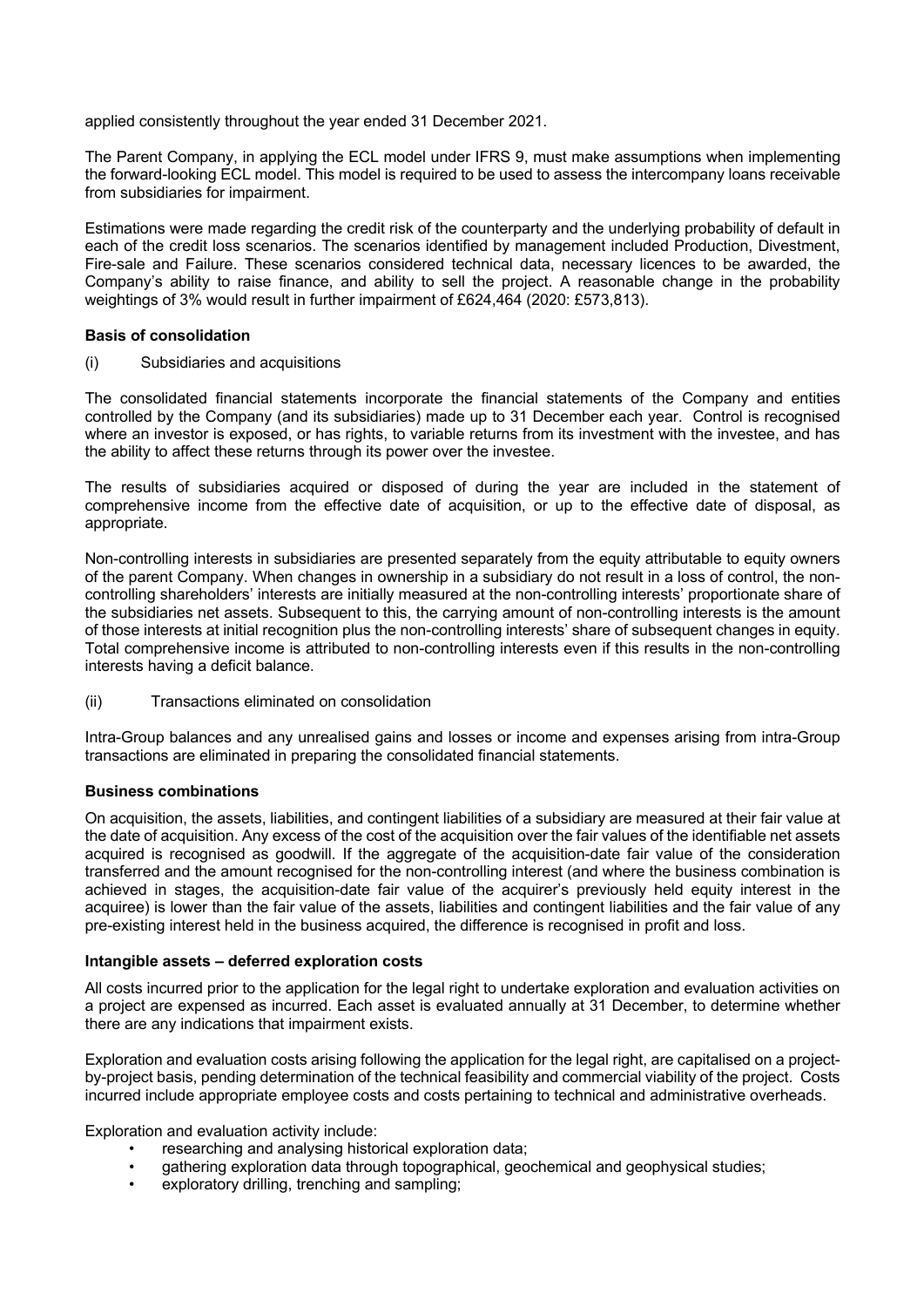- determining and examining the volume and grade of the resource;
- surveying transportation and infrastructure requirements; and
- conducting market and finance studies.

Administration costs that are not directly attributable to a specific exploration area are expensed as incurred.

Deferred exploration costs are carried at historical cost less any impairment losses recognised. When a project is deemed to no longer have commercially viable prospects to the Group, deferred exploration costs in respect of that project are deemed to be impaired and written off to the statement of comprehensive income. Once the decision for investment is taken, the assets will be assessed for impairment and to the extent that these are not impaired, will be classified as development assets. At the point that production commences these assets will be depreciated.

## **Impairment**

Whenever events or changes in circumstance indicate that the carrying amount of an asset may not be recoverable an asset is reviewed for impairment. An asset's carrying value is written down to its estimated recoverable amount (being the higher of the fair value less costs to sell and value in use) if that is less than the asset's carrying amount.

Impairment reviews for deferred exploration and evaluation expenditure are carried out on a project by project basis, with each project representing a potential single cash generating unit. An impairment review is undertaken when indicators of impairment arise such as:

- (i) unexpected geological occurrences that render the resource uneconomic;
- (ii) title to the asset is compromised;
- (iii) variations in mineral prices that render the project uneconomic;
- (iv) substantive expenditure on further exploration and evaluation of mineral resources is neither budgeted nor planned; and
- (v) the period for which the Group has the right to explore has expired and is not expected to be renewed.

#### **Property, plant and equipment**

Items of property, plant and equipment are stated at historical cost less accumulated depreciation.

Depreciation is provided at the following annual rates in order to write off each asset over its estimated useful life.

| Office equipment   | - 25 per cent on reducing balance       |
|--------------------|-----------------------------------------|
| Computer equipment | - 25 per cent on reducing balance       |
| Motor Vehicles     | - 20 per cent on reducing balance       |
| Machinery and      | - 20 to 25 per cent on reducing balance |
| equipment          |                                         |

The assets' residual values and useful lives are reviewed, and adjusted if appropriate, at each balance sheet date.

## **Leased assets**

When entering into a contract the Group assesses whether or not a lease exists. A lease exists if a contract conveys a right to control the use of an identified asset under a period of time in exchange for consideration. Leases of low value items and short-term leases (leases of less than 12 months at the commencement date) are charged to the profit or loss on a straight-line basis over the lease term in administrative expenses.

The Group recognises right-of-use assets at cost and lease liabilities at the lease commencement date based on the present value of future lease payments. The right-of-use assets are amortised on a straight-line basis over the length of the lease term. The lease liabilities are recognised at amortised cost using the effective interest rate method. Discount rates used reflect the incremental borrowing rate specific to the lease.

## **Investments in subsidiaries**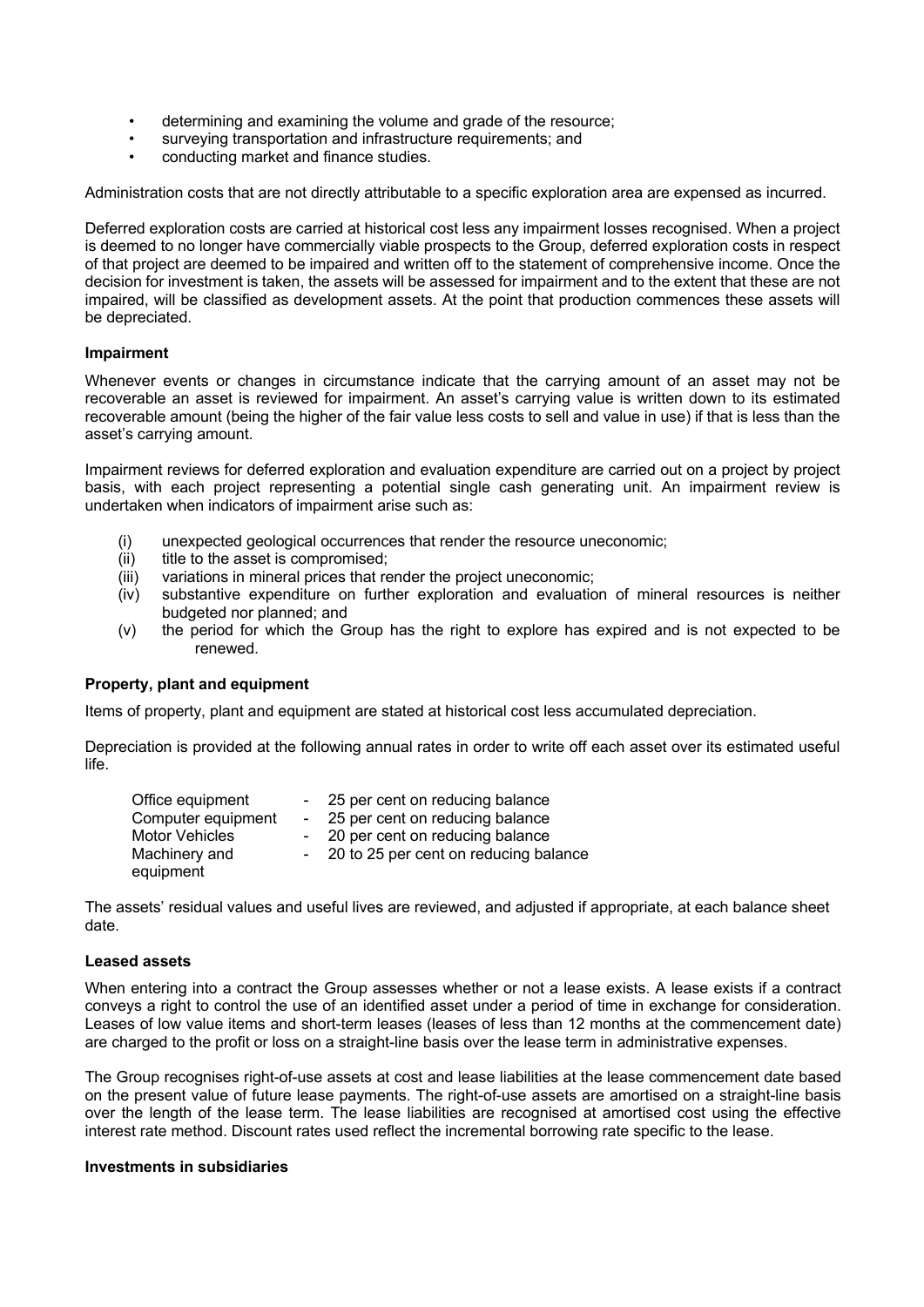Investments in subsidiary undertakings are stated at cost less provision for any impairment in value.

### **Cash and cash equivalents**

Cash and cash equivalents include cash in hand, deposits held at call with banks, and other short term highly liquid investments with original maturities of three months or less.

### **Financial assets**

The Group classifies all of its financial assets at amortised cost. Management determines the classification of its financial assets at initial recognition.

### *Amortised cost*

The Group's financial assets held at amortised cost comprise trade and other receivables, cash and cash equivalents and loans and other financial assets in the consolidated statement of financial position.

These assets are non-derivative financial assets with fixed or determinable payments that are not quoted in an active market. They arise principally through the provision of goods and services to customers (e.g. trade receivables), but also incorporate other types of financial assets where the objective is to hold their assets in order to collect contractual cash flows and the contractual cash flows are solely payments of the principal and interest. They are initially recognised at fair value plus transaction costs that are directly attributable to their acquisition or issue and are subsequently carried at amortised cost using the effective interest rate method, less provision for impairment.

Impairment provisions for trade receivables are recognised based on the simplified approach within IFRS 9 using the lifetime ECLs. During this process the probability of the non-payment of the trade receivables is assessed. This probability is then multiplied by the amount of the expected loss arising from default to determine the lifetime ECL for the trade receivables. For trade receivables, which are reported net; such provisions are recorded in a separate provision account with the loss being recognised within administrative expenses in the consolidated statement of comprehensive income. On confirmation that the trade receivable will not be collectable, the gross carrying value of the asset is written off against the associated provision.

Expected credit loss provisions for other receivables are recognised based a forward-looking expected credit loss model. The methodology used to determine the amount of the provision is based on whether there has been a significant increase in credit risk since initial recognition of the financial asset. For those where the credit risk has not increased significantly since initial recognition of the financial asset, twelve month expected credit losses along with gross interest income are recognised. For those for which credit risk has increased significantly, lifetime expected credit losses along with the gross interest income are recognised. For those that are determined to be credit impaired, lifetime expected credit losses along with interest income on a net basis are recognised.

# **Financial liabilities**

The Group's financial liabilities include trade and other payables and loans and borrowings. All financial liabilities are recognised initially at fair value, net of transaction costs incurred, and are subsequently stated at amortised cost, using the effective interest method.

Loans and borrowings with settlement terms that that fail the fixed for fixed criterion will be treated as a containing an embedded derivative liability, where this is recognised the loan value will be allocated between the derivative value and the loan residual which will be carried amortised cost. Loans and borrowings are derecognised when the obligation is extinguished.

Unless otherwise indicated, the carrying values of the Group's financial liabilities measured at amortised cost represents a reasonable approximation of their fair values.

#### *Fair value*

All assets and liabilities for which fair value is measured or disclosed in the consolidated financial statements are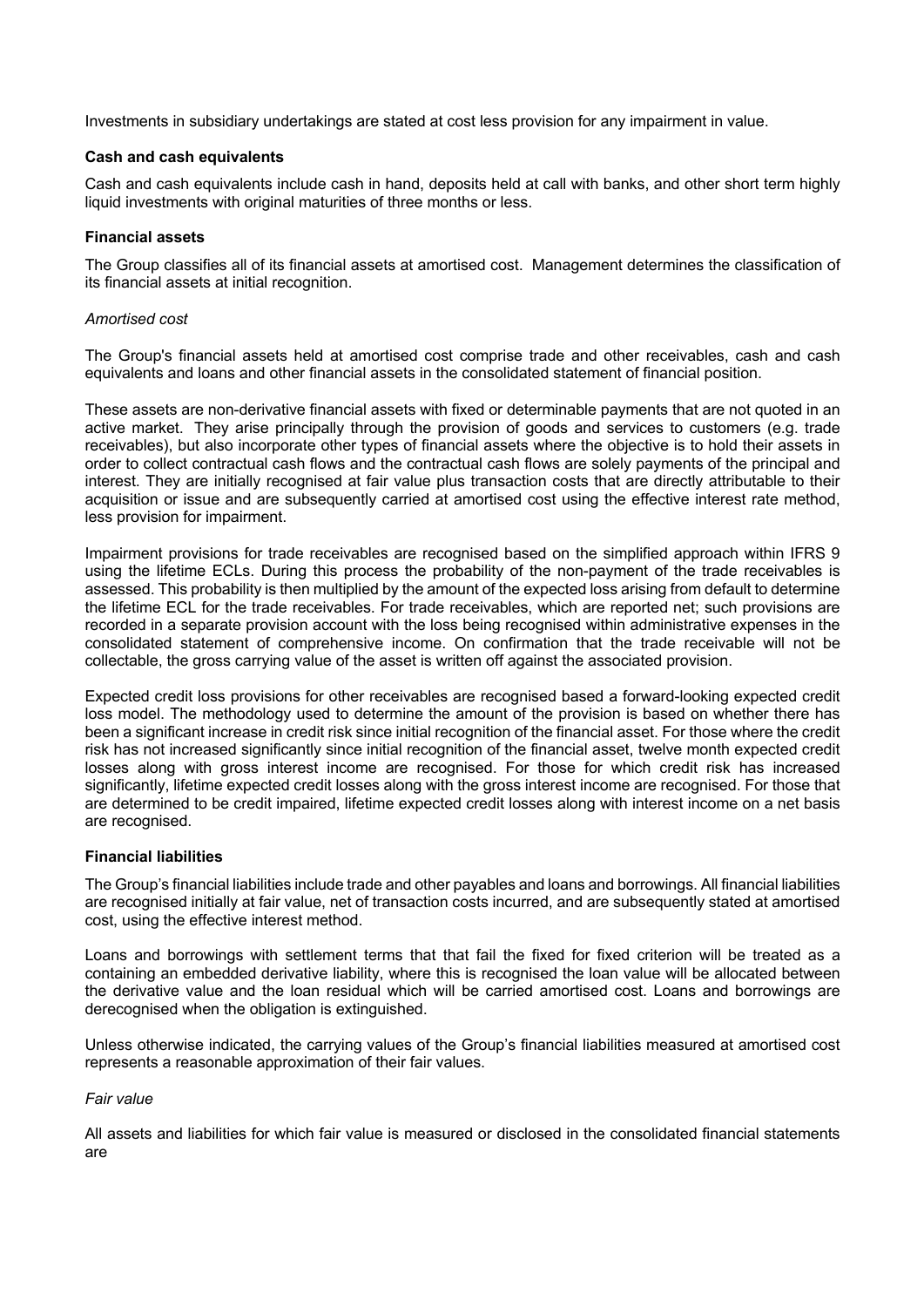categorised within the fair value hierarchy. The fair value hierarchy prioritises the inputs to valuation techniques used to measure fair value. The Group uses the following hierarchy for determining and disclosing the fair value of financial instruments and other assets and liabilities for which the fair value was used:

- level 1: quoted prices in active markets for identical assets or liabilities;
- level 2: inputs other than quoted prices included in level 1 that are observable for the asset or liability, either directly (as prices) or indirectly (derived from prices); and
- level 3: inputs for the asset or liability that are not based on observable market data (unobservable inputs).

### **Equity instruments**

Equity instruments issued by the Company are recorded at the proceeds received, net of direct issue costs. Where equity instruments are issued as part of an acquisition they are recorded at their fair value on the date of acquisition.

## **Taxation**

Current tax, including UK corporation tax and foreign tax, is provided at amounts expected to be paid (or recovered) using the tax rates and laws that have been enacted or substantively enacted by the balance sheet date.

Deferred tax is recognised, using the liability method, in respect of temporary differences between the carrying amount of the Group's assets and liabilities and their tax base.

Deferred tax assets and deferred tax liabilities are offset, if a legally enforceable right exists to set off current tax assets against current tax liabilities and the deferred taxes relate to the same taxable entity and the same taxation authority. Any remaining deferred tax asset is recognised only when, on the basis of all available evidence, it can be regarded as probable that there will be suitable taxable profits, within the same jurisdiction, in the foreseeable future against which the deductible temporary difference can be utilised.

Deferred tax is determined using tax rates that are expected to apply in the periods in which the asset is realised or liability settled, based on tax rates and laws that have been enacted or substantively enacted by the balance sheet date.

Current and deferred tax is recognised in the profit or loss, except when the tax relates to items charged or credited directly in equity, in which case the tax is also recognised directly in equity.

# **Foreign currencies**

The individual financial statements of each Group entity are presented in the currency of the primary economic environment in which the entity operates (its functional currency). For the purpose of the consolidated financial statements, the results and financial position of each entity are expressed in GB Pounds Sterling which is the presentation currency for the Group and Company financial statements. The functional currency of the Company is the GB Pounds Sterling.

In preparing the financial statements of the individual entities, transactions in currencies other than the entity's functional currency (foreign currencies) are recorded at the rates of exchange prevailing on the dates of the transactions. At each balance sheet date, monetary items denominated in foreign currencies are retranslated at the rates prevailing at the balance sheet date.

Exchange differences arising on the settlement of monetary items and on the retranslation of monetary items are included in the statement of comprehensive income for the period.

For the purpose of presenting consolidated financial statements, the assets and liabilities of the Group's foreign operations are expressed in GB Pounds Sterling using exchange rates prevailing at the balance sheet date. Income and expense items are translated at the average exchange rates for the period. Exchange differences arising, if any, are classified as other comprehensive income and are transferred to the Group's translation reserve.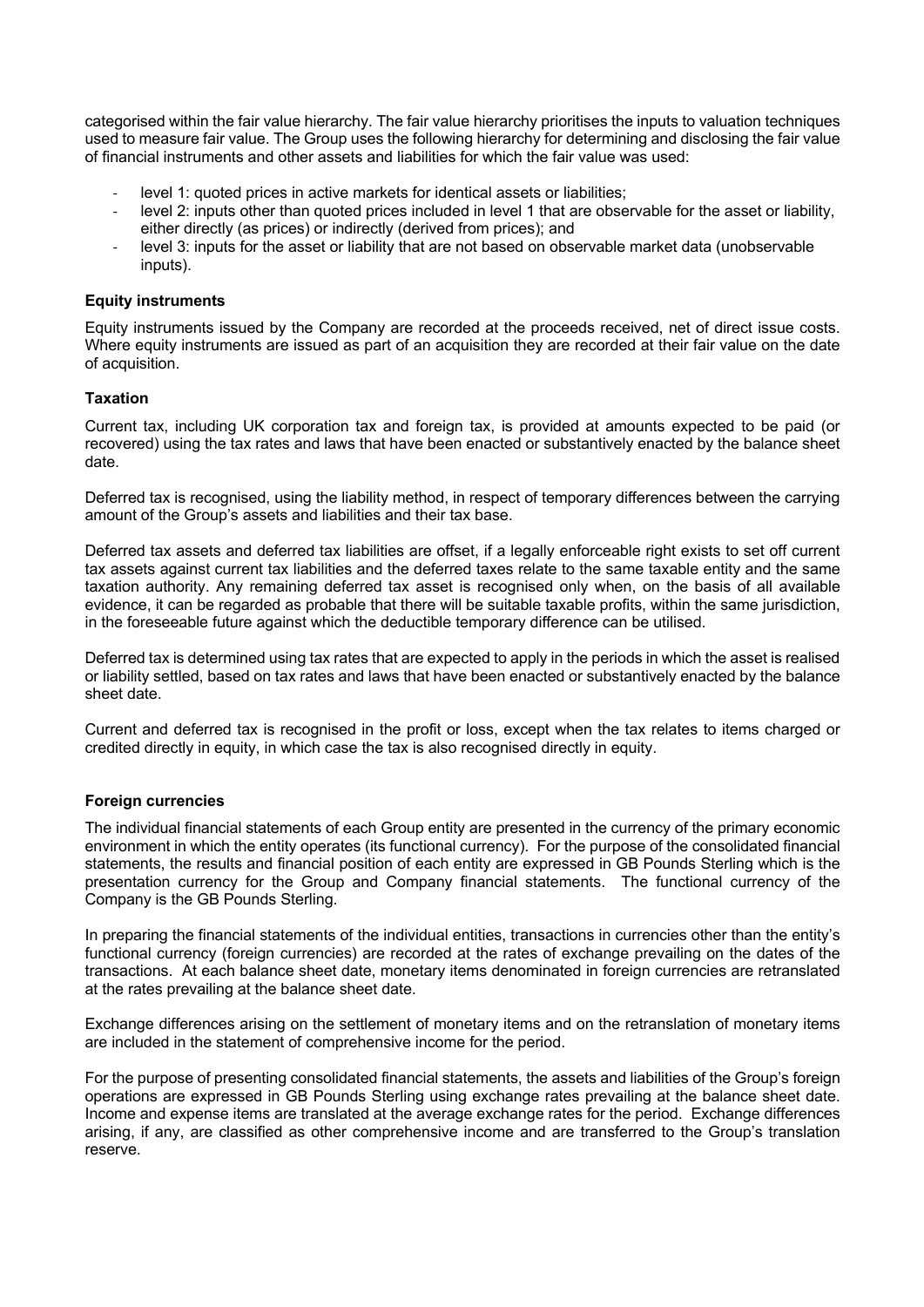Foreign currency movements arising from the Group's net investment, which comprises equity and long-term debt, in subsidiary companies whose functional currency is not the GB Pounds Sterling are recognised in the translation reserve, included within equity until such time as the relevant subsidiary company is sold, whereupon the net cumulative foreign exchange difference relating to the disposal is transferred to profit and loss.

### **Share-based payment transactions**

Where equity settled share options are awarded to employees, the fair value of the options at the date of grant is charged to the income statement over the vesting period. Non-market vesting conditions are taken into account by adjusting the number of equity instruments expected to vest at each balance sheet date so that, ultimately, the cumulative amount recognised over the vesting period is based on the number of options that eventually vest. Market vesting conditions are factored into the fair value of all options granted. As long as all other vesting conditions are satisfied, a charge is made irrespective of whether market vesting conditions are satisfied. The cumulative expense is not adjusted for failure to achieve a market vesting condition.

Where terms and conditions of options are modified before they vest, the increase in the fair value of the options, measured immediately before and after the modification, is also charged to the income statement over the remaining vesting period.

Where equity instruments are granted to persons other than employees, the income statement or share premium account, if appropriate, are charged with the fair value of goods and services received.

## **Government grant**

Government grants received on capital expenditure are generally deducted in arriving at the carrying amount of the asset purchased. Grants for revenue expenditure are recorded gross in the Group income statement. Where retention of a government grant is dependent on the Group satisfying certain criteria, it is initially recognised as deferred income. When the criteria for retention have been satisfied, the deferred income balance is released to the consolidated statement of comprehensive income or netted against the asset purchased.

# **3. FINANCE INCOME AND COSTS**

|                                  | 2021 | 2020    |
|----------------------------------|------|---------|
|                                  | £    | £       |
| Finance income:                  |      |         |
| Deposit account interest         | 71   | 594     |
|                                  | 71   | 594     |
|                                  |      |         |
| Finance costs:                   |      |         |
| Interest on lease liabilities    | 256  | 255     |
| Interest on loans and borrowings |      | 203,321 |
|                                  | 256  | 203,576 |

#### **6. BASIC AND DILUTED LOSS PER SHARE**

The calculation of basic and diluted loss per share at 31 December 2021 was based on the loss attributable to ordinary shareholders of £1,351,179 (2020: £1,128,512) and a weighted average number of Ordinary Shares outstanding during the year ended 31 December 2021 of 829,879,971 (2020: 607,815,562) calculated as follows:

|                                            | 2021        | 2020          |
|--------------------------------------------|-------------|---------------|
|                                            |             |               |
| Loss attributable to ordinary shareholders | (1,351,179) | (1, 128, 512) |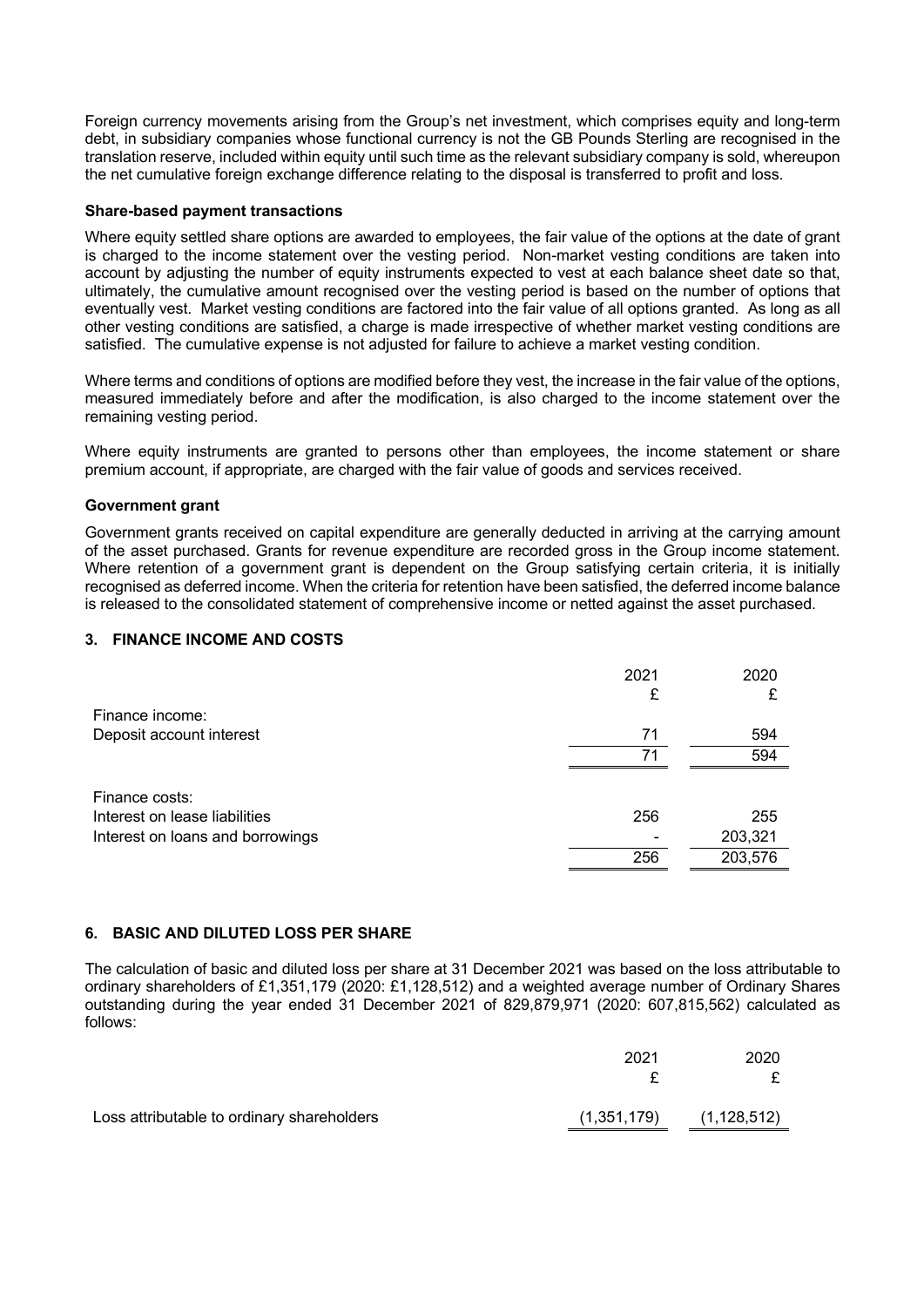## **Weighted average number of ordinary shares**

| weighted average humber of ordinary shares                       | 2021<br>Number | 2020<br>Number           |
|------------------------------------------------------------------|----------------|--------------------------|
| Number of shares in issue at the beginning of the year           | 607,815,56     | 585, 102, 74             |
| Effect of shares issued during year                              | 222,064,40     |                          |
| Weighted average number of ordinary shares in issue for the year | 829,879,97     | 20,712,822<br>607,815,56 |
|                                                                  |                |                          |

The diluted earnings per share is identical to the basic loss per share as the exercise of warrants and options would be anti-dilutive.

# 7. **INTANGIBLE ASSETS - Group**

|                            | Exploration<br>Costs<br>£ |
|----------------------------|---------------------------|
| <b>COST</b>                |                           |
| At 1 January 2020          | 10,011,256                |
| Additions for the year     | 612,062                   |
| Foreign exchange movements | 847,397                   |
| Impairment                 | (98,799)                  |
| At 31 December 2020        | 11,371,916                |
| At 1 January 2021          | 11,371,916                |
| Additions for the year     | 682,367                   |
| Foreign exchange movements | (818, 627)                |
| At 31 December 2021        | 11,235,656                |

## **NET BOOK VALUE**

| At 31 December 2021 | 11.235.656 |
|---------------------|------------|
| At 31 December 2020 | 11.371.916 |

The net book value of exploration costs is comprised of expenditure on the following projects:

|             | 2021       | 2020       |
|-------------|------------|------------|
|             | £          | £          |
| Kallak      | 7,210,380  | 7,533,388  |
| Åtvidaberg  | 363,131    | 393,303    |
| Ågåsjiegge  | 6,482      |            |
| Pitkäjärvi  | 1,457,826  | 1,333,114  |
| Karhunmäki  | 51,622     | 41,017     |
| Rääpysjärvi | 73,859     | 47,053     |
| Merivaara   | 36,096     | 36,965     |
| Mitrovica   | 1,376,598  | 1,387,030  |
| Viti        | 659,662    | 600,046    |
|             | 11,235,656 | 11,371,916 |
|             |            |            |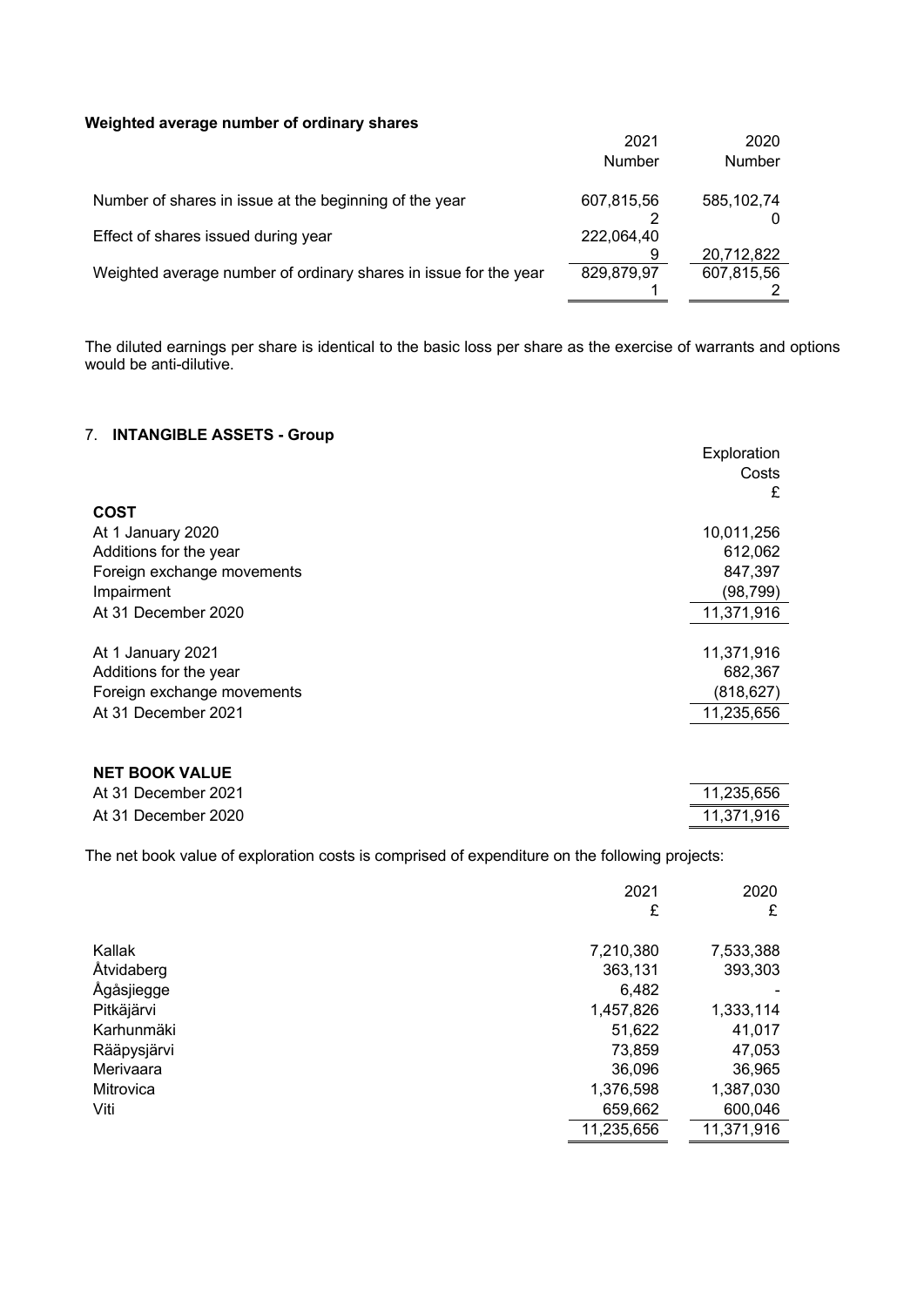Total Group exploration costs of £11,235,656 are currently carried at cost in the financial statements. The Group will need to raise funds and/or bring in joint venture partners to further advance exploration and development work. An amount of £121,226 was recorded against the projects for services provided by the Directors during the year (2020: £68,508).

In Sweden, much has changed since the first Exploration Licence was granted at Kallak in 2006 and during the nearly nine years since the Company submitted its application for an Exploitation Concession in April 2013. In our daily lives, the Climate Emergency is an ever-present threat. In Norrbotten fossil-free steel making is in the ascendency and there is increasing demand for high quality iron ore, such as Kallak's market-leading 71.5 per cent iron magnetite concentrate, in both innovative and traditional steel making processes in Sweden and Europe, eliminate  $CO<sub>2</sub>$  emissions from steel production, increase energy efficiency, minimize waste and the impact of waste disposal.

During 2021, the Company responded to Government enquiries, continuing to demonstrate that its application for an Exploitation Concession for Kallak North was comprehensive. In December 2021, changes in the Swedish Government put renewed focus on the importance of primary raw material supply from mines as part of the Green Transition.

The Company's longstanding commitment to Kallak was finally recognised when on 22 March 2022, the Minister of Enterprise and Innovation, announced the award of the Exploitation Concession; attached to the decision were 12 conditions for the Company to comply with. The Company's legal advisers have reviewed the Government's decision and the conditions attached to it and are satisfied that, with respect to the conditions, they include matters the Company would naturally expect to address in project development and the Environmental Court process.

Kallak is excellently positioned as a potential secure and sustainable supplier of high-quality iron ore to Sweden's fossil-free steel making sector for decades to come. In the Kallak area, 389 million tonnes of iron mineralisation have been estimated. When it comes to sustainable mining in the north of Sweden, mines can effectively be plugged into the grid, be powered by renewable electricity, with the potential to also use hydrogen produced from renewables to power mobile equipment. It is a tremendous opportunity to create a fossil-free business ecosystem of companies and other stakeholders collaborating and delivering the greater good.

The Company is now looking at the future development of Kallak and therefore Kallak has not been impaired.

The Åtvidaberg licence is located in the Bergslagen area, southern Sweden. Due to COVID-19 disruptions, the exploration permit has been awarded an additional year to its previous existing term. As such with the extension year now granted, the permit term has been extended to 30 May 2023.

Bergslagen is one of Europe's oldest mining districts and yielded a substantial portion of Sweden's mineral wealth in the 1800-1900s, with several large mines and hundreds of smaller mines producing copper, zinc, lead, gold, silver, and iron ore. Current operating mines in the area include Boliden's Garpenberg and Lundin Mining's Zinkgruvan. Most of southern Bergslagen has seen little modern exploration, yet it hosts Bersbo, one of Sweden's largest early copper mines, and Zinkgruvan, Sweden's most important zinc mine. During the year, no fieldwork was undertaken, due to COVID-19 restrictions and as the Company's exploration focus moved to Kosovo. However, the Company is now in discussions with potential partners to continue with the next stage of work on the licence. At the date of this report the Company will have approximately one year remaining on the term of the licence.

In Finland, a Scoping Study was initiated for the Aitolampi graphite project during the year, which, in the context of the anode materials production project GVA10/50, has been extended, as it represents a potential mining asset offering supply chain security to Finnish anode materials production. This was further advanced through the Company signing a Heads of Terms ("HoT") for a Joint Venture ("JV") with Epsilon Advanced Materials, for the establishment of an anode materials production facility in Finland

In Kosovo, Vardar has now secured both licence renewals and been awarded the promising Shala licence, and the Company has made further investments to fund drilling and taking the Company's ownership of Vardar to approximately 59.5 per cent.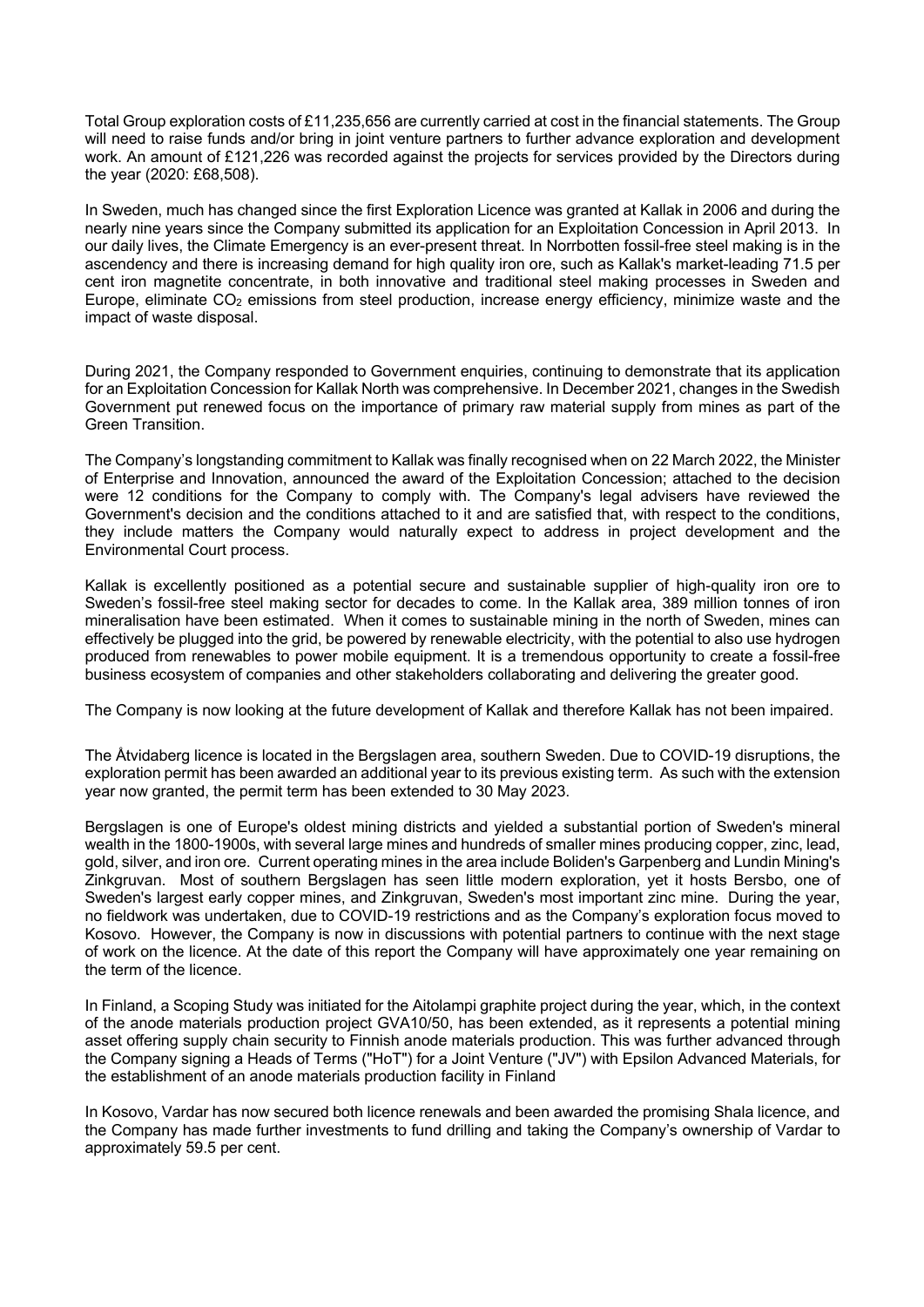Drilling is underway and will cover both Wolf Mountain zinc-lead-silver ("Zn-Pb-Ag") targets, and Majdan Peak gold ("Au") prospect. A total programme of approximately 3,400 metres is planned.

The Board has considered the impairment indicators as outlined in the Company's accounting policies and having done so is of the opinion that no impairment provisions are required for Company's main assets, Kallak, Aitolampi, Mitrovica, Viti and Åtvidaberg.

# **12. TRADE AND OTHER RECEIVABLES**

|                         | Group   |           | Company                  |           |
|-------------------------|---------|-----------|--------------------------|-----------|
|                         | 2021    | 2020      | 2021                     | 2020      |
|                         | £       | £         | £                        |           |
| Other receivables       | 122,701 | 1,428,491 | $\overline{\phantom{a}}$ | 1,392,081 |
| VAT                     | 37,195  | 123,638   | 17,942                   | 69,955    |
| Prepayments and accrued |         |           |                          |           |
| income                  | 23,243  | 14.719    | 23,243                   | 14,719    |
|                         | 183,139 | 1,566,848 | 41,185                   | 1,476,755 |

Included in other receivables is a deposit of £16,810 held by Finnish regulatory authorities (2020: £17,854).

Included in other receivables of both the Group and the Company in the prior year is a balance of £1,392,081 for funds due to be received for shares issued, these funds were received in the year and are shown separately in statement of cash flows for the current year.

# **13. CASH AND CASH EQUIVALENTS**

|               |           | Group     |           | Company   |
|---------------|-----------|-----------|-----------|-----------|
|               | 2021      | 2020      | 2021      | 2020      |
|               |           |           |           |           |
| Bank accounts | 3,336,134 | 4,329,414 | 3,075,741 | 4,241,426 |
|               | 3,336,134 | 4,329,414 | 3,075,741 | 4,241,426 |

# **14.NON-CONTROLLING INTERESTS**

The Group has material non-controlling interests arising from its subsidiaries Wayland Copper Limited and Vardar Minerals Limited. These non-controlling interests can be summarised as follows;

|                                           | 2021      | 2020      |
|-------------------------------------------|-----------|-----------|
|                                           | £         |           |
| Balance at 1 January                      | 394,113   | 326,555   |
| Total comprehensive loss allocated to NCI | (169,087) | (145,955) |
| Effect of step acquisitions               | 100,013   | 213,513   |
| <b>Total</b>                              | 325,039   | 394,113   |
|                                           |           |           |
|                                           | 2021      | 2020      |
|                                           | £         |           |
| <b>Wayland Copper Limited</b>             | (162,484) | (161,677) |
| Vardar Minerals Limited                   | 487,523   | 555,790   |
| <b>Total</b>                              | 325,039   | 394,113   |

Wayland Copper Limited is a 65.25 per cent owned subsidiary of the Company that has material non-controlling interests ("NCI").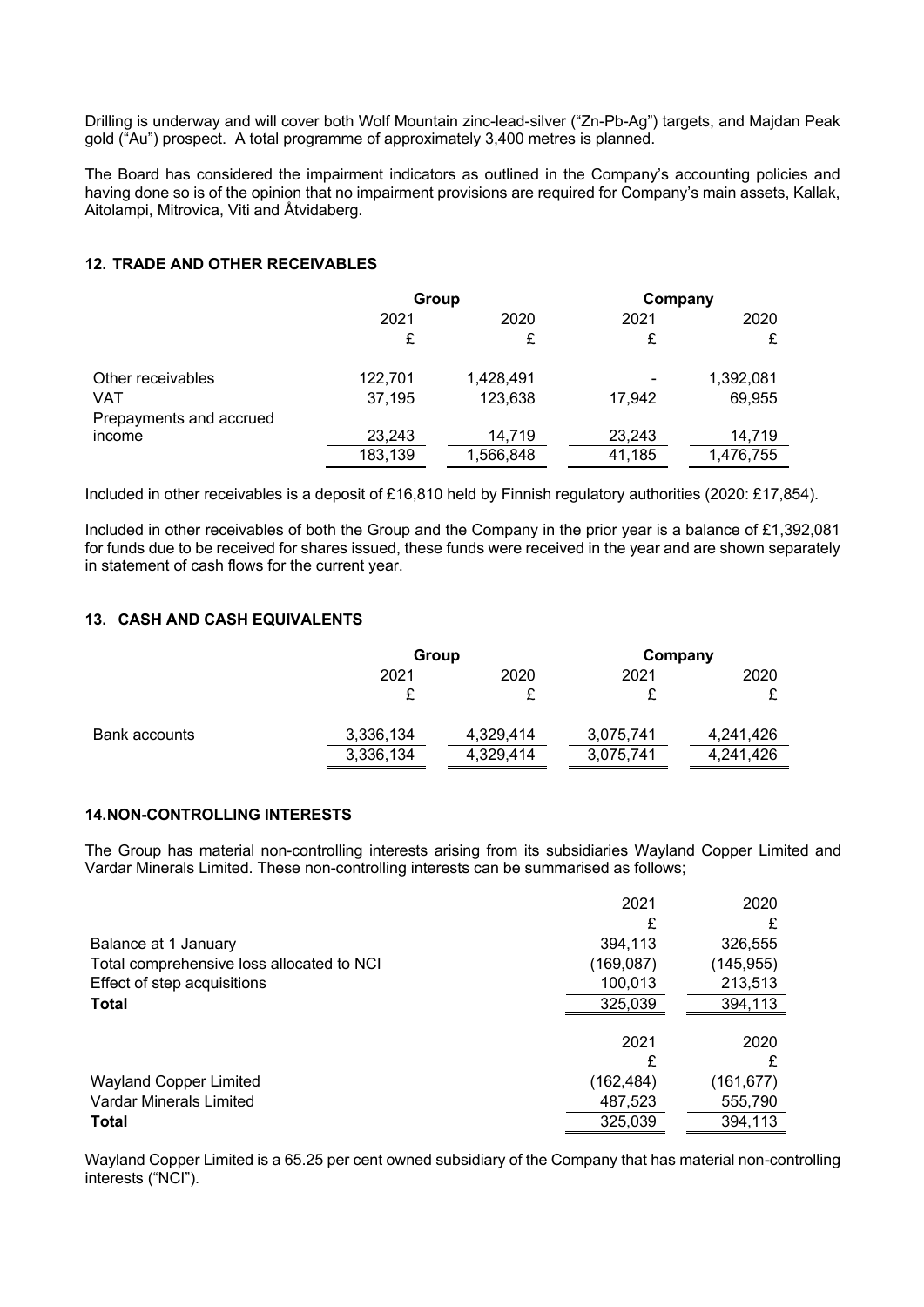Summarised financial information reflecting 100 per cent of the Wayland's relevant figures is set out below:

|                                             | 2021      | 2020       |
|---------------------------------------------|-----------|------------|
|                                             | £         | £          |
| Administrative expenses                     | (1, 212)  | (1,471)    |
| Loss after tax                              | (1,212)   | (1, 471)   |
| Loss allocated to NCI                       | (422)     | (512)      |
| Other comprehensive income allocated to NCI | (396)     | 126        |
| Total comprehensive loss allocated to NCI   | (818)     | (386)      |
| <b>Current assets</b>                       | 17,498    | 4,391      |
| <b>Current liabilities</b>                  | (485,102) | (469,644)  |
| Net liabilities                             | (467,604) | (465, 253) |
| Non-controlling interest                    | (162,484) | (161, 677) |

Vardar Minerals Limited, a 49.4% per cent owned subsidiary of the Company that has material non-controlling interests ("NCI").

Summarised financial information reflecting 100 per cent of the Vardar Minerals relevant figures is set out below:

|                                             | 2021       | 2020       |
|---------------------------------------------|------------|------------|
|                                             | £          | £          |
| Administrative expenses                     | 248,093    | 284,281    |
| Loss after tax                              | 248,093    | 284,281    |
| Loss allocated to NCI                       | (134,011)  | (165, 668) |
| Other comprehensive income allocated to NCI | (34,259)   | 20,099     |
| Total comprehensive loss allocated to NCI   | (168, 270) | (145, 569) |
| <b>Current assets</b>                       | 55,793     | 101,029    |
| Non-Current assets                          | 1,098,746  | 1,047,809  |
| <b>Current liabilities</b>                  | (160,940)  | (134, 829) |
| Net assets                                  | 993,599    | 1,014,009  |
| Non-controlling interest                    | 487,523    | 555,790    |
|                                             |            |            |

# **15. SHARE CAPITAL**

|                                    | 2021<br>Number  | 2021<br>£ | 2020<br>Number | 2020<br>£ |
|------------------------------------|-----------------|-----------|----------------|-----------|
| Allotted, called up and fully paid |                 |           |                |           |
| At 1 January                       | 828,175,22<br>4 | 8,281,751 | 602,244,67     | 6,022,446 |
| Issued for cash                    | 3,535,412       | 35,354    | 225,841,75     | 2,258,417 |
| Issued for fees                    |                 |           | 88,800         | 888       |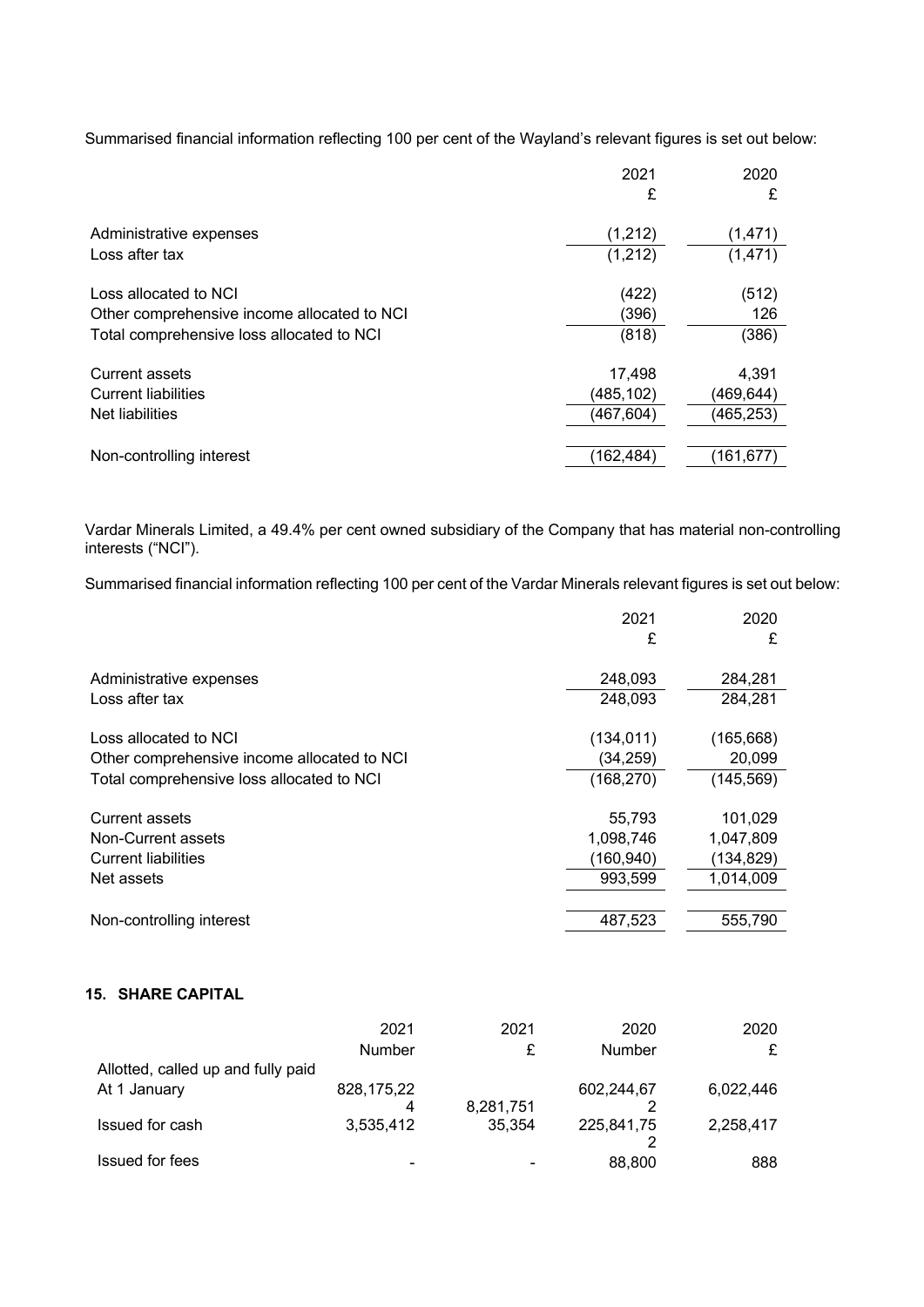| At 31 December | 831,710,63 |           | 828,175,22 |           |
|----------------|------------|-----------|------------|-----------|
|                |            | 8.317.105 |            | 8,281,751 |

All issues are for cash unless otherwise stated.

|                              | Number          | Share<br>Capital | Share<br>Premium<br>£ | Total<br>£ |
|------------------------------|-----------------|------------------|-----------------------|------------|
| At 1 January 2021            | 828,175,22      | 8,281,751        | 24,684,737            | 32,966,488 |
| 8 July - Issue of new shares | 3,535,412       | 35,354           | 4,5741                | 39,928     |
| At 31 December 2021          | 831,710,63<br>6 | 8,317,105        | 24,689,311            | 33,006,416 |

1Includes issue costs of £18,760.

|                                      |                 | Share<br>Capital | Share<br>Premium | Total      |
|--------------------------------------|-----------------|------------------|------------------|------------|
|                                      | <b>Number</b>   | £                | £                | £          |
| At 1 January 2020                    | 602,244,67      | 6,022,446        | 20,824,009       | 26,846,455 |
| 21 December - Issue of new<br>shares | 225,841,75      | 2,258,417        | 3,858,8101       | 6,117,227  |
| 21 December – Issue of fee<br>shares | 88,800          | 888              | 1,918            | 2,806      |
| At 31 December 2020                  | 828,175,22<br>4 | 8,281,751        | 24,684,737       | 32,966,488 |

<sup>1</sup>Includes issue costs of £1,304,322.

The par value of all Ordinary Shares in issue is £0.01.

The Company has removed the limit on the number of shares that it is authorised to issue in accordance with the Companies Act 2006.

## *Shares issued in 2021*

On 8 July 2021, the company announced the issue of 3,535,412 new ordinary shares at £0.01 each, in settlement of 9,000,000 options held by Kurt Budge with an exercise price of £0.0166.

## *Shares issued in 2020*

On 21 December 2020, the Company announced the completion of a rights issue in Sweden, open offer and subscription to issue a combined 197,599,345 ordinary shares of £0.01 to raise £6,500,000 before expenses. As part of this offering, director fees outstanding to Chris Davies of £2,806 were settled in shares.

On 21 December 2020, the Company announced a fully subscribed placing to 28,331,207 ordinary shares at £0.01 raising £900,000 before expenses.

## **18. TRADE AND OTHER PAYABLES**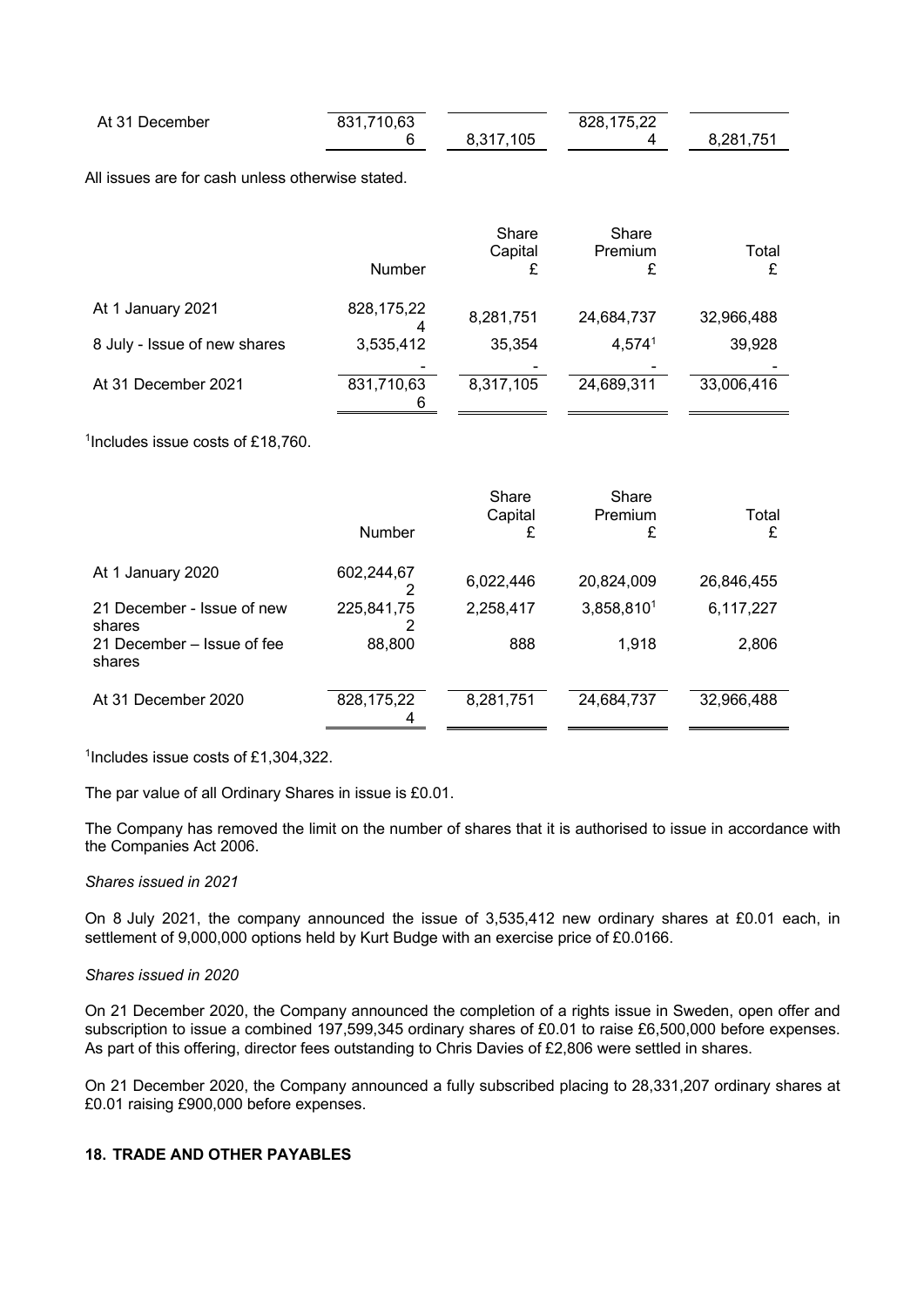|                                 | Group   |         | Company |         |
|---------------------------------|---------|---------|---------|---------|
|                                 | 2021    | 2020    | 2021    | 2020    |
|                                 | £       | £       | £       | £       |
| Current:                        |         |         |         |         |
| Trade payables                  | 263,062 | 406,503 | 62,215  | 175,855 |
| Social security and other taxes | 11,976  | 13,197  | 8,693   | 8,994   |
| Other payables                  | 17.114  | 15,149  | 3,600   | 100     |
| Accruals                        | 65,084  | 103,923 | 39,983  | 95,913  |
|                                 | 357,236 | 538,772 | 114,491 | 280,862 |

Included in other trade and other payables of both the Group and the Company is a balance of £Nil due be to paid for issue costs relating to share issues (2020: £190,984). This amount should be considered as a reconciling item to the working capital movements included the operating line of the statement of cash flows for the prior year, as this amount decreases the cash issue costs displayed in the cashflow statement rather than presenting as a movement in working capital.

## **21. BORROWINGS**

|                 |                                                                                                                                                   | Group         |                          | Company   |  |
|-----------------|---------------------------------------------------------------------------------------------------------------------------------------------------|---------------|--------------------------|-----------|--|
|                 | 2021                                                                                                                                              | 2020          | 2021                     | 2020      |  |
|                 | £                                                                                                                                                 |               | £                        | £         |  |
| Opening balance | $\qquad \qquad$                                                                                                                                   |               | $\overline{\phantom{0}}$ |           |  |
| Funds advanced  | $\hskip1.6pt\hskip1.6pt\hskip1.6pt\hskip1.6pt\hskip1.6pt\hskip1.6pt\hskip1.6pt\hskip1.6pt\hskip1.6pt\hskip1.6pt\hskip1.6pt\hskip1.6pt\hskip1.6pt$ | 932,309       | $\overline{\phantom{0}}$ | 932,309   |  |
| Finance costs   | $\blacksquare$                                                                                                                                    | 203,321       |                          | 203,321   |  |
| Effect of FX    |                                                                                                                                                   | 20,802        |                          | 20,802    |  |
| Funds repaid    |                                                                                                                                                   | (1, 156, 432) |                          | 1,156,432 |  |
|                 |                                                                                                                                                   |               |                          |           |  |

On 13 August 2020, the Company secured a Bridging loan from Nordic investors of SEK 12 million (approximately £1.0 million). The Loan has a fixed interest rate of 1.5 percent per stated 30-day period during the duration. Accrued interest is non-compounding. The Loan had a commitment fee of 5 per cent and a Maturity Date of 15 January 2021.

Beowulf had the option to repay the Loan and accrued interest at any time prior to the Maturity Date. If the Loan and accrued interest was not repaid by 15 February 2021, at the latest, the Creditors had the right to convert the Loan and accrued interest into Swedish Depository Receipts ("SDR") at a price per SDR calculated with a 10 per cent discount on the volume weighted average price of the SDR during the preceding 5 trading days to the conversion decision.

The Loan was accounted for using an amortised cost using an effective rate of interest. The conversion feature contained within the loan is considered an embedded derivative and was not assessed to be significant given the available inputs. The Loan was fully repaid on 17 December 20, following successful capital raisings (see note 22).

# **22. CHANGES IN LIABILITIES FROM FINANCING ACTIVITIES**

#### **Group**

|                                | Leases | Borrowinas | Total |
|--------------------------------|--------|------------|-------|
|                                |        |            |       |
| Opening balance 1 January 2021 | 2,026  | $\sim$     | 2,026 |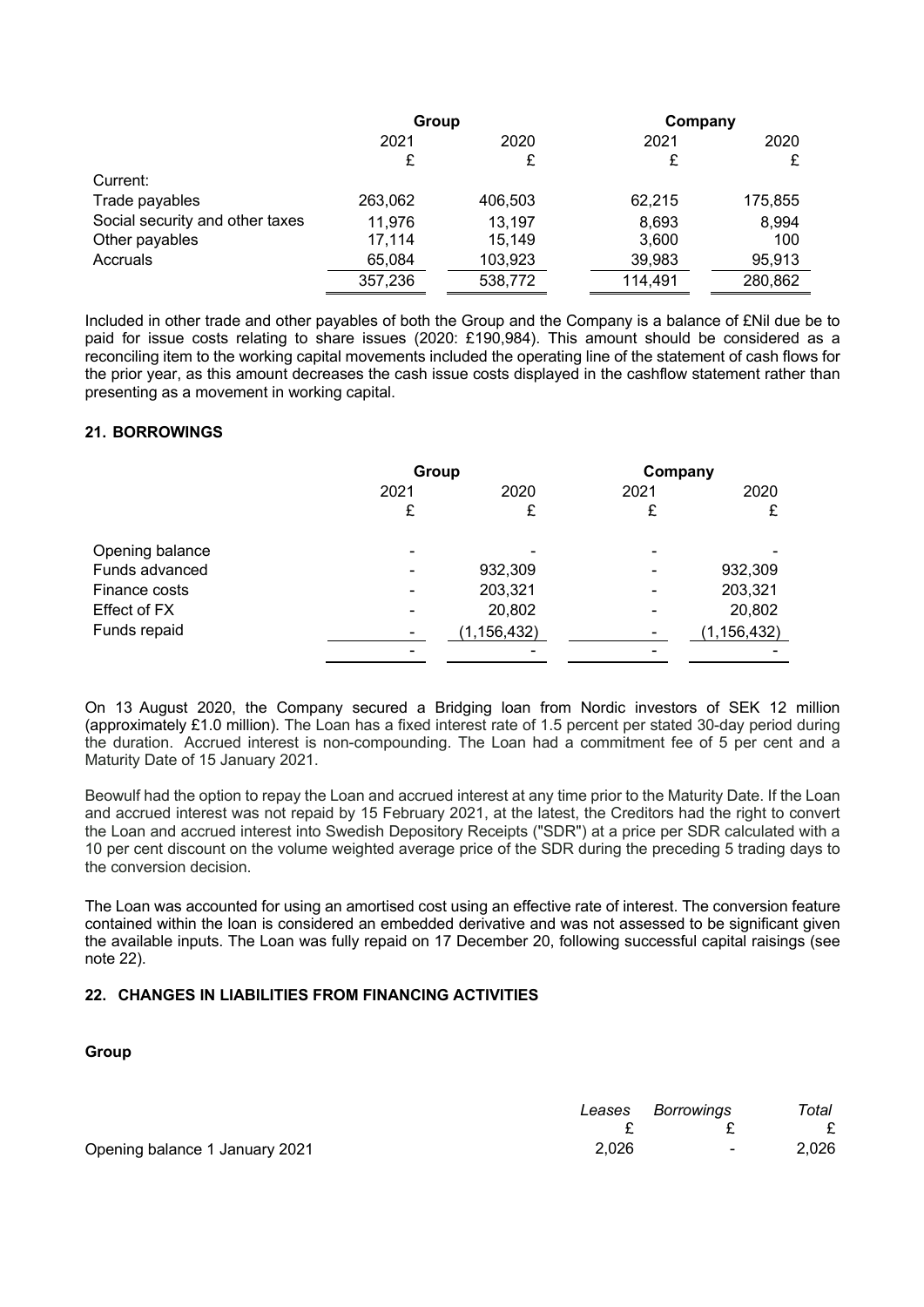|                                  | Leases  | <b>Borrowings</b> | Total   |
|----------------------------------|---------|-------------------|---------|
| <b>Cash movements</b>            |         |                   |         |
| Lease additions                  | 10,852  |                   | 10,852  |
| Lease payments                   | (5,896) |                   | (5,896) |
| Total                            | 6,982   |                   | 6,982   |
|                                  |         |                   |         |
| Non-cash movements               |         |                   |         |
| Finance cost                     | 302     |                   | 302     |
| Effect of FX                     | 207     |                   | 207     |
| Closing balance 31 December 2021 | 7,491   |                   | 7,491   |
|                                  |         |                   |         |

# **Group**

|                                  | Leases<br>£ | <b>Borrowings</b><br>£ | Total<br>£  |
|----------------------------------|-------------|------------------------|-------------|
| Opening balance 1 January 2020   | 7,472       |                        | 7,472       |
| <b>Cash movements</b>            |             |                        |             |
| Drawdown of borrowings           |             | 932,309                | 932,309     |
| Interest paid                    |             | (93, 935)              | (93, 935)   |
| Repayment of loan principal      |             | (1,062,497)            | (1,062,497) |
| Lease payments                   | (6,095)     |                        | (6,095)     |
| Total                            | 1,377       | (224, 123)             | (222, 746)  |
| Non-cash movements               |             |                        |             |
| Finance cost                     | 255         | 203,321                | 203,576     |
| Effect of FX                     | 394         | 20,802                 | 21,196      |
| Closing balance 31 December 2020 | 2,026       |                        | 2,026       |

In the prior year consolidated and company cashflow statements, the cash repayment of the bridging loan of £1,062,497 has been offset against the gross proceeds from the issue of shares, this is due to the proceeds from the issue of shares being received net of the debt repayment.

# **25. RELATED PARTY DISCLOSURES**

#### **Transactions with subsidiaries**

During the year, cash advances of £356,613 (2020: £170,257) were made to Jokkmokk Iron Mines AB and net settled costs of £12,310 with the Company (2020: incurred costs of £68,130). The advances are held on an interest free inter-group loan which has no terms for repayment. At the year end the inter-Group loan amounted to £7,692,987 (2020: £7,407,215).

Beowulf Sweden AB received cash advances of £Nil (2020: £Nil) and incurred costs paid on behalf of the Company of 2,338 (2020: net settled costs of £2,512). The advances are held on an interest free inter-Group loan which has no terms for repayment. At the year end the inter-Group loan amounted to £360,887 (2020: £358,947).

Grafintec Oy received cash advances of £678,845 (2020: £206,513) and net settled costs of £17,883 (2020: incurred costs of £19,936) with the Company. The advances are held on an interest free inter-Group loan which has no terms for repayment. At the year end the inter-Group loan amounted to £2,122,991 (2020: £1,572,369).